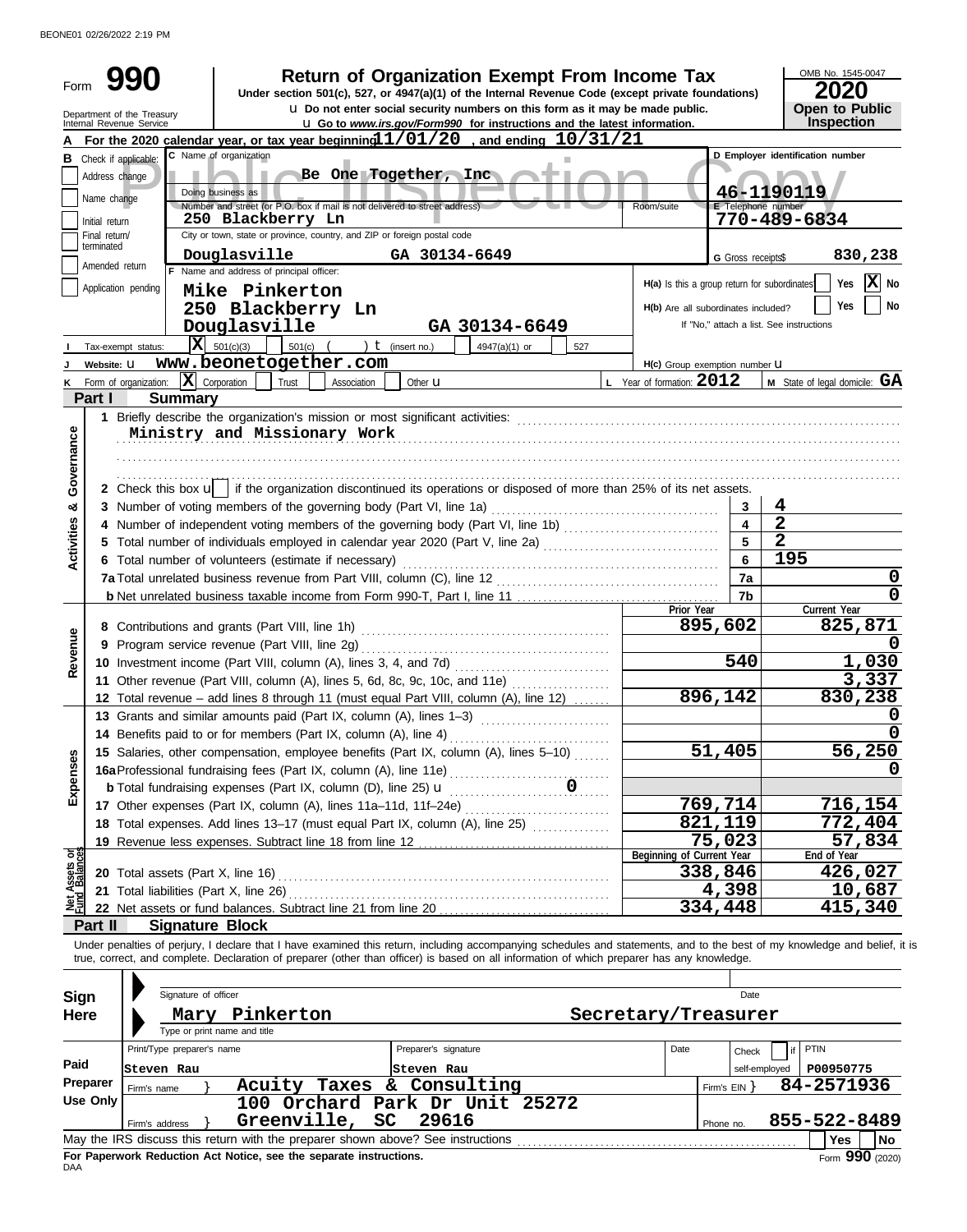|     | Form 990 (2020) $Be$ One Together, Inc                                                                                                                                                                                        |                                                     | 46-1190119    | Page 2                                            |
|-----|-------------------------------------------------------------------------------------------------------------------------------------------------------------------------------------------------------------------------------|-----------------------------------------------------|---------------|---------------------------------------------------|
|     | Part III                                                                                                                                                                                                                      | <b>Statement of Program Service Accomplishments</b> |               |                                                   |
|     | 1 Briefly describe the organization's mission:                                                                                                                                                                                |                                                     |               |                                                   |
|     | To engage all cultures by making God's word real through collaboration in<br>outreach, discipleship, and mobilization   AM                                                                                                    |                                                     |               |                                                   |
|     | 2 Did the organization undertake any significant program services during the year which were not listed on the<br>If "Yes," describe these new services on Schedule O.                                                        |                                                     |               | $\Box$ Yes $\overline{X}$ No                      |
| 3   | Did the organization cease conducting, or make significant changes in how it conducts, any program                                                                                                                            |                                                     |               | $\boxed{\phantom{1}}$ Yes $\boxed{\textbf{X}}$ No |
|     | If "Yes," describe these changes on Schedule O.<br>Describe the organization's program service accomplishments for each of its three largest program services, as measured by                                                 |                                                     |               |                                                   |
|     | expenses. Section 501(c)(3) and 501(c)(4) organizations are required to report the amount of grants and allocations to others,<br>the total expenses, and revenue, if any, for each program service reported.                 |                                                     |               |                                                   |
|     |                                                                                                                                                                                                                               |                                                     |               |                                                   |
|     | Evangelism and the communication of the communication of the communication of the communication of the communication of the communication of the communication of the communication of the communication of the communication |                                                     |               |                                                   |
|     |                                                                                                                                                                                                                               |                                                     |               |                                                   |
|     |                                                                                                                                                                                                                               |                                                     |               |                                                   |
|     |                                                                                                                                                                                                                               |                                                     |               |                                                   |
|     |                                                                                                                                                                                                                               |                                                     |               |                                                   |
|     |                                                                                                                                                                                                                               |                                                     |               |                                                   |
|     |                                                                                                                                                                                                                               |                                                     |               |                                                   |
|     |                                                                                                                                                                                                                               |                                                     |               |                                                   |
|     |                                                                                                                                                                                                                               |                                                     |               |                                                   |
|     |                                                                                                                                                                                                                               |                                                     |               |                                                   |
|     |                                                                                                                                                                                                                               |                                                     |               |                                                   |
|     |                                                                                                                                                                                                                               |                                                     |               |                                                   |
|     | N/A                                                                                                                                                                                                                           |                                                     |               |                                                   |
|     |                                                                                                                                                                                                                               |                                                     |               |                                                   |
|     |                                                                                                                                                                                                                               |                                                     |               |                                                   |
|     |                                                                                                                                                                                                                               |                                                     |               |                                                   |
|     |                                                                                                                                                                                                                               |                                                     |               |                                                   |
|     |                                                                                                                                                                                                                               |                                                     |               |                                                   |
|     |                                                                                                                                                                                                                               |                                                     |               |                                                   |
|     |                                                                                                                                                                                                                               |                                                     |               |                                                   |
|     |                                                                                                                                                                                                                               |                                                     |               |                                                   |
|     |                                                                                                                                                                                                                               |                                                     |               |                                                   |
|     | 4c (Code:                                                                                                                                                                                                                     | including grants of\$                               |               |                                                   |
| N/A | ) (Expenses \$                                                                                                                                                                                                                |                                                     | ) (Revenue \$ |                                                   |
|     |                                                                                                                                                                                                                               |                                                     |               |                                                   |
|     |                                                                                                                                                                                                                               |                                                     |               |                                                   |
|     |                                                                                                                                                                                                                               |                                                     |               |                                                   |
|     |                                                                                                                                                                                                                               |                                                     |               |                                                   |
|     |                                                                                                                                                                                                                               |                                                     |               |                                                   |
|     |                                                                                                                                                                                                                               |                                                     |               |                                                   |
|     |                                                                                                                                                                                                                               |                                                     |               |                                                   |
|     |                                                                                                                                                                                                                               |                                                     |               |                                                   |
|     |                                                                                                                                                                                                                               |                                                     |               |                                                   |
|     |                                                                                                                                                                                                                               |                                                     |               |                                                   |
|     |                                                                                                                                                                                                                               |                                                     |               |                                                   |
|     | 4d Other program services (Describe on Schedule O.)<br>(Expenses \$                                                                                                                                                           | including grants of \$                              | (Revenue \$   |                                                   |
|     | 4e Total program service expenses u                                                                                                                                                                                           | 769, 415                                            |               |                                                   |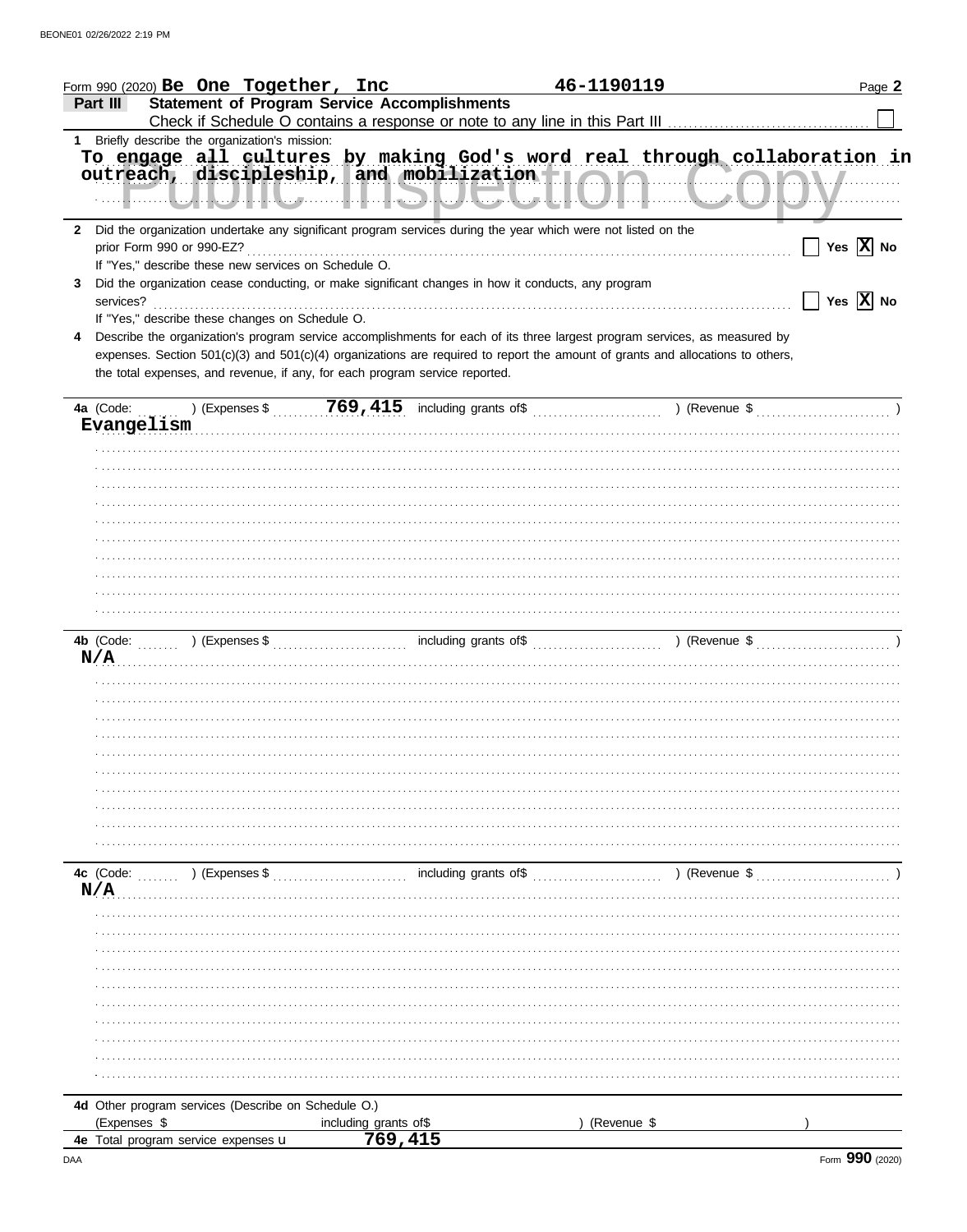|             | 46-1190119<br>Form 990 (2020) Be One Together, Inc                                                                                                                                                                        |                 |     | Page 3          |
|-------------|---------------------------------------------------------------------------------------------------------------------------------------------------------------------------------------------------------------------------|-----------------|-----|-----------------|
|             | <b>Checklist of Required Schedules</b><br>Part IV                                                                                                                                                                         |                 |     |                 |
|             |                                                                                                                                                                                                                           |                 | Yes | No              |
| 1.          | Is the organization described in section $501(c)(3)$ or $4947(a)(1)$ (other than a private foundation)? If "Yes,"                                                                                                         |                 |     |                 |
|             | complete Schedule A Processor Complete Schedule A Processor Complete Schedule A Processor Complete Schedule A                                                                                                             | 1               | X   |                 |
| 2           | Is the organization required to complete Schedule B, Schedule of Contributors (see instructions)?                                                                                                                         | $\overline{2}$  | X   |                 |
| 3           | Did the organization engage in direct or indirect political campaign activities on behalf of or in opposition to                                                                                                          |                 |     |                 |
|             | candidates for public office? If "Yes," complete Schedule C, Part I [ [ [ [ [ ] ]                                                                                                                                         | 3               |     | X,              |
| 4           | Section 501(c)(3) organizations. Did the organization engage in lobbying activities, or have a section 501(h)                                                                                                             |                 |     |                 |
|             |                                                                                                                                                                                                                           | 4               |     | X               |
| 5           | Is the organization a section $501(c)(4)$ , $501(c)(5)$ , or $501(c)(6)$ organization that receives membership dues,                                                                                                      | 5               |     |                 |
|             | assessments, or similar amounts as defined in Revenue Procedure 98-19? If "Yes," complete Schedule C, Part III<br>Did the organization maintain any donor advised funds or any similar funds or accounts for which donors |                 |     | X,              |
| 6           | have the right to provide advice on the distribution or investment of amounts in such funds or accounts? If                                                                                                               |                 |     |                 |
|             | "Yes," complete Schedule D, Part I                                                                                                                                                                                        | 6               |     | X.              |
| 7           | Did the organization receive or hold a conservation easement, including easements to preserve open space,                                                                                                                 |                 |     |                 |
|             | the environment, historic land areas, or historic structures? If "Yes," complete Schedule D, Part II                                                                                                                      | $\overline{7}$  |     | X               |
| 8           | Did the organization maintain collections of works of art, historical treasures, or other similar assets? If "Yes,"                                                                                                       |                 |     |                 |
|             |                                                                                                                                                                                                                           | 8               |     | X               |
| 9           | Did the organization report an amount in Part X, line 21, for escrow or custodial account liability, serve as a                                                                                                           |                 |     |                 |
|             | custodian for amounts not listed in Part X; or provide credit counseling, debt management, credit repair, or                                                                                                              |                 |     |                 |
|             | debt negotiation services? If "Yes," complete Schedule D, Part IV                                                                                                                                                         | 9               |     | X               |
| 10          | Did the organization, directly or through a related organization, hold assets in donor-restricted endowments                                                                                                              |                 |     |                 |
|             | or in quasi endowments? If "Yes," complete Schedule D, Part V                                                                                                                                                             | 10              |     | X.              |
| 11          | If the organization's answer to any of the following questions is "Yes," then complete Schedule D, Parts VI,                                                                                                              |                 |     |                 |
|             | VII, VIII, IX, or X as applicable.                                                                                                                                                                                        |                 |     |                 |
| a           | Did the organization report an amount for land, buildings, and equipment in Part X, line 10? If "Yes,"                                                                                                                    |                 |     |                 |
|             | complete Schedule D, Part VI                                                                                                                                                                                              | 11a             |     | X               |
| b           | Did the organization report an amount for investments—other securities in Part X, line 12, that is 5% or more                                                                                                             |                 |     |                 |
|             |                                                                                                                                                                                                                           | 11b             |     | X               |
|             | Did the organization report an amount for investments—program related in Part X, line 13, that is 5% or more                                                                                                              |                 |     |                 |
|             | d Did the organization report an amount for other assets in Part X, line 15, that is 5% or more of its total assets                                                                                                       | 11c             |     | X               |
|             | reported in Part X, line 16? If "Yes," complete Schedule D, Part IX                                                                                                                                                       | 11d             |     | X               |
|             | Did the organization report an amount for other liabilities in Part X, line 25? If "Yes," complete Schedule D, Part X                                                                                                     | 11e             | X   |                 |
| Ť.          | Did the organization's separate or consolidated financial statements for the tax year include a footnote that addresses                                                                                                   |                 |     |                 |
|             | the organization's liability for uncertain tax positions under FIN 48 (ASC 740)? If "Yes," complete Schedule D, Part X                                                                                                    | 11f             |     | X               |
|             | 12a Did the organization obtain separate, independent audited financial statements for the tax year? If "Yes," complete                                                                                                   |                 |     |                 |
|             |                                                                                                                                                                                                                           | 12a             |     | X               |
| b           | Was the organization included in consolidated, independent audited financial statements for the tax year? If                                                                                                              |                 |     |                 |
|             | "Yes," and if the organization answered "No" to line 12a, then completing Schedule D, Parts XI and XII is optional                                                                                                        | 12 <sub>b</sub> |     | <u>x</u>        |
| 13          |                                                                                                                                                                                                                           | 13              |     | $\mathbf x$     |
| 14a         |                                                                                                                                                                                                                           | 14a             |     | X               |
| b           | Did the organization have aggregate revenues or expenses of more than \$10,000 from grantmaking,                                                                                                                          |                 |     |                 |
|             | fundraising, business, investment, and program service activities outside the United States, or aggregate                                                                                                                 |                 |     |                 |
|             |                                                                                                                                                                                                                           | 14b             |     | X               |
| 15          | Did the organization report on Part IX, column (A), line 3, more than \$5,000 of grants or other assistance to or                                                                                                         |                 |     |                 |
|             | for any foreign organization? If "Yes," complete Schedule F, Parts II and IV                                                                                                                                              | 15              |     | X               |
| 16          | Did the organization report on Part IX, column (A), line 3, more than \$5,000 of aggregate grants or other                                                                                                                |                 |     |                 |
|             |                                                                                                                                                                                                                           | 16              |     | X               |
| 17          | Did the organization report a total of more than \$15,000 of expenses for professional fundraising services on                                                                                                            | 17              |     | X               |
| 18          | Did the organization report more than \$15,000 total of fundraising event gross income and contributions on                                                                                                               |                 |     |                 |
|             |                                                                                                                                                                                                                           | 18              |     | $\mathbf x$     |
| 19          | Did the organization report more than \$15,000 of gross income from gaming activities on Part VIII, line 9a?                                                                                                              |                 |     |                 |
|             |                                                                                                                                                                                                                           | 19              |     | X               |
| 20a         |                                                                                                                                                                                                                           | 20a             |     | $\mathbf x$     |
| $\mathbf b$ |                                                                                                                                                                                                                           | 20 <sub>b</sub> |     |                 |
| 21          | Did the organization report more than \$5,000 of grants or other assistance to any domestic organization or                                                                                                               |                 |     |                 |
|             |                                                                                                                                                                                                                           | 21              |     | X               |
| DAA         |                                                                                                                                                                                                                           |                 |     | Form 990 (2020) |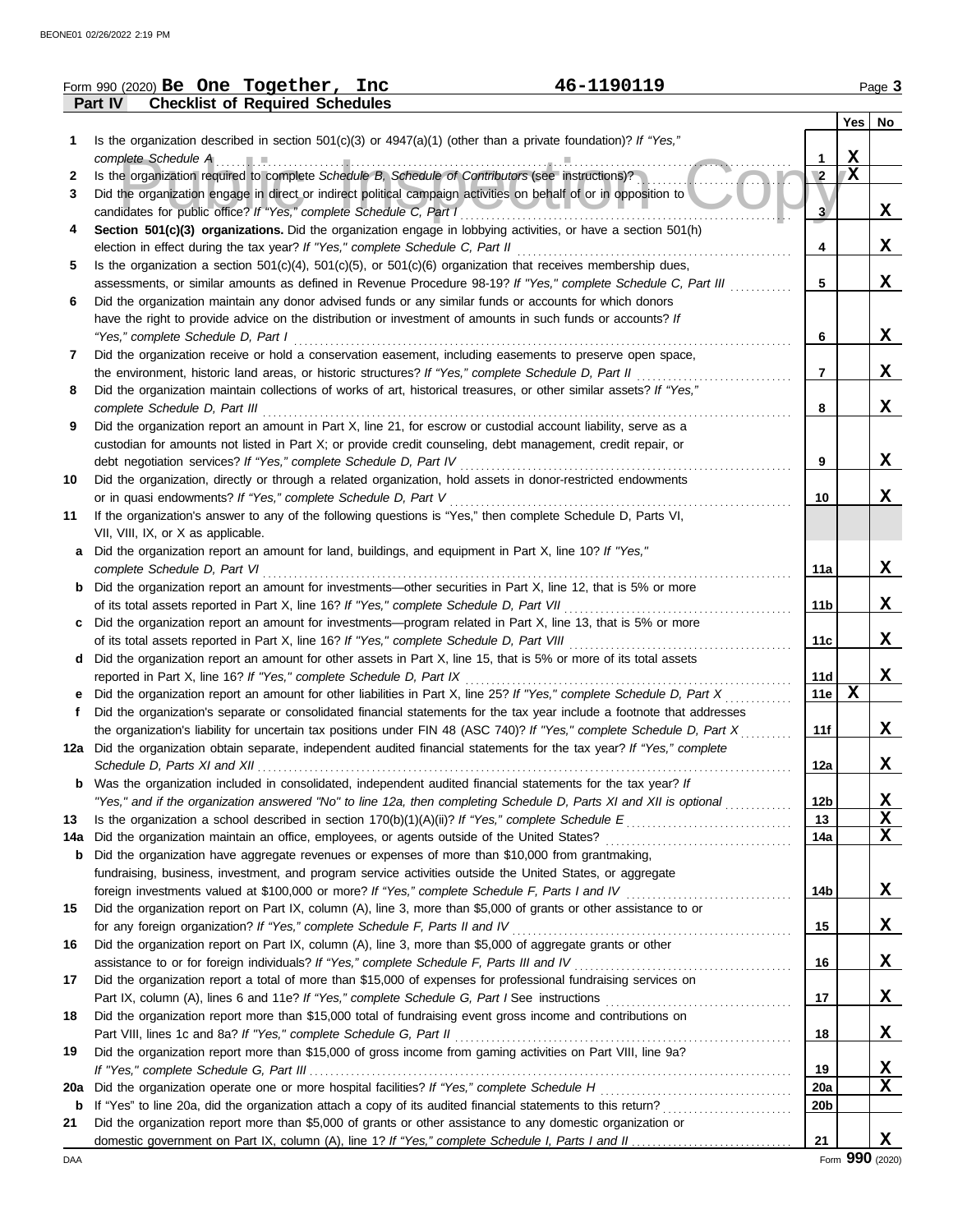|             | 46-1190119<br>Form 990 (2020) Be One Together, Inc                                                                 |                 |            | Page 4          |
|-------------|--------------------------------------------------------------------------------------------------------------------|-----------------|------------|-----------------|
|             | <b>Checklist of Required Schedules (continued)</b><br>Part IV                                                      |                 |            |                 |
|             |                                                                                                                    |                 | $Yes \mid$ | No              |
| 22          | Did the organization report more than \$5,000 of grants or other assistance to or for domestic individuals on      |                 |            |                 |
|             | Part IX, column (A), line 2? If "Yes," complete Schedule I, Parts I and III                                        | 22              |            | $\mathbf x$     |
| 23          | Did the organization answer "Yes" to Part VII, Section A, line 3, 4, or 5 about compensation of the                |                 |            |                 |
|             | organization's current and former officers, directors, trustees, key employees, and highest compensated            |                 |            |                 |
|             | employees? If "Yes," complete Schedule J                                                                           | 23 <sup>7</sup> |            | X               |
|             | 24a Did the organization have a tax-exempt bond issue with an outstanding principal amount of more than            |                 |            |                 |
|             | \$100,000 as of the last day of the year, that was issued after December 31, 2002? If "Yes," answer lines 24b      |                 |            |                 |
|             | through 24d and complete Schedule K. If "No," go to line 25a                                                       | 24a             |            | X               |
| b           | Did the organization invest any proceeds of tax-exempt bonds beyond a temporary period exception?                  | 24b             |            |                 |
| с           | Did the organization maintain an escrow account other than a refunding escrow at any time during the year          |                 |            |                 |
|             | to defease any tax-exempt bonds?                                                                                   | 24c             |            |                 |
| d           | Did the organization act as an "on behalf of" issuer for bonds outstanding at any time during the year?            | 24d             |            |                 |
|             | 25a Section 501(c)(3), 501(c)(4), and 501(c)(29) organizations. Did the organization engage in an excess benefit   |                 |            |                 |
|             | transaction with a disqualified person during the year? If "Yes," complete Schedule L, Part I                      | 25a             |            | X               |
| b           | Is the organization aware that it engaged in an excess benefit transaction with a disqualified person in a prior   |                 |            |                 |
|             | year, and that the transaction has not been reported on any of the organization's prior Forms 990 or 990-EZ?       |                 |            |                 |
|             | If "Yes," complete Schedule L, Part I                                                                              | 25 <sub>b</sub> |            | X               |
| 26          | Did the organization report any amount on Part X, line 5 or 22, for receivables from or payables to any current    |                 |            |                 |
|             | or former officer, director, trustee, key employee, creator or founder, substantial contributor, or 35%            |                 |            |                 |
|             | controlled entity or family member of any of these persons? If "Yes," complete Schedule L, Part II                 | 26              |            | X               |
| 27          | Did the organization provide a grant or other assistance to any current or former officer, director, trustee, key  |                 |            |                 |
|             | employee, creator or founder, substantial contributor or employee thereof, a grant selection committee             |                 |            |                 |
|             | member, or to a 35% controlled entity (including an employee thereof) or family member of any of these             |                 |            |                 |
|             | persons? If "Yes," complete Schedule L, Part III                                                                   | 27              |            | X               |
| 28          | Was the organization a party to a business transaction with one of the following parties (see Schedule L, Part     |                 |            |                 |
|             | IV instructions, for applicable filing thresholds, conditions, and exceptions):                                    |                 |            |                 |
| a           | A current or former officer, director, trustee, key employee, creator or founder, or substantial contributor? If   |                 |            |                 |
|             | "Yes," complete Schedule L, Part IV                                                                                | 28a             |            | X               |
| b           |                                                                                                                    | 28b             |            | X               |
| c           | A 35% controlled entity of one or more individuals and/or organizations described in lines 28a or 28b? If          |                 |            |                 |
|             | "Yes," complete Schedule L, Part IV                                                                                | 28c             |            | X               |
| 29          | Did the organization receive more than \$25,000 in non-cash contributions? If "Yes," complete Schedule M           | 29              |            | X               |
| 30          | Did the organization receive contributions of art, historical treasures, or other similar assets, or qualified     |                 |            |                 |
|             | conservation contributions? If "Yes," complete Schedule M                                                          | 30              |            | X               |
| 31          | Did the organization liquidate, terminate, or dissolve and cease operations? If "Yes," complete Schedule N, Part I | 31              |            | X               |
| 32          | Did the organization sell, exchange, dispose of, or transfer more than 25% of its net assets? If "Yes,"            |                 |            |                 |
|             | complete Schedule N, Part II                                                                                       | 32              |            | X               |
| 33          | Did the organization own 100% of an entity disregarded as separate from the organization under Regulations         |                 |            |                 |
|             | sections 301.7701-2 and 301.7701-3? If "Yes," complete Schedule R, Part I                                          | 33              |            | X               |
| 34          | Was the organization related to any tax-exempt or taxable entity? If "Yes," complete Schedule R, Part II, III,     |                 |            |                 |
|             | or IV, and Part V, line 1                                                                                          | 34              |            | X               |
| 35a         | Did the organization have a controlled entity within the meaning of section 512(b)(13)?                            | <b>35a</b>      |            | $\mathbf x$     |
| b           | If "Yes" to line 35a, did the organization receive any payment from or engage in any transaction with a            |                 |            |                 |
|             | controlled entity within the meaning of section 512(b)(13)? If "Yes," complete Schedule R, Part V, line 2          | 35 <sub>b</sub> |            |                 |
| 36          | Section 501(c)(3) organizations. Did the organization make any transfers to an exempt non-charitable               |                 |            |                 |
|             | related organization? If "Yes," complete Schedule R, Part V, line 2                                                | 36              |            | X               |
| 37          | Did the organization conduct more than 5% of its activities through an entity that is not a related organization   |                 |            |                 |
|             | and that is treated as a partnership for federal income tax purposes? If "Yes," complete Schedule R, Part VI       | 37              |            | X               |
| 38          | Did the organization complete Schedule O and provide explanations in Schedule O for Part VI, lines 11b and         |                 |            |                 |
|             | 19? Note: All Form 990 filers are required to complete Schedule O.                                                 | 38              | X          |                 |
|             | Statements Regarding Other IRS Filings and Tax Compliance<br>Part V                                                |                 |            |                 |
|             |                                                                                                                    |                 |            |                 |
|             |                                                                                                                    |                 | Yes        | No              |
| 1a          | 25<br>Enter the number reported in Box 3 of Form 1096. Enter -0- if not applicable<br>1a                           |                 |            |                 |
| $\mathbf b$ | $\mathbf 0$<br>1 <sub>b</sub><br>Enter the number of Forms W-2G included in line 1a. Enter -0- if not applicable   |                 |            |                 |
| c           | Did the organization comply with backup withholding rules for reportable payments to vendors and                   |                 |            |                 |
|             |                                                                                                                    | 1c              | X          |                 |
| DAA         |                                                                                                                    |                 |            | Form 990 (2020) |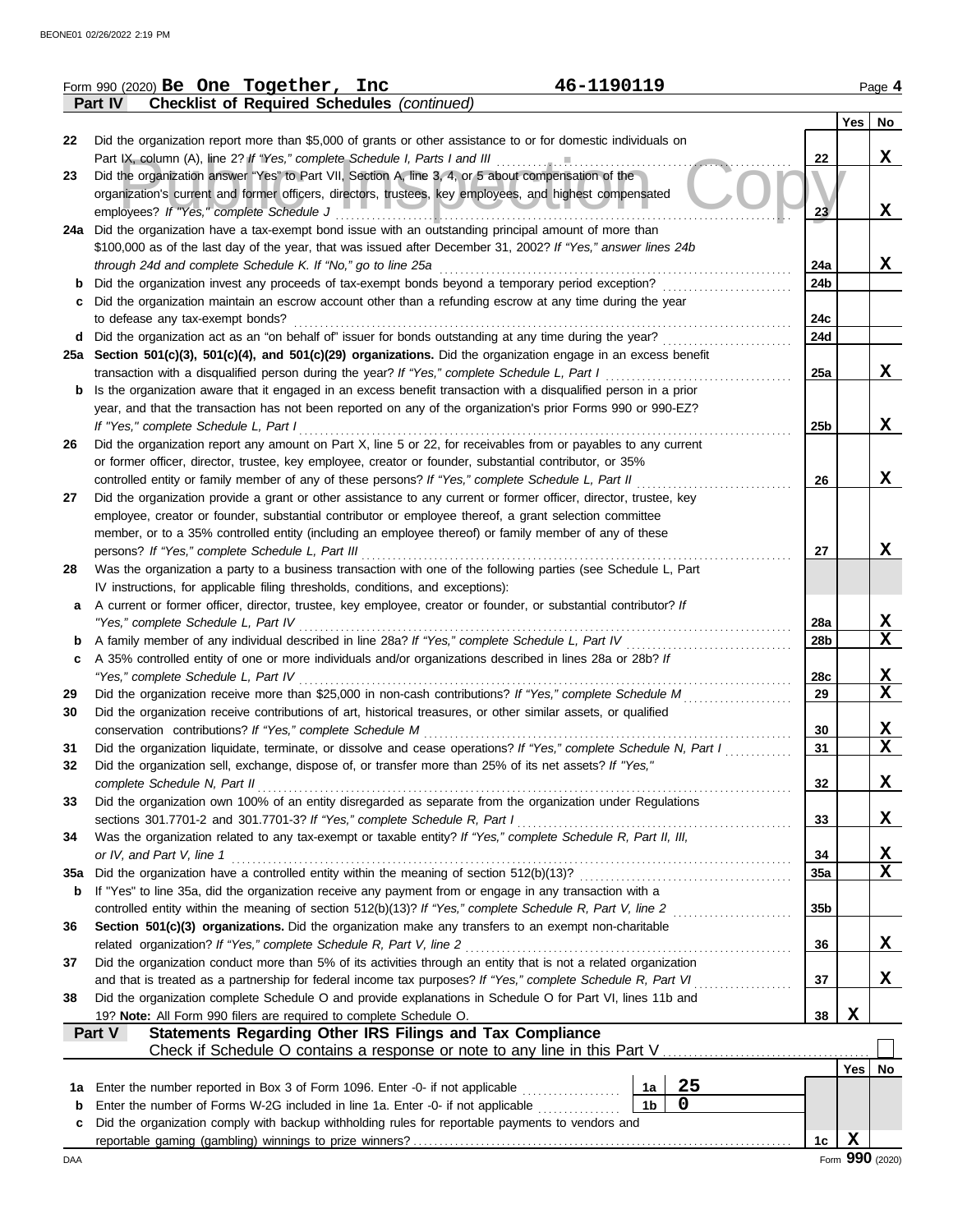|             | 46-1190119<br>Form 990 (2020) Be One Together, Inc                                                                                 |                    |                |     | Page 5      |
|-------------|------------------------------------------------------------------------------------------------------------------------------------|--------------------|----------------|-----|-------------|
|             | Statements Regarding Other IRS Filings and Tax Compliance (continued)<br>Part V                                                    |                    |                |     |             |
|             |                                                                                                                                    |                    |                | Yes | No          |
|             | 2a Enter the number of employees reported on Form W-3, Transmittal of Wage and Tax                                                 |                    |                |     |             |
|             | Statements, filed for the calendar year ending with or within the year covered by this return                                      | $\mathbf{2}$<br>2a |                |     |             |
| b           | If at least one is reported on line 2a, did the organization file all required federal employment tax returns?                     |                    | 2 <sub>b</sub> | X   |             |
|             | Note: If the sum of lines 1a and 2a is greater than 250, you may be required to e-file (see instructions)                          |                    |                |     |             |
| За          | Did the organization have unrelated business gross income of \$1,000 or more during the year?                                      |                    | 3a             |     | X           |
| $\mathbf b$ | If "Yes," has it filed a Form 990-T for this year? If "No" to line 3b, provide an explanation on Schedule O                        |                    | 3 <sub>b</sub> |     |             |
| 4a          | At any time during the calendar year, did the organization have an interest in, or a signature or other authority over,            |                    |                |     |             |
|             | a financial account in a foreign country (such as a bank account, securities account, or other financial account)?                 |                    | 4a             |     | X           |
| b           | If "Yes," enter the name of the foreign country <b>u</b>                                                                           |                    |                |     |             |
|             | See instructions for filing requirements for FinCEN Form 114, Report of Foreign Bank and Financial Accounts (FBAR).                |                    |                |     |             |
| 5а          | Was the organization a party to a prohibited tax shelter transaction at any time during the tax year?                              |                    | 5a             |     | $\mathbf x$ |
| b           | Did any taxable party notify the organization that it was or is a party to a prohibited tax shelter transaction?                   |                    | 5b             |     | X           |
| с           | If "Yes" to line 5a or 5b, did the organization file Form 8886-T?                                                                  |                    | 5c             |     |             |
| 6a          | Does the organization have annual gross receipts that are normally greater than \$100,000, and did the                             |                    |                |     |             |
|             | organization solicit any contributions that were not tax deductible as charitable contributions?                                   |                    | 6a             |     | x           |
| b           | If "Yes," did the organization include with every solicitation an express statement that such contributions or                     |                    |                |     |             |
|             | gifts were not tax deductible?                                                                                                     |                    | 6b             |     |             |
| 7           | Organizations that may receive deductible contributions under section 170(c).                                                      |                    |                |     |             |
| a           | Did the organization receive a payment in excess of \$75 made partly as a contribution and partly for goods                        |                    |                |     |             |
|             | and services provided to the payor?                                                                                                |                    | 7a<br>7b       |     |             |
| b           | If "Yes," did the organization notify the donor of the value of the goods or services provided?                                    |                    |                |     |             |
| с           | Did the organization sell, exchange, or otherwise dispose of tangible personal property for which it was                           |                    | 7c             |     |             |
|             |                                                                                                                                    | 7d                 |                |     |             |
| d<br>е      | Did the organization receive any funds, directly or indirectly, to pay premiums on a personal benefit contract?                    |                    | 7e             |     |             |
|             | Did the organization, during the year, pay premiums, directly or indirectly, on a personal benefit contract?                       |                    | 7f             |     |             |
| g           | If the organization received a contribution of qualified intellectual property, did the organization file Form 8899 as required?   |                    | 7g             |     |             |
| h           | If the organization received a contribution of cars, boats, airplanes, or other vehicles, did the organization file a Form 1098-C? |                    | 7h             |     |             |
| 8           | Sponsoring organizations maintaining donor advised funds. Did a donor advised fund maintained by the                               |                    |                |     |             |
|             |                                                                                                                                    |                    | 8              |     |             |
| 9           | Sponsoring organizations maintaining donor advised funds.                                                                          |                    |                |     |             |
| а           | Did the sponsoring organization make any taxable distributions under section 4966?                                                 |                    | 9а             |     |             |
| b           | Did the sponsoring organization make a distribution to a donor, donor advisor, or related person?                                  |                    | 9b             |     |             |
| 10          | Section 501(c)(7) organizations. Enter:                                                                                            |                    |                |     |             |
| a           | Initiation fees and capital contributions included on Part VIII, line 12 [11][11][11][11][11][11][11][11][11]                      | 10a                |                |     |             |
| $\mathbf b$ | Gross receipts, included on Form 990, Part VIII, line 12, for public use of club facilities                                        | 10 <sub>b</sub>    |                |     |             |
| 11          | Section 501(c)(12) organizations. Enter:                                                                                           |                    |                |     |             |
| a           | Gross income from members or shareholders                                                                                          | 11a                |                |     |             |
| $\mathbf b$ | Gross income from other sources (Do not net amounts due or paid to other sources                                                   |                    |                |     |             |
|             | against amounts due or received from them.)                                                                                        | 11 <sub>b</sub>    |                |     |             |
| 12a         | Section 4947(a)(1) non-exempt charitable trusts. Is the organization filing Form 990 in lieu of Form 1041?                         |                    | 12a            |     |             |
| b           | If "Yes," enter the amount of tax-exempt interest received or accrued during the year                                              | 12b                |                |     |             |
| 13          | Section 501(c)(29) qualified nonprofit health insurance issuers.                                                                   |                    |                |     |             |
| a           | Is the organization licensed to issue qualified health plans in more than one state?                                               |                    | 13a            |     |             |
|             | Note: See the instructions for additional information the organization must report on Schedule O.                                  |                    |                |     |             |
| b           | Enter the amount of reserves the organization is required to maintain by the states in which                                       |                    |                |     |             |
|             |                                                                                                                                    | 13 <sub>b</sub>    |                |     |             |
| c           | Enter the amount of reserves on hand                                                                                               | 13 <sub>c</sub>    |                |     |             |
| 14a         | Did the organization receive any payments for indoor tanning services during the tax year?                                         |                    | 14a            |     | x           |
| b           | If "Yes," has it filed a Form 720 to report these payments? If "No," provide an explanation on Schedule O                          |                    | 14b            |     |             |
| 15          | Is the organization subject to the section 4960 tax on payment(s) of more than \$1,000,000 in remuneration or                      |                    |                |     |             |
|             | excess parachute payment(s) during the year?                                                                                       |                    | 15             |     | X           |
|             | If "Yes," see instructions and file Form 4720, Schedule N.                                                                         |                    |                |     |             |
| 16          | Is the organization an educational institution subject to the section 4968 excise tax on net investment income?                    |                    | 16             |     | X           |
|             | If "Yes," complete Form 4720, Schedule O.                                                                                          |                    |                |     |             |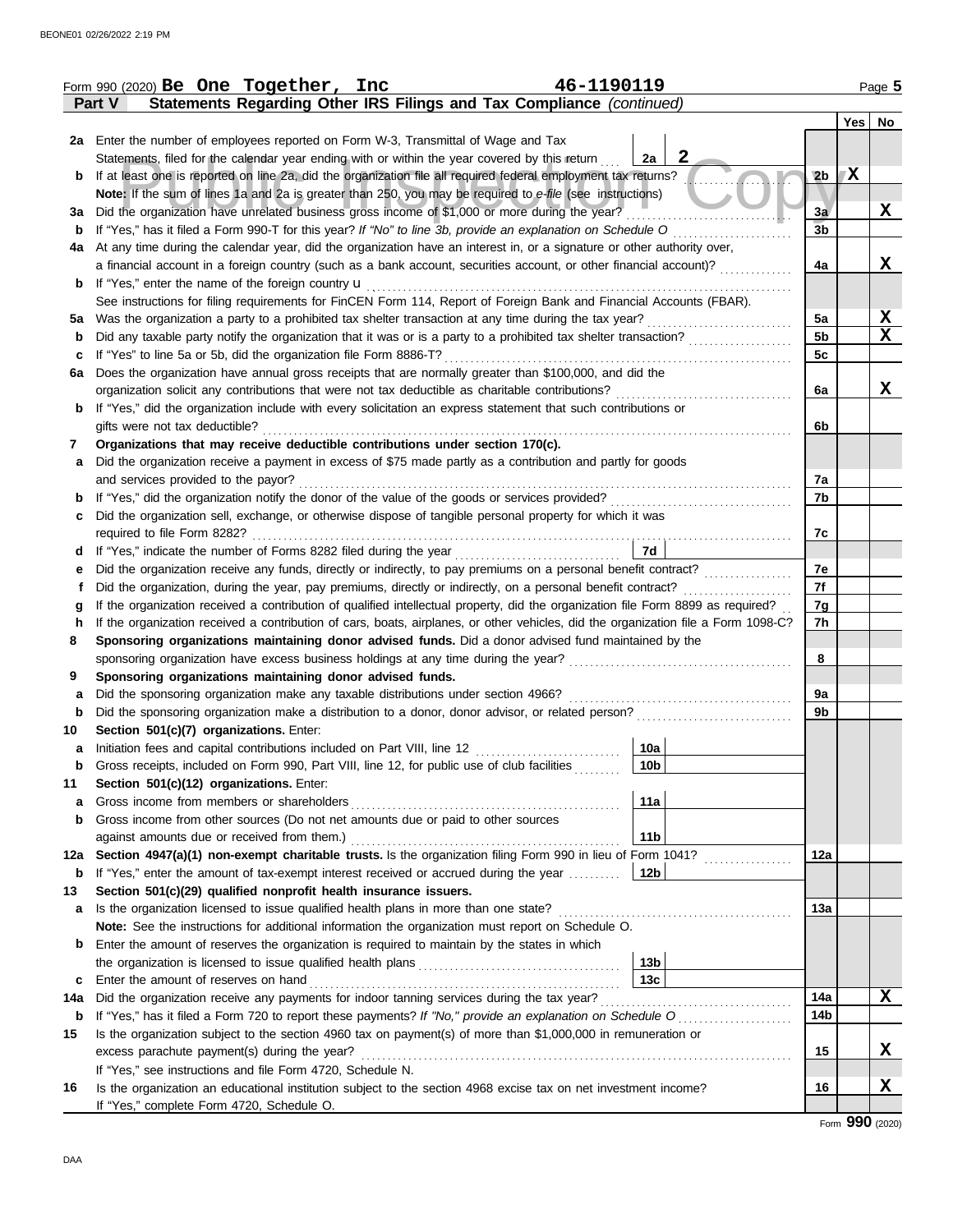|     | 46-1190119<br>Form 990 (2020) Be One Together, Inc                                                                                                                              |                 |                 | Page 6 |
|-----|---------------------------------------------------------------------------------------------------------------------------------------------------------------------------------|-----------------|-----------------|--------|
|     | Governance, Management, and Disclosure For each "Yes" response to lines 2 through 7b below, and for a "No"<br><b>Part VI</b>                                                    |                 |                 |        |
|     | response to line 8a, 8b, or 10b below, describe the circumstances, processes, or changes on Schedule O. See instructions.                                                       |                 |                 |        |
|     | Check if Schedule O contains a response or note to any line in this Part VI                                                                                                     |                 |                 |        |
|     | Section A. Governing Body and Management                                                                                                                                        |                 |                 |        |
|     |                                                                                                                                                                                 |                 | Yes   No        |        |
| 1a  | $\overline{4}$<br>1a<br>Enter the number of voting members of the governing body at the end of the tax year                                                                     |                 |                 |        |
|     | If there are material differences in voting rights among members of the governing body, or                                                                                      |                 |                 |        |
|     | if the governing body delegated broad authority to an executive committee or similar                                                                                            |                 |                 |        |
|     | committee, explain on Schedule O.                                                                                                                                               |                 |                 |        |
| b   | 2<br>Enter the number of voting members included on line 1a, above, who are independent<br>1b                                                                                   |                 |                 |        |
| 2   | Did any officer, director, trustee, or key employee have a family relationship or a business relationship with                                                                  |                 |                 |        |
|     |                                                                                                                                                                                 | 2               | $\mathbf x$     |        |
|     | any other officer, director, trustee, or key employee?                                                                                                                          |                 |                 |        |
| 3   | Did the organization delegate control over management duties customarily performed by or under the direct                                                                       |                 | X               |        |
|     | supervision of officers, directors, trustees, or key employees to a management company or other person?                                                                         | 3               |                 | X      |
| 4   | Did the organization make any significant changes to its governing documents since the prior Form 990 was filed?                                                                | 4               |                 |        |
| 5   | Did the organization become aware during the year of a significant diversion of the organization's assets?                                                                      | 5               |                 | X      |
| 6   | Did the organization have members or stockholders?                                                                                                                              | 6               |                 | X      |
| 7a  | Did the organization have members, stockholders, or other persons who had the power to elect or appoint                                                                         |                 |                 |        |
|     | one or more members of the governing body?                                                                                                                                      | 7a              |                 | X      |
| b   | Are any governance decisions of the organization reserved to (or subject to approval by) members,                                                                               |                 |                 |        |
|     | stockholders, or persons other than the governing body?                                                                                                                         | 7b              |                 | X      |
| 8   | Did the organization contemporaneously document the meetings held or written actions undertaken during the year by the following:                                               |                 |                 |        |
| а   | The governing body?                                                                                                                                                             | 8a              | X               |        |
| b   | Each committee with authority to act on behalf of the governing body?                                                                                                           | 8b              | X               |        |
| 9   | Is there any officer, director, trustee, or key employee listed in Part VII, Section A, who cannot be reached at                                                                |                 |                 |        |
|     |                                                                                                                                                                                 | 9               |                 | x      |
|     | Section B. Policies (This Section B requests information about policies not required by the Internal Revenue Code.)                                                             |                 |                 |        |
|     |                                                                                                                                                                                 |                 | Yes             | No     |
| 10a | Did the organization have local chapters, branches, or affiliates?                                                                                                              | 10a             |                 | X      |
| b   | If "Yes," did the organization have written policies and procedures governing the activities of such chapters,                                                                  |                 |                 |        |
|     | affiliates, and branches to ensure their operations are consistent with the organization's exempt purposes?                                                                     | 10 <sub>b</sub> |                 |        |
| 11a | Has the organization provided a complete copy of this Form 990 to all members of its governing body before filing the form?                                                     | 11a             | X               |        |
| b   | Describe in Schedule O the process, if any, used by the organization to review this Form 990.                                                                                   |                 |                 |        |
| 12a | Did the organization have a written conflict of interest policy? If "No," go to line 13                                                                                         | 12a             | X               |        |
| b   | Were officers, directors, or trustees, and key employees required to disclose annually interests that could give rise to conflicts?                                             | 12b             | X               |        |
|     |                                                                                                                                                                                 |                 |                 |        |
|     | Did the organization regularly and consistently monitor and enforce compliance with the policy? If "Yes,"                                                                       |                 | X               |        |
|     | describe in Schedule O how this was done                                                                                                                                        | 12c             |                 |        |
| 13  | Did the organization have a written whistleblower policy?                                                                                                                       | 13              | X               |        |
| 14  | Did the organization have a written document retention and destruction policy?                                                                                                  | 14              | X               |        |
| 15  | Did the process for determining compensation of the following persons include a review and approval by                                                                          |                 |                 |        |
|     | independent persons, comparability data, and contemporaneous substantiation of the deliberation and decision?                                                                   |                 |                 |        |
| a   | The organization's CEO, Executive Director, or top management official                                                                                                          | 15a             |                 | X      |
| b   | Other officers or key employees of the organization                                                                                                                             | 15 <sub>b</sub> | X               |        |
|     | If "Yes" to line 15a or 15b, describe the process in Schedule O (see instructions).                                                                                             |                 |                 |        |
| 16a | Did the organization invest in, contribute assets to, or participate in a joint venture or similar arrangement                                                                  |                 |                 |        |
|     | with a taxable entity during the year?                                                                                                                                          | 16a             |                 | x      |
| b   | If "Yes," did the organization follow a written policy or procedure requiring the organization to evaluate its                                                                  |                 |                 |        |
|     | participation in joint venture arrangements under applicable federal tax law, and take steps to safeguard the                                                                   |                 |                 |        |
|     |                                                                                                                                                                                 | 16b             |                 |        |
|     | <b>Section C. Disclosure</b>                                                                                                                                                    |                 |                 |        |
| 17  | List the states with which a copy of this Form 990 is required to be filed $\mathbf{u} \cdot \mathbf{G}$                                                                        |                 |                 |        |
| 18  | Section 6104 requires an organization to make its Forms 1023 (1024 or 1024-A, if applicable), 990, and 990-T (Section 501(c)                                                    |                 |                 |        |
|     | (3)s only) available for public inspection. Indicate how you made these available. Check all that apply.                                                                        |                 |                 |        |
|     | Own website $\begin{vmatrix} \end{vmatrix}$ Another's website $\begin{vmatrix} X \\ Y \end{vmatrix}$ Upon request $\begin{vmatrix} \end{vmatrix}$ Other (explain on Schedule O) |                 |                 |        |
|     |                                                                                                                                                                                 |                 |                 |        |
| 19  | Describe on Schedule O whether (and if so, how) the organization made its governing documents, conflict of interest policy, and                                                 |                 |                 |        |
|     | financial statements available to the public during the tax year.                                                                                                               |                 |                 |        |
| 20  | State the name, address, and telephone number of the person who possesses the organization's books and records u                                                                |                 |                 |        |
|     | 250 Blackberry Ln<br>Mary Pinkerton                                                                                                                                             |                 |                 |        |
|     | Douglasville<br>GA 30134-6649 770-489-6834                                                                                                                                      |                 |                 |        |
| DAA |                                                                                                                                                                                 |                 | Form 990 (2020) |        |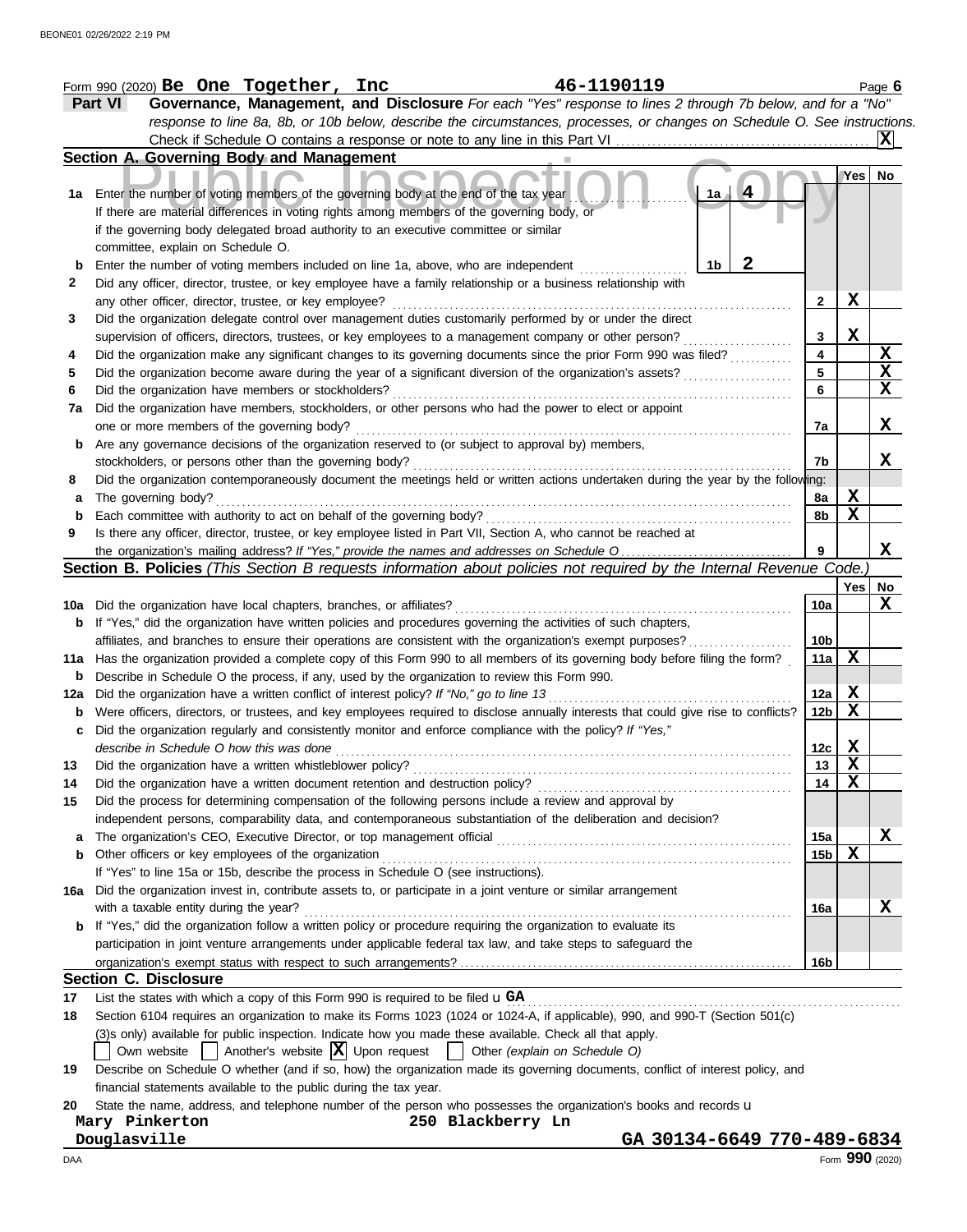|                          | Form 990 (2020) Be One Together, Inc                                                      |                                                                             |                                      |                                                              |                 |                 |                                 |        | 46-1190119                                                                                                                                                                                                                                                                  |                                                   | Page 7                                                |
|--------------------------|-------------------------------------------------------------------------------------------|-----------------------------------------------------------------------------|--------------------------------------|--------------------------------------------------------------|-----------------|-----------------|---------------------------------|--------|-----------------------------------------------------------------------------------------------------------------------------------------------------------------------------------------------------------------------------------------------------------------------------|---------------------------------------------------|-------------------------------------------------------|
|                          |                                                                                           |                                                                             |                                      |                                                              |                 |                 |                                 |        | Part VII Compensation of Officers, Directors, Trustees, Key Employees, Highest Compensated Employees, and                                                                                                                                                                   |                                                   |                                                       |
|                          | <b>Independent Contractors</b>                                                            |                                                                             |                                      |                                                              |                 |                 |                                 |        |                                                                                                                                                                                                                                                                             |                                                   |                                                       |
|                          |                                                                                           |                                                                             |                                      |                                                              |                 |                 |                                 |        | Check if Schedule O contains a response or note to any line in this Part VII                                                                                                                                                                                                |                                                   |                                                       |
|                          |                                                                                           |                                                                             |                                      |                                                              |                 |                 |                                 |        | Section A. Officers, Directors, Trustees, Key Employees, and Highest Compensated Employees                                                                                                                                                                                  |                                                   |                                                       |
| organization's tax year. |                                                                                           |                                                                             |                                      |                                                              |                 |                 |                                 |        | 1a Complete this table for all persons required to be listed. Report compensation for the calendar year ending with or within the<br>• List all of the organization's current officers, directors, trustees (whether individuals or organizations), regardless of amount of |                                                   |                                                       |
|                          | compensation. Enter -O- in columns (D), (E), and (F) if no compensation was paid.         |                                                                             |                                      |                                                              |                 |                 |                                 |        | • List all of the organization's current key employees, if any. See instructions for definition of "key employee."                                                                                                                                                          |                                                   |                                                       |
|                          | organization and any related organizations.                                               |                                                                             |                                      |                                                              |                 |                 |                                 |        | • List the organization's five current highest compensated employees (other than an officer, director, trustee, or key employee)<br>who received reportable compensation (Box 5 of Form W-2 and/or Box 7 of Form 1099-MISC) of more than \$100,000 from the                 |                                                   |                                                       |
|                          | \$100,000 of reportable compensation from the organization and any related organizations. |                                                                             |                                      |                                                              |                 |                 |                                 |        | • List all of the organization's former officers, key employees, and highest compensated employees who received more than                                                                                                                                                   |                                                   |                                                       |
|                          | See instructions for the order in which to list the persons above.                        |                                                                             |                                      |                                                              |                 |                 |                                 |        | • List all of the organization's former directors or trustees that received, in the capacity as a former director or trustee of the<br>organization, more than \$10,000 of reportable compensation from the organization and any related organizations.                     |                                                   |                                                       |
|                          |                                                                                           |                                                                             |                                      |                                                              |                 |                 |                                 |        | Check this box if neither the organization nor any related organization compensated any current officer, director, or trustee.                                                                                                                                              |                                                   |                                                       |
|                          | (A)<br>Name and title                                                                     | (B)<br>Average<br>hours<br>per week                                         |                                      | (do not check more than one<br>box, unless person is both an | (C)<br>Position |                 |                                 |        | (D)<br>Reportable<br>compensation<br>from the                                                                                                                                                                                                                               | (E)<br>Reportable<br>compensation<br>from related | (F)<br>Estimated amount<br>of other<br>compensation   |
|                          |                                                                                           | (list any<br>hours for<br>related<br>organizations<br>below<br>dotted line) | Individual<br>or director<br>trustee | officer and a director/trustee)<br>nstitutional              | Officer         | Key<br>enployee | Highest compensated<br>employee | Former | organization<br>(W-2/1099-MISC)                                                                                                                                                                                                                                             | organizations<br>(W-2/1099-MISC)                  | from the<br>organization and<br>related organizations |
|                          |                                                                                           |                                                                             |                                      | trustee                                                      |                 |                 |                                 |        |                                                                                                                                                                                                                                                                             |                                                   |                                                       |
|                          | (1) Voltaire Cacal                                                                        | 1.00                                                                        |                                      |                                                              |                 |                 |                                 |        |                                                                                                                                                                                                                                                                             |                                                   |                                                       |
| Chairman                 |                                                                                           | 0.00                                                                        | X                                    |                                                              | X               |                 |                                 |        | 1,010                                                                                                                                                                                                                                                                       | 0                                                 | 0                                                     |
|                          | (2) Mike Pinkerton                                                                        | 40.00                                                                       |                                      |                                                              |                 |                 |                                 |        |                                                                                                                                                                                                                                                                             |                                                   |                                                       |
| Chief Executive          |                                                                                           | 0.00                                                                        | $\mathbf x$                          |                                                              | X               |                 |                                 |        | 36,788                                                                                                                                                                                                                                                                      | 0                                                 | 0                                                     |
|                          | (3) Mary Pinkerton                                                                        | 30.00                                                                       |                                      |                                                              |                 |                 |                                 |        |                                                                                                                                                                                                                                                                             |                                                   |                                                       |
|                          | Secretary/Treasurer                                                                       | 0.00                                                                        | $\mathbf x$                          |                                                              | $\mathbf x$     |                 |                                 |        | 1,200                                                                                                                                                                                                                                                                       | 0                                                 | 0                                                     |
|                          | (4) Lance Eisele                                                                          | 1.00                                                                        |                                      |                                                              |                 |                 |                                 |        |                                                                                                                                                                                                                                                                             |                                                   |                                                       |
| Chaplain                 |                                                                                           | 0.00                                                                        | X                                    |                                                              |                 |                 |                                 |        | 0                                                                                                                                                                                                                                                                           | 0                                                 | 0                                                     |
| (5)                      |                                                                                           |                                                                             |                                      |                                                              |                 |                 |                                 |        |                                                                                                                                                                                                                                                                             |                                                   |                                                       |
|                          |                                                                                           |                                                                             |                                      |                                                              |                 |                 |                                 |        |                                                                                                                                                                                                                                                                             |                                                   |                                                       |
| (6)                      |                                                                                           |                                                                             |                                      |                                                              |                 |                 |                                 |        |                                                                                                                                                                                                                                                                             |                                                   |                                                       |
|                          |                                                                                           |                                                                             |                                      |                                                              |                 |                 |                                 |        |                                                                                                                                                                                                                                                                             |                                                   |                                                       |

**(7)**

. . . . . . . . . . . . . . . . . . . . . . . . . . . . . . . . . . . . . . . . . . . . . . . . . . . . .

**(8)**

. . . . . . . . . . . . . . . . . . . . . . . . . . . . . . . . . . . . . . . . . . . . . . . . . . . . .

. . . . . . . . . . . . . . . . . . . . . . . . . . . . . . . . . . . . . . . . . . . . . . . . . . . . .

**(9)**

**(10)**

**(11)**

. . . . . . . . . . . . . . . . . . . . . . . . . . . . . . . . . . . . . . . . . . . . . . . . . . . . .

. . . . . . . . . . . . . . . . . . . . . . . . . . . . . . . . . . . . . . . . . . . . . . . . . . . . .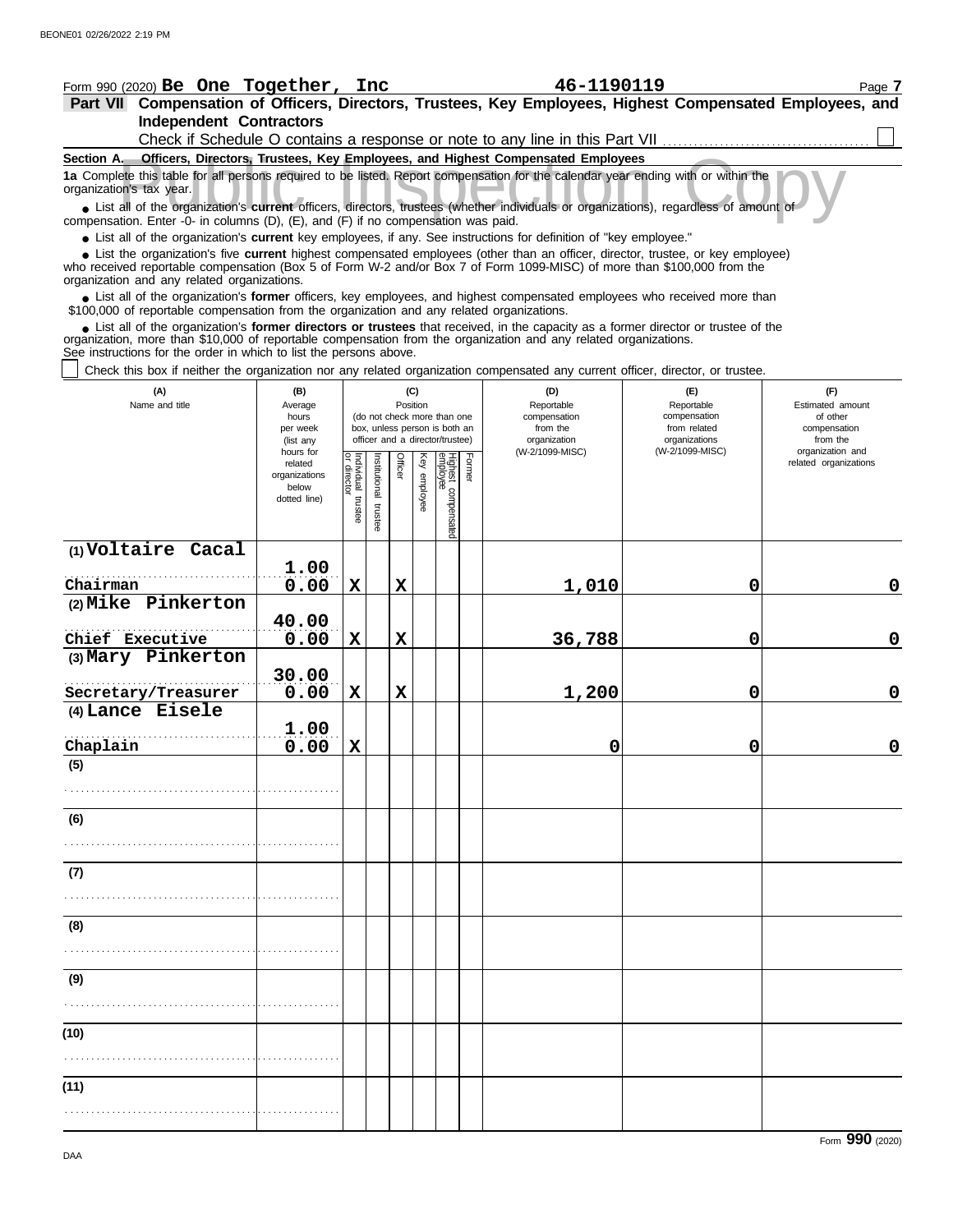BEONE01 02/26/2022 2:19 PM

|              | Form 990 (2020) Be One Together, Inc<br><b>Part VII</b>                                                                                                                                                                                                |                                                                |                                   |                       |                                            |              |                                                                                                 |        | 46-1190119                                                    | Section A. Officers, Directors, Trustees, Key Employees, and Highest Compensated Employees (continued) |                                                                 |                     | Page 8 |
|--------------|--------------------------------------------------------------------------------------------------------------------------------------------------------------------------------------------------------------------------------------------------------|----------------------------------------------------------------|-----------------------------------|-----------------------|--------------------------------------------|--------------|-------------------------------------------------------------------------------------------------|--------|---------------------------------------------------------------|--------------------------------------------------------------------------------------------------------|-----------------------------------------------------------------|---------------------|--------|
|              | (A)<br>Name and title                                                                                                                                                                                                                                  | (B)<br>Average<br>hours<br>per week<br>(list any               |                                   |                       | Position                                   | (C)          | (do not check more than one<br>box, unless person is both an<br>officer and a director/trustee) |        | (D)<br>Reportable<br>compensation<br>from the<br>organization | (E)<br>Reportable<br>compensation<br>from related<br>organizations                                     | (F)<br>Estimated amount<br>of other<br>compensation<br>from the |                     |        |
|              | Pur                                                                                                                                                                                                                                                    | hours for<br>related<br>organizations<br>below<br>dotted line) | Individual trustee<br>or director | Institutional trustee | <b>Officer</b><br>$\overline{\phantom{a}}$ | Key employee | Highest compensate<br>employee                                                                  | Former | (W-2/1099-MISC)                                               | (W-2/1099-MISC)                                                                                        | organization and<br>related organizations                       |                     |        |
|              |                                                                                                                                                                                                                                                        |                                                                |                                   |                       |                                            |              |                                                                                                 |        |                                                               |                                                                                                        |                                                                 |                     |        |
|              |                                                                                                                                                                                                                                                        |                                                                |                                   |                       |                                            |              |                                                                                                 |        |                                                               |                                                                                                        |                                                                 |                     |        |
|              |                                                                                                                                                                                                                                                        |                                                                |                                   |                       |                                            |              |                                                                                                 |        |                                                               |                                                                                                        |                                                                 |                     |        |
|              |                                                                                                                                                                                                                                                        |                                                                |                                   |                       |                                            |              |                                                                                                 |        |                                                               |                                                                                                        |                                                                 |                     |        |
|              |                                                                                                                                                                                                                                                        |                                                                |                                   |                       |                                            |              |                                                                                                 |        |                                                               |                                                                                                        |                                                                 |                     |        |
|              |                                                                                                                                                                                                                                                        |                                                                |                                   |                       |                                            |              |                                                                                                 |        |                                                               |                                                                                                        |                                                                 |                     |        |
|              |                                                                                                                                                                                                                                                        |                                                                |                                   |                       |                                            |              |                                                                                                 |        |                                                               |                                                                                                        |                                                                 |                     |        |
|              |                                                                                                                                                                                                                                                        |                                                                |                                   |                       |                                            |              |                                                                                                 |        |                                                               |                                                                                                        |                                                                 |                     |        |
|              | c Total from continuation sheets to Part VII, Section A                                                                                                                                                                                                |                                                                |                                   |                       |                                            |              |                                                                                                 | u      | 38,998                                                        |                                                                                                        |                                                                 |                     |        |
| d            |                                                                                                                                                                                                                                                        |                                                                |                                   |                       |                                            |              |                                                                                                 | u<br>u | 38,998                                                        |                                                                                                        |                                                                 |                     |        |
| $\mathbf{2}$ | Total number of individuals (including but not limited to those listed above) who received more than \$100,000 of                                                                                                                                      |                                                                |                                   |                       |                                            |              |                                                                                                 |        |                                                               |                                                                                                        |                                                                 |                     |        |
|              | reportable compensation from the organization $\mathbf{u}$                                                                                                                                                                                             |                                                                |                                   |                       |                                            |              |                                                                                                 |        |                                                               |                                                                                                        |                                                                 | Yes                 | No     |
| 3            | Did the organization list any former officer, director, trustee, key employee, or highest compensated                                                                                                                                                  |                                                                |                                   |                       |                                            |              |                                                                                                 |        |                                                               |                                                                                                        |                                                                 |                     |        |
| 4            | For any individual listed on line 1a, is the sum of reportable compensation and other compensation from the                                                                                                                                            |                                                                |                                   |                       |                                            |              |                                                                                                 |        |                                                               |                                                                                                        | 3                                                               |                     | X      |
|              | organization and related organizations greater than \$150,000? If "Yes," complete Schedule J for such                                                                                                                                                  |                                                                |                                   |                       |                                            |              |                                                                                                 |        |                                                               |                                                                                                        |                                                                 |                     |        |
| 5            | Did any person listed on line 1a receive or accrue compensation from any unrelated organization or individual                                                                                                                                          |                                                                |                                   |                       |                                            |              |                                                                                                 |        |                                                               |                                                                                                        | 4                                                               |                     | x      |
|              |                                                                                                                                                                                                                                                        |                                                                |                                   |                       |                                            |              |                                                                                                 |        |                                                               |                                                                                                        | 5                                                               |                     | X      |
|              | <b>Section B. Independent Contractors</b>                                                                                                                                                                                                              |                                                                |                                   |                       |                                            |              |                                                                                                 |        |                                                               |                                                                                                        |                                                                 |                     |        |
| 1            | Complete this table for your five highest compensated independent contractors that received more than \$100,000 of<br>compensation from the organization. Report compensation for the calendar year ending with or within the organization's tax year. |                                                                |                                   |                       |                                            |              |                                                                                                 |        |                                                               |                                                                                                        |                                                                 |                     |        |
|              |                                                                                                                                                                                                                                                        | (A)<br>Name and business address                               |                                   |                       |                                            |              |                                                                                                 |        |                                                               | (B)<br>Description of services                                                                         |                                                                 | (C)<br>Compensation |        |
|              |                                                                                                                                                                                                                                                        |                                                                |                                   |                       |                                            |              |                                                                                                 |        |                                                               |                                                                                                        |                                                                 |                     |        |
|              |                                                                                                                                                                                                                                                        |                                                                |                                   |                       |                                            |              |                                                                                                 |        |                                                               |                                                                                                        |                                                                 |                     |        |
|              |                                                                                                                                                                                                                                                        |                                                                |                                   |                       |                                            |              |                                                                                                 |        |                                                               |                                                                                                        |                                                                 |                     |        |
|              |                                                                                                                                                                                                                                                        |                                                                |                                   |                       |                                            |              |                                                                                                 |        |                                                               |                                                                                                        |                                                                 |                     |        |
|              |                                                                                                                                                                                                                                                        |                                                                |                                   |                       |                                            |              |                                                                                                 |        |                                                               |                                                                                                        |                                                                 |                     |        |
|              |                                                                                                                                                                                                                                                        |                                                                |                                   |                       |                                            |              |                                                                                                 |        |                                                               |                                                                                                        |                                                                 |                     |        |
| 2            | Total number of independent contractors (including but not limited to those listed above) who                                                                                                                                                          |                                                                |                                   |                       |                                            |              |                                                                                                 |        |                                                               |                                                                                                        |                                                                 |                     |        |

**0**

received more than  $$100,000$  of compensation from the organization  $\mathbf u$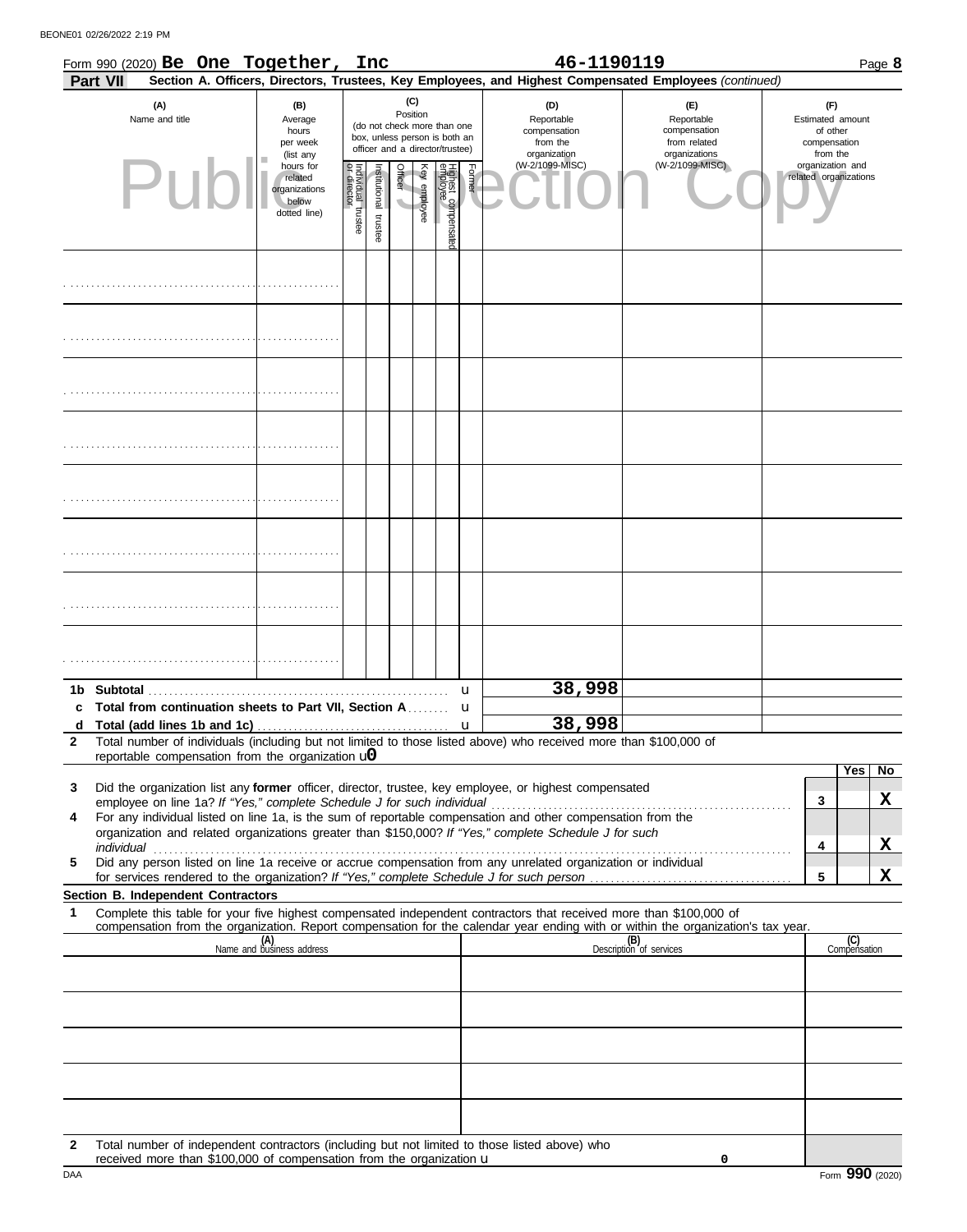|                                                           |                  | Form 990 (2020) Be One Together, Inc                                                |    |                                        |                 |                      |                      | 46-1190119               |                                                                               | Page 9                             |
|-----------------------------------------------------------|------------------|-------------------------------------------------------------------------------------|----|----------------------------------------|-----------------|----------------------|----------------------|--------------------------|-------------------------------------------------------------------------------|------------------------------------|
|                                                           | <b>Part VIII</b> |                                                                                     |    | <b>Statement of Revenue</b>            |                 |                      |                      |                          |                                                                               |                                    |
|                                                           |                  |                                                                                     |    |                                        |                 |                      |                      |                          | Check if Schedule O contains a response or note to any line in this Part VIII |                                    |
|                                                           |                  |                                                                                     |    |                                        |                 |                      | (A)<br>Total revenue | (B)<br>Related or exempt | (C)<br>Unrelated                                                              | (D)<br>Revenue excluded            |
|                                                           |                  |                                                                                     |    |                                        |                 |                      |                      | function revenue         | business revenue                                                              | from tax under<br>sections 512-514 |
|                                                           |                  |                                                                                     |    |                                        |                 |                      |                      |                          |                                                                               |                                    |
| Contributions, Gifts, Grants<br>and Other Similar Amounts |                  | 1a Federated campaigns                                                              |    |                                        | 1a              |                      |                      |                          |                                                                               |                                    |
|                                                           |                  | <b>b</b> Membership dues                                                            |    | <u> 1999 - Johann Stoff, ameri</u> kan | 1 <sub>b</sub>  |                      |                      |                          |                                                                               |                                    |
|                                                           |                  | c Fundraising events                                                                |    |                                        | 1c              |                      |                      |                          |                                                                               |                                    |
|                                                           |                  | d Related organizations                                                             |    |                                        | 1 <sub>d</sub>  |                      |                      |                          |                                                                               |                                    |
|                                                           |                  | e Government grants (contributions)                                                 |    |                                        | 1е              |                      |                      |                          |                                                                               |                                    |
|                                                           |                  | f All other contributions, gifts, grants,<br>and similar amounts not included above |    |                                        |                 |                      |                      |                          |                                                                               |                                    |
|                                                           |                  |                                                                                     |    |                                        | 1f              | 825,871<br>8,901     |                      |                          |                                                                               |                                    |
|                                                           |                  | g Noncash contributions included in lines 1a-1f                                     |    |                                        | 1g $\sqrt{3}$   |                      | 825,871              |                          |                                                                               |                                    |
|                                                           |                  |                                                                                     |    |                                        |                 | $\mathbf{u}$         |                      |                          |                                                                               |                                    |
|                                                           |                  |                                                                                     |    |                                        |                 | <b>Business Code</b> |                      |                          |                                                                               |                                    |
| Program Service<br>Revenue                                | 2a               |                                                                                     |    |                                        |                 |                      |                      |                          |                                                                               |                                    |
|                                                           | b                |                                                                                     |    |                                        |                 |                      |                      |                          |                                                                               |                                    |
|                                                           |                  |                                                                                     |    |                                        |                 |                      |                      |                          |                                                                               |                                    |
|                                                           |                  |                                                                                     |    |                                        |                 |                      |                      |                          |                                                                               |                                    |
|                                                           |                  | f All other program service revenue                                                 |    |                                        |                 |                      |                      |                          |                                                                               |                                    |
|                                                           |                  |                                                                                     |    |                                        |                 | u                    |                      |                          |                                                                               |                                    |
|                                                           | 3                | Investment income (including dividends, interest, and                               |    |                                        |                 |                      |                      |                          |                                                                               |                                    |
|                                                           |                  |                                                                                     |    |                                        |                 | u                    | 1,030                |                          |                                                                               | 1,030                              |
|                                                           | 4                | Income from investment of tax-exempt bond proceeds                                  |    |                                        |                 | u                    |                      |                          |                                                                               |                                    |
|                                                           | 5                |                                                                                     |    |                                        |                 | u                    |                      |                          |                                                                               |                                    |
|                                                           |                  |                                                                                     |    | (i) Real                               |                 | (ii) Personal        |                      |                          |                                                                               |                                    |
|                                                           |                  | 6a Gross rents                                                                      | 6a |                                        |                 |                      |                      |                          |                                                                               |                                    |
|                                                           |                  | <b>b</b> Less: rental expenses                                                      | 6b |                                        |                 |                      |                      |                          |                                                                               |                                    |
|                                                           |                  | <b>c</b> Rental inc. or (loss)                                                      | 6c |                                        |                 |                      |                      |                          |                                                                               |                                    |
|                                                           |                  |                                                                                     |    |                                        |                 | u                    |                      |                          |                                                                               |                                    |
|                                                           |                  | <b>7a</b> Gross amount from                                                         |    | (i) Securities                         |                 | (ii) Other           |                      |                          |                                                                               |                                    |
|                                                           |                  | sales of assets<br>other than inventory                                             | 7a |                                        |                 |                      |                      |                          |                                                                               |                                    |
|                                                           |                  | <b>b</b> Less: cost or other                                                        |    |                                        |                 |                      |                      |                          |                                                                               |                                    |
| Revenue                                                   |                  | basis and sales exps.                                                               | 7b |                                        |                 |                      |                      |                          |                                                                               |                                    |
|                                                           |                  | c Gain or (loss)                                                                    | 7c |                                        |                 |                      |                      |                          |                                                                               |                                    |
|                                                           |                  |                                                                                     |    |                                        |                 |                      |                      |                          |                                                                               |                                    |
| Other                                                     |                  | 8a Gross income from fundraising events                                             |    |                                        |                 |                      |                      |                          |                                                                               |                                    |
|                                                           |                  |                                                                                     |    |                                        |                 |                      |                      |                          |                                                                               |                                    |
|                                                           |                  | of contributions reported on line 1c).                                              |    |                                        |                 |                      |                      |                          |                                                                               |                                    |
|                                                           |                  | See Part IV, line 18 $\ldots$                                                       |    |                                        | 8a              |                      |                      |                          |                                                                               |                                    |
|                                                           |                  | <b>b</b> Less: direct expenses                                                      |    |                                        | 8b              |                      |                      |                          |                                                                               |                                    |
|                                                           |                  | c Net income or (loss) from fundraising events                                      |    |                                        |                 | u                    |                      |                          |                                                                               |                                    |
|                                                           |                  | 9a Gross income from gaming activities.                                             |    |                                        |                 |                      |                      |                          |                                                                               |                                    |
|                                                           |                  | See Part IV, line 19                                                                |    |                                        | 9a              |                      |                      |                          |                                                                               |                                    |
|                                                           |                  | <b>b</b> Less: direct expenses                                                      |    |                                        | 9b              |                      |                      |                          |                                                                               |                                    |
|                                                           |                  | c Net income or (loss) from gaming activities                                       |    |                                        |                 | u                    |                      |                          |                                                                               |                                    |
|                                                           |                  | 10a Gross sales of inventory, less                                                  |    |                                        |                 |                      |                      |                          |                                                                               |                                    |
|                                                           |                  | returns and allowances                                                              |    |                                        | 10a             |                      |                      |                          |                                                                               |                                    |
|                                                           |                  | <b>b</b> Less: cost of goods sold                                                   |    |                                        | 10 <sub>b</sub> |                      |                      |                          |                                                                               |                                    |
|                                                           |                  | c Net income or (loss) from sales of inventory                                      |    |                                        |                 | u                    |                      |                          |                                                                               |                                    |
|                                                           |                  |                                                                                     |    |                                        |                 | <b>Business Code</b> |                      |                          |                                                                               |                                    |
|                                                           |                  | 11a PPP Forgiveness                                                                 |    |                                        |                 |                      | 3,337                |                          |                                                                               | 3,337                              |
| Miscellaneous<br>Revenue                                  | b                |                                                                                     |    |                                        |                 |                      |                      |                          |                                                                               |                                    |
|                                                           | c                |                                                                                     |    |                                        |                 |                      |                      |                          |                                                                               |                                    |
|                                                           |                  |                                                                                     |    |                                        |                 |                      |                      |                          |                                                                               |                                    |
|                                                           |                  |                                                                                     |    |                                        |                 | u                    | 3,337                |                          |                                                                               |                                    |
|                                                           |                  |                                                                                     |    |                                        |                 | $\mathbf{u}$         | 830,238              | 0                        | 0                                                                             | 4,367                              |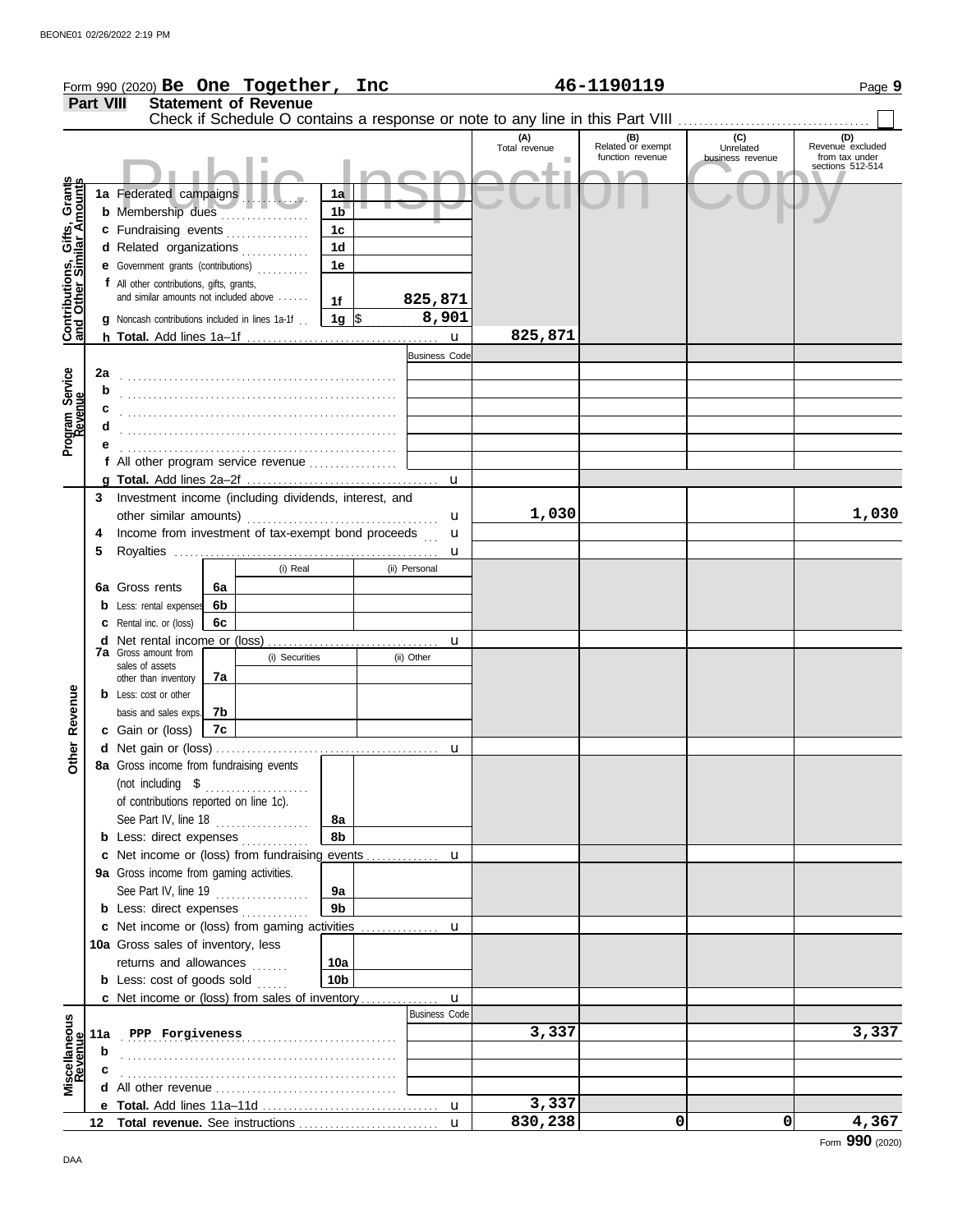## Form 990 (2020) Page **10 Be One Together, Inc 46-1190119**

**Part IX Statement of Functional Expenses**

|              | Section 501(c)(3) and 501(c)(4) organizations must complete all columns. All other organizations must complete column (A).<br>Check if Schedule O contains a response or note to any line in this Part IX                      |                       |                             |                                           | $ \mathbf{x} $                 |
|--------------|--------------------------------------------------------------------------------------------------------------------------------------------------------------------------------------------------------------------------------|-----------------------|-----------------------------|-------------------------------------------|--------------------------------|
|              |                                                                                                                                                                                                                                |                       | (B)                         |                                           |                                |
|              | Do not include amounts reported on lines 6b,<br>7b, 8b, 9b, and 10b of Part VIII.                                                                                                                                              | (A)<br>Total expenses | Program service<br>expenses | (C)<br>Management and<br>general expenses | (D)<br>Fundraising<br>expenses |
| 1            | Grants and other assistance to domestic organizations<br>and domestic governments. See Part IV, line 21                                                                                                                        |                       |                             |                                           |                                |
| $\mathbf{2}$ | Grants and other assistance to domestic                                                                                                                                                                                        |                       |                             |                                           |                                |
|              | individuals. See Part IV, line 22                                                                                                                                                                                              |                       |                             |                                           |                                |
| 3            | Grants and other assistance to foreign                                                                                                                                                                                         |                       |                             |                                           |                                |
|              | organizations, foreign governments, and foreign                                                                                                                                                                                |                       |                             |                                           |                                |
|              | individuals. See Part IV, lines 15 and 16                                                                                                                                                                                      |                       |                             |                                           |                                |
| 4            | Benefits paid to or for members                                                                                                                                                                                                |                       |                             |                                           |                                |
| 5.           | Compensation of current officers, directors,                                                                                                                                                                                   |                       |                             |                                           |                                |
|              | trustees, and key employees                                                                                                                                                                                                    | 38,998                | 38,998                      |                                           |                                |
| 6            | Compensation not included above to disqualified                                                                                                                                                                                |                       |                             |                                           |                                |
|              | persons (as defined under section 4958(f)(1)) and                                                                                                                                                                              |                       |                             |                                           |                                |
|              | persons described in section 4958(c)(3)(B)                                                                                                                                                                                     |                       |                             |                                           |                                |
| 7            | Other salaries and wages<br>Pension plan accruals and contributions (include                                                                                                                                                   | 13,193                | 13,193                      |                                           |                                |
| 8            |                                                                                                                                                                                                                                |                       |                             |                                           |                                |
| 9            | section 401(k) and 403(b) employer contributions)<br>Other employee benefits                                                                                                                                                   |                       |                             |                                           |                                |
| 10           |                                                                                                                                                                                                                                | 4,059                 | 4,059                       |                                           |                                |
| 11           | Fees for services (nonemployees):                                                                                                                                                                                              |                       |                             |                                           |                                |
| a            | Management                                                                                                                                                                                                                     |                       |                             |                                           |                                |
| b            | Legal                                                                                                                                                                                                                          |                       |                             |                                           |                                |
| c            |                                                                                                                                                                                                                                | 1,450                 | 1,290                       | 160                                       |                                |
| d            | Lobbying                                                                                                                                                                                                                       |                       |                             |                                           |                                |
|              | Professional fundraising services. See Part IV, line                                                                                                                                                                           |                       |                             |                                           |                                |
| f            | Investment management fees                                                                                                                                                                                                     |                       |                             |                                           |                                |
| a            | Other. (If line 11g amount exceeds 10% of line 25, column                                                                                                                                                                      |                       |                             |                                           |                                |
|              | (A) amount, list line 11g expenses on Schedule O.)                                                                                                                                                                             | 679,363               | <u>679,363</u>              |                                           |                                |
|              | 12 Advertising and promotion                                                                                                                                                                                                   | 419                   | 373                         | 46                                        |                                |
| 13           |                                                                                                                                                                                                                                | 6,345                 | 5,647                       | 698                                       |                                |
| 14           | Information technology                                                                                                                                                                                                         | 8,586                 | 7,642                       | 944                                       |                                |
| 15           |                                                                                                                                                                                                                                |                       |                             |                                           |                                |
| 16           |                                                                                                                                                                                                                                |                       |                             |                                           |                                |
| 17           |                                                                                                                                                                                                                                | 2,792                 | 2,485                       | 307                                       |                                |
|              | 18 Payments of travel or entertainment expenses<br>for any federal, state, or local public officials                                                                                                                           |                       |                             |                                           |                                |
| 19           | Conferences, conventions, and meetings                                                                                                                                                                                         | 509                   | 453                         | 56                                        |                                |
| 20           | Interest                                                                                                                                                                                                                       |                       |                             |                                           |                                |
| 21           | Payments to affiliates [11] production and production and production and production and production and production and production and production and production and production and production and production and production and |                       |                             |                                           |                                |
| 22           | Depreciation, depletion, and amortization                                                                                                                                                                                      |                       |                             |                                           |                                |
| 23           | Insurance                                                                                                                                                                                                                      | 7,074                 | 6,296                       | 778                                       |                                |
| 24           | Other expenses. Itemize expenses not covered                                                                                                                                                                                   |                       |                             |                                           |                                |
|              | above (List miscellaneous expenses on line 24e. If                                                                                                                                                                             |                       |                             |                                           |                                |
|              | line 24e amount exceeds 10% of line 25, column                                                                                                                                                                                 |                       |                             |                                           |                                |
|              | (A) amount, list line 24e expenses on Schedule O.)                                                                                                                                                                             |                       |                             |                                           |                                |
| a            | Bank Fees                                                                                                                                                                                                                      | 7,033                 | 7,033                       |                                           |                                |
| b            | Background Checks                                                                                                                                                                                                              | 948                   | 948                         |                                           |                                |
| C            | Miscellaneous                                                                                                                                                                                                                  | 755                   | 755                         |                                           |                                |
| d            | Membership                                                                                                                                                                                                                     | 750                   | 750                         |                                           |                                |
| е            | All other expenses<br>Total functional expenses. Add lines 1 through 24e.                                                                                                                                                      | 130<br>772,404        | 130<br>769,415              | 2,989                                     | 0                              |
| 25<br>26     | Joint costs. Complete this line only if the                                                                                                                                                                                    |                       |                             |                                           |                                |
|              | organization reported in column (B) joint costs                                                                                                                                                                                |                       |                             |                                           |                                |
|              | from a combined educational campaign and<br>fundraising solicitation. Check here $\mathbf{u}$   if                                                                                                                             |                       |                             |                                           |                                |
|              | following SOP 98-2 (ASC 958-720)                                                                                                                                                                                               |                       |                             |                                           |                                |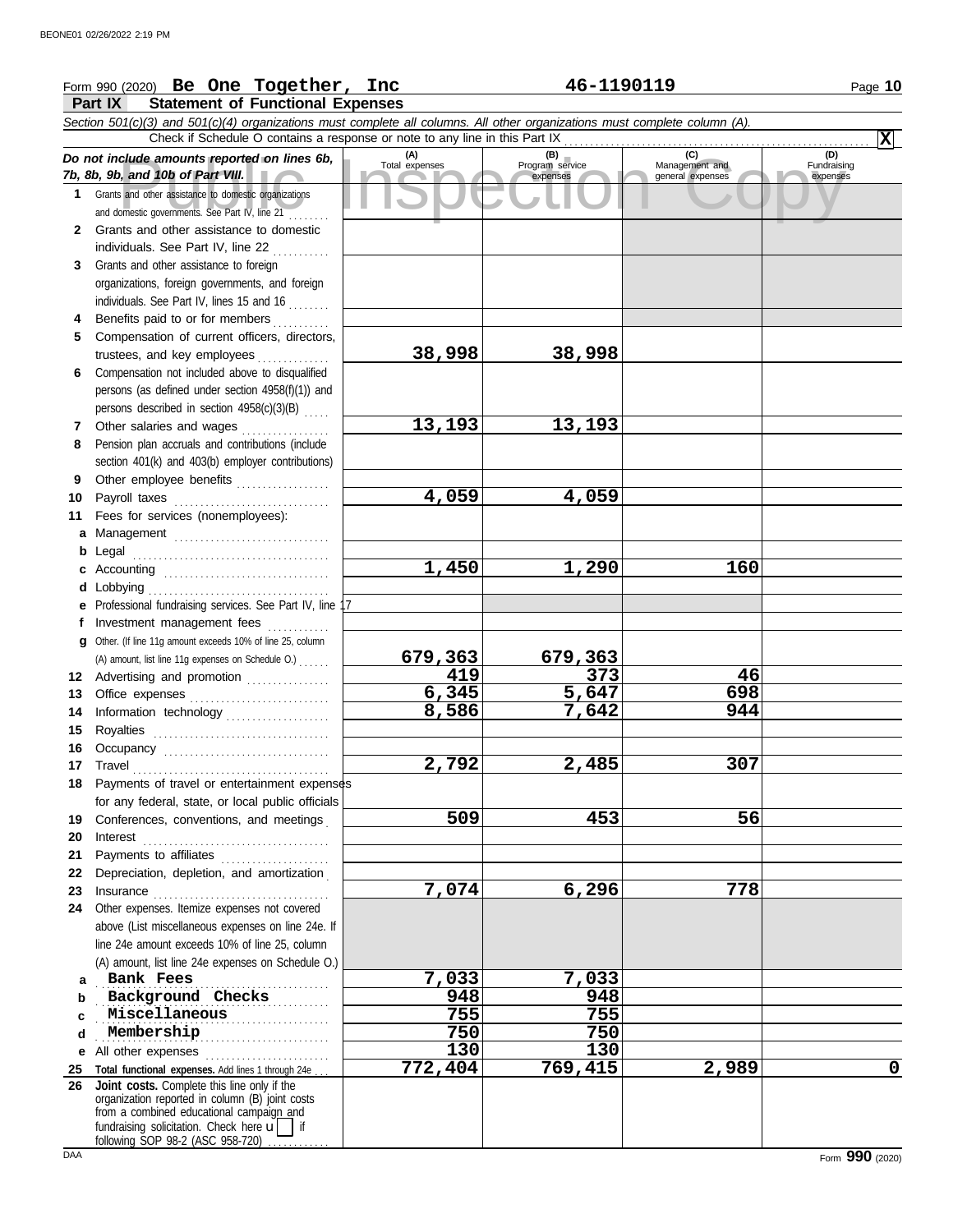|                         |        | Form 990 (2020) Be One Together, Inc                                         | 46-1190119               |                  | Page 11            |
|-------------------------|--------|------------------------------------------------------------------------------|--------------------------|------------------|--------------------|
|                         | Part X | <b>Balance Sheet</b>                                                         |                          |                  |                    |
|                         |        |                                                                              |                          |                  |                    |
|                         |        | a s                                                                          | (A)<br>Beginning of year |                  | (B)<br>End of year |
|                         | 1      | Cash—non-interest-bearing Communication Communication Communication          | 205,003                  | $\sqrt{1}$       | 190,889            |
|                         | 2      |                                                                              | $21,377$ 2               |                  | 21,381             |
|                         | 3      |                                                                              |                          | $\overline{3}$   |                    |
|                         | 4      |                                                                              |                          | $\blacktriangle$ |                    |
|                         | 5      | Loans and other receivables from any current or former officer, director,    |                          |                  |                    |
|                         |        | trustee, key employee, creator or founder, substantial contributor, or 35%   |                          |                  |                    |
|                         |        | controlled entity or family member of any of these persons                   |                          | 5                |                    |
|                         | 6      | Loans and other receivables from other disqualified persons (as defined      |                          |                  |                    |
|                         |        | under section 4958(f)(1)), and persons described in section $4958(c)(3)(B)$  |                          | 6                |                    |
| ssets                   | 7      |                                                                              |                          | $\overline{7}$   |                    |
| ⋖                       | 8      | Inventories for sale or use                                                  |                          | 8                |                    |
|                         | 9      | Prepaid expenses and deferred charges                                        |                          | 9                |                    |
|                         |        | 10a Land, buildings, and equipment: cost or other                            |                          |                  |                    |
|                         |        |                                                                              |                          |                  |                    |
|                         | b      | 10 <sub>b</sub><br>Less: accumulated depreciation                            |                          | 10c              |                    |
|                         | 11     |                                                                              | 112,466                  | 11               | 213,757            |
|                         | 12     |                                                                              |                          | $12 \,$          |                    |
|                         | 13     |                                                                              |                          | 13               |                    |
|                         | 14     | Intangible assets                                                            |                          | 14               |                    |
|                         | 15     |                                                                              |                          | 15               |                    |
|                         | 16     |                                                                              | 338,846                  | 16               | <u>426,027</u>     |
|                         | 17     |                                                                              | 1,061                    | 17               | 6,557              |
|                         | 18     | Grants payable                                                               |                          | 18               |                    |
|                         | 19     | Deferred revenue                                                             |                          | 19               |                    |
|                         | 20     |                                                                              |                          | 20               |                    |
|                         | 21     | Escrow or custodial account liability. Complete Part IV of Schedule D        |                          | 21               |                    |
|                         | 22     | Loans and other payables to any current or former officer, director,         |                          |                  |                    |
|                         |        | trustee, key employee, creator or founder, substantial contributor, or 35%   |                          |                  |                    |
| Liabilities             |        | controlled entity or family member of any of these persons                   |                          | 22               |                    |
|                         | 23     | Secured mortgages and notes payable to unrelated third parties               |                          | 23               |                    |
|                         | 24     | Unsecured notes and loans payable to unrelated third parties<br>.            |                          | 24               |                    |
|                         | 25     | Other liabilities (including federal income tax, payables to related third   |                          |                  |                    |
|                         |        | parties, and other liabilities not included on lines 17-24). Complete Part X |                          |                  |                    |
|                         |        | of Schedule D                                                                | 3,337                    | 25               | 4,130              |
|                         | 26     |                                                                              | 4,398                    | 26               | 10,687             |
|                         |        | Organizations that follow FASB ASC 958, check here $\boxed{\mathbf{X}}$      |                          |                  |                    |
|                         |        | and complete lines 27, 28, 32, and 33.                                       |                          |                  |                    |
|                         | 27     | Net assets without donor restrictions                                        | 334,448                  | 27               | 415,340            |
|                         | 28     | Net assets with donor restrictions                                           |                          | 28               |                    |
| Assets or Fund Balances |        | Organizations that do not follow FASB ASC 958, check here u                  |                          |                  |                    |
|                         |        | and complete lines 29 through 33.                                            |                          |                  |                    |
|                         | 29     | Capital stock or trust principal, or current funds                           |                          | 29               |                    |
|                         | 30     | Paid-in or capital surplus, or land, building, or equipment fund             |                          | 30               |                    |
|                         | 31     | Retained earnings, endowment, accumulated income, or other funds             |                          | 31               | 415,340            |
| Net                     | 32     | Total net assets or fund balances                                            | 334,448                  | 32               |                    |
|                         | 33     |                                                                              | 338,846                  | 33               | 426,027            |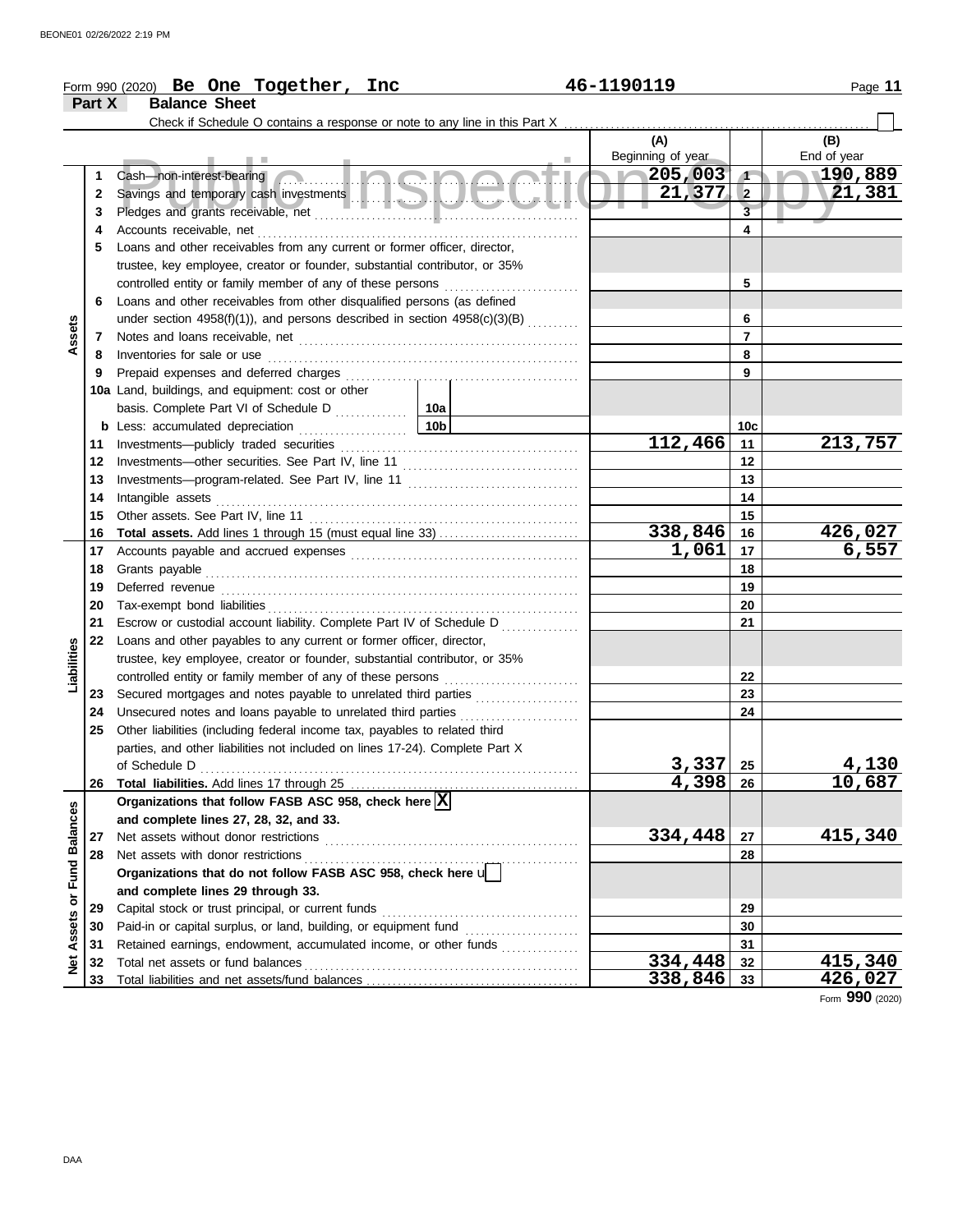|    | 46-1190119<br>Form 990 (2020) Be One Together, Inc                                                                                                                                                                             |                         |                |         | Page 12     |
|----|--------------------------------------------------------------------------------------------------------------------------------------------------------------------------------------------------------------------------------|-------------------------|----------------|---------|-------------|
|    | <b>Reconciliation of Net Assets</b><br>Part XI                                                                                                                                                                                 |                         |                |         |             |
|    | Check if Schedule O contains a response or note to any line in this Part XI                                                                                                                                                    |                         |                |         |             |
|    |                                                                                                                                                                                                                                | $\mathbf{1}$            |                | 830,238 |             |
| 2  |                                                                                                                                                                                                                                | $\overline{2}$          |                | 772,404 |             |
| 3  | Revenue less expenses. Subtract line 2 from line 1                                                                                                                                                                             | $\overline{3}$          |                | 57,834  |             |
| 4  |                                                                                                                                                                                                                                | $\overline{\mathbf{4}}$ |                | 334,448 |             |
| 5  | Net unrealized gains (losses) on investments entertainments and all the manufacture of the manufacture of the                                                                                                                  | $\overline{5}$          |                | 23,058  |             |
| 6  |                                                                                                                                                                                                                                | 6                       |                |         |             |
| 7  | Investment expenses                                                                                                                                                                                                            | $\overline{7}$          |                |         |             |
| 8  | Prior period adjustments [11, 12] and the contract of the contract of the contract of the contract of the contract of the contract of the contract of the contract of the contract of the contract of the contract of the cont | 8                       |                |         |             |
| 9  |                                                                                                                                                                                                                                | $\mathbf{9}$            |                |         |             |
| 10 | Net assets or fund balances at end of year. Combine lines 3 through 9 (must equal Part X, line                                                                                                                                 |                         |                |         |             |
|    | 32, column (B))                                                                                                                                                                                                                | 10 <sup>°</sup>         |                | 415,340 |             |
|    | <b>Financial Statements and Reporting</b><br>Part XII                                                                                                                                                                          |                         |                |         |             |
|    |                                                                                                                                                                                                                                |                         |                |         |             |
|    |                                                                                                                                                                                                                                |                         |                | Yes     | <b>No</b>   |
| 1  | Accounting method used to prepare the Form 990: $ X $ Cash<br>Accrual<br>Other                                                                                                                                                 |                         |                |         |             |
|    | If the organization changed its method of accounting from a prior year or checked "Other," explain in                                                                                                                          |                         |                |         |             |
|    | Schedule O.                                                                                                                                                                                                                    |                         |                |         |             |
|    | 2a Were the organization's financial statements compiled or reviewed by an independent accountant?                                                                                                                             |                         | 2a             |         | X           |
|    | If "Yes," check a box below to indicate whether the financial statements for the year were compiled or                                                                                                                         |                         |                |         |             |
|    | reviewed on a separate basis, consolidated basis, or both:                                                                                                                                                                     |                         |                |         |             |
|    | Separate basis<br>  Consolidated basis<br>  Both consolidated and separate basis                                                                                                                                               |                         |                |         |             |
|    | <b>b</b> Were the organization's financial statements audited by an independent accountant?                                                                                                                                    |                         | 2 <sub>b</sub> |         | $\mathbf X$ |
|    | If "Yes," check a box below to indicate whether the financial statements for the year were audited on a                                                                                                                        |                         |                |         |             |
|    | separate basis, consolidated basis, or both:                                                                                                                                                                                   |                         |                |         |             |
|    | Separate basis<br>  Consolidated basis<br>Both consolidated and separate basis                                                                                                                                                 |                         |                |         |             |
|    | c If "Yes" to line 2a or 2b, does the organization have a committee that assumes responsibility for oversight of                                                                                                               |                         |                |         |             |
|    | the audit, review, or compilation of its financial statements and selection of an independent accountant?                                                                                                                      |                         | 2c             |         |             |
|    | If the organization changed either its oversight process or selection process during the tax year, explain on                                                                                                                  |                         |                |         |             |
|    | Schedule O.                                                                                                                                                                                                                    |                         |                |         |             |
|    | 3a As a result of a federal award, was the organization required to undergo an audit or audits as set forth in the                                                                                                             |                         |                |         |             |
|    | Single Audit Act and OMB Circular A-133?                                                                                                                                                                                       |                         | 3a             |         | х           |
|    | <b>b</b> If "Yes," did the organization undergo the required audit or audits? If the organization did not undergo the                                                                                                          |                         |                |         |             |
|    | required audit or audits, explain why on Schedule O and describe any steps taken to undergo such audits                                                                                                                        |                         | 3 <sub>b</sub> |         |             |

Form **990** (2020)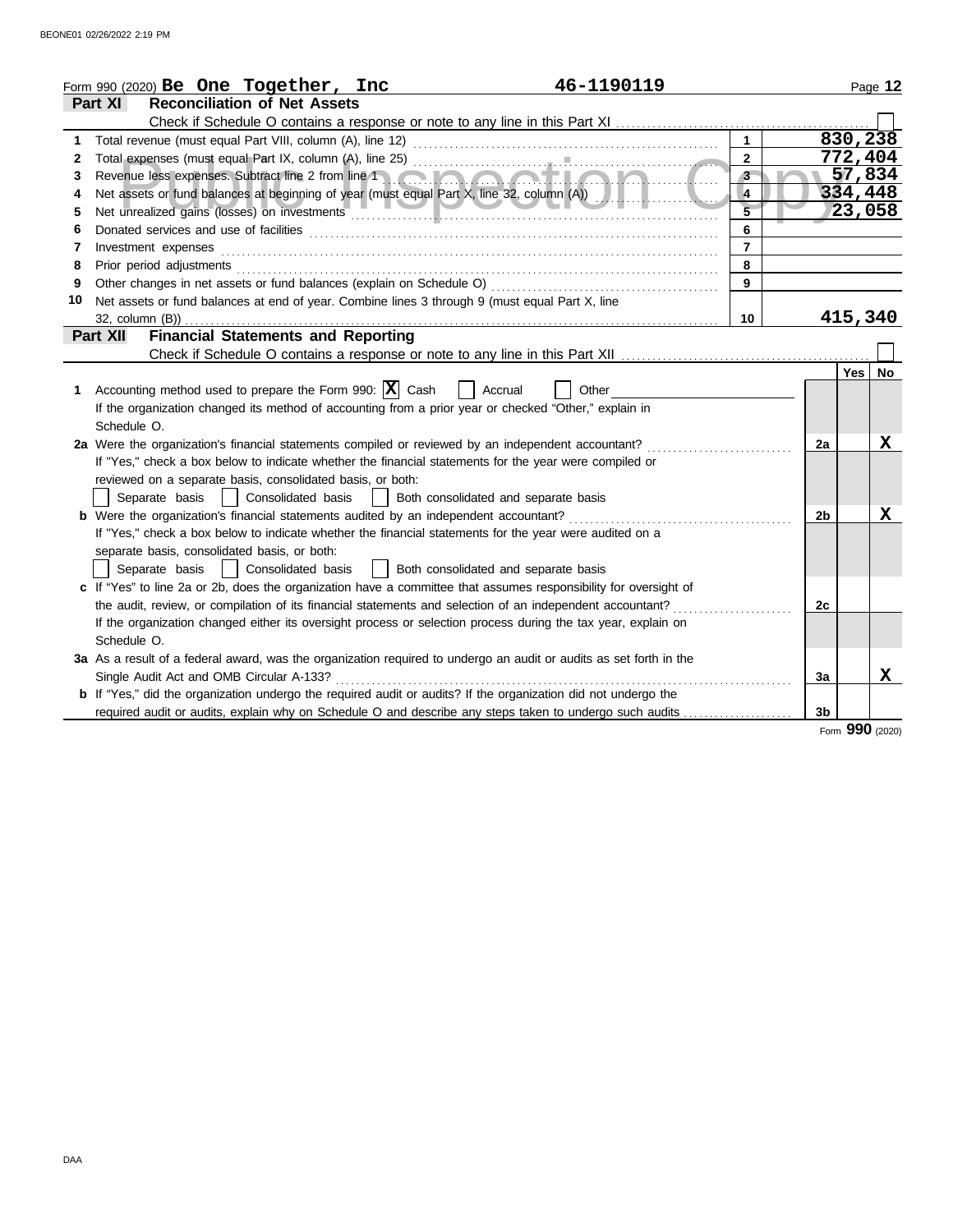| <b>SCHEDULE A</b>          |                                                            | <b>Public Charity Status and Public Support</b>                                                                      |     |                          |                                                                                                                                                                                                                                                                 | OMB No. 1545-0047                    |
|----------------------------|------------------------------------------------------------|----------------------------------------------------------------------------------------------------------------------|-----|--------------------------|-----------------------------------------------------------------------------------------------------------------------------------------------------------------------------------------------------------------------------------------------------------------|--------------------------------------|
| (Form 990 or 990-EZ)       |                                                            | Complete if the organization is a section 501(c)(3) organization or a section 4947(a)(1) nonexempt charitable trust. |     |                          |                                                                                                                                                                                                                                                                 | 2020                                 |
| Department of the Treasury |                                                            | La Attach to Form 990 or Form 990-EZ.                                                                                |     |                          |                                                                                                                                                                                                                                                                 | Open to Public                       |
| Internal Revenue Service   |                                                            | u Go to www.irs.gov/Form990 for instructions and the latest information.                                             |     |                          |                                                                                                                                                                                                                                                                 | Inspection                           |
| Name of the organization   | One Together, Inc.<br>Be l                                 |                                                                                                                      |     |                          | 46-1190119                                                                                                                                                                                                                                                      | Employer identification number       |
| Part I                     |                                                            |                                                                                                                      |     |                          | Reason for Public Charity Status. (All organizations must complete this part.) See instructions.                                                                                                                                                                |                                      |
|                            |                                                            | The organization is not a private foundation because it is: (For lines 1 through 12, check only one box.)            |     |                          |                                                                                                                                                                                                                                                                 |                                      |
| 1                          |                                                            | A church, convention of churches, or association of churches described in section 170(b)(1)(A)(i).                   |     |                          |                                                                                                                                                                                                                                                                 |                                      |
| 2                          |                                                            | A school described in section 170(b)(1)(A)(ii). (Attach Schedule E (Form 990 or 990-EZ).)                            |     |                          |                                                                                                                                                                                                                                                                 |                                      |
| 3                          |                                                            | A hospital or a cooperative hospital service organization described in section 170(b)(1)(A)(iii).                    |     |                          |                                                                                                                                                                                                                                                                 |                                      |
| 4<br>city, and state:      |                                                            |                                                                                                                      |     |                          | A medical research organization operated in conjunction with a hospital described in section 170(b)(1)(A)(iii). Enter the hospital's name,                                                                                                                      |                                      |
| 5                          |                                                            |                                                                                                                      |     |                          | An organization operated for the benefit of a college or university owned or operated by a governmental unit described in                                                                                                                                       |                                      |
|                            | section 170(b)(1)(A)(iv). (Complete Part II.)              |                                                                                                                      |     |                          |                                                                                                                                                                                                                                                                 |                                      |
| 6                          |                                                            | A federal, state, or local government or governmental unit described in section 170(b)(1)(A)(v).                     |     |                          |                                                                                                                                                                                                                                                                 |                                      |
| X<br>7                     | described in section 170(b)(1)(A)(vi). (Complete Part II.) |                                                                                                                      |     |                          | An organization that normally receives a substantial part of its support from a governmental unit or from the general public                                                                                                                                    |                                      |
| 8                          |                                                            | A community trust described in section 170(b)(1)(A)(vi). (Complete Part II.)                                         |     |                          |                                                                                                                                                                                                                                                                 |                                      |
| 9<br>university:           |                                                            |                                                                                                                      |     |                          | An agricultural research organization described in section 170(b)(1)(A)(ix) operated in conjunction with a land-grant college<br>or university or a non-land-grant college of agriculture (see instructions). Enter the name, city, and state of the college or |                                      |
| 10                         |                                                            |                                                                                                                      |     |                          | An organization that normally receives: (1) more than 33 1/3% of its support from contributions, membership fees, and gross                                                                                                                                     |                                      |
|                            |                                                            |                                                                                                                      |     |                          | receipts from activities related to its exempt functions, subject to certain exceptions; and (2) no more than 331/3% of its                                                                                                                                     |                                      |
|                            |                                                            | acquired by the organization after June 30, 1975. See section 509(a)(2). (Complete Part III.)                        |     |                          | support from gross investment income and unrelated business taxable income (less section 511 tax) from businesses                                                                                                                                               |                                      |
| 11                         |                                                            | An organization organized and operated exclusively to test for public safety. See section 509(a)(4).                 |     |                          |                                                                                                                                                                                                                                                                 |                                      |
| 12                         |                                                            |                                                                                                                      |     |                          | An organization organized and operated exclusively for the benefit of, to perform the functions of, or to carry out the purposes                                                                                                                                |                                      |
|                            |                                                            |                                                                                                                      |     |                          | of one or more publicly supported organizations described in section 509(a)(1) or section 509(a)(2). See section 509(a)(3).                                                                                                                                     |                                      |
|                            |                                                            |                                                                                                                      |     |                          | Check the box in lines 12a through 12d that describes the type of supporting organization and complete lines 12e, 12f, and 12g.                                                                                                                                 |                                      |
| a                          |                                                            |                                                                                                                      |     |                          | Type I. A supporting organization operated, supervised, or controlled by its supported organization(s), typically by giving<br>the supported organization(s) the power to regularly appoint or elect a majority of the directors or trustees of the             |                                      |
|                            |                                                            | supporting organization. You must complete Part IV, Sections A and B.                                                |     |                          |                                                                                                                                                                                                                                                                 |                                      |
| b                          |                                                            |                                                                                                                      |     |                          | Type II. A supporting organization supervised or controlled in connection with its supported organization(s), by having                                                                                                                                         |                                      |
|                            |                                                            | organization(s). You must complete Part IV, Sections A and C.                                                        |     |                          | control or management of the supporting organization vested in the same persons that control or manage the supported                                                                                                                                            |                                      |
| c                          |                                                            |                                                                                                                      |     |                          | Type III functionally integrated. A supporting organization operated in connection with, and functionally integrated with,                                                                                                                                      |                                      |
|                            |                                                            | its supported organization(s) (see instructions). You must complete Part IV, Sections A, D, and E.                   |     |                          |                                                                                                                                                                                                                                                                 |                                      |
| d                          |                                                            |                                                                                                                      |     |                          | Type III non-functionally integrated. A supporting organization operated in connection with its supported organization(s)                                                                                                                                       |                                      |
|                            |                                                            | requirement (see instructions). You must complete Part IV, Sections A and D, and Part V.                             |     |                          | that is not functionally integrated. The organization generally must satisfy a distribution requirement and an attentiveness                                                                                                                                    |                                      |
| е                          |                                                            |                                                                                                                      |     |                          | Check this box if the organization received a written determination from the IRS that it is a Type I, Type II, Type III                                                                                                                                         |                                      |
|                            |                                                            | functionally integrated, or Type III non-functionally integrated supporting organization.                            |     |                          |                                                                                                                                                                                                                                                                 |                                      |
| f<br>g                     | Enter the number of supported organizations                | Provide the following information about the supported organization(s).                                               |     |                          |                                                                                                                                                                                                                                                                 |                                      |
| (i) Name of supported      | $(ii)$ EIN                                                 | (iii) Type of organization                                                                                           |     | (iv) Is the organization | (v) Amount of monetary                                                                                                                                                                                                                                          | (vi) Amount of                       |
| organization               |                                                            | (described on lines 1-10                                                                                             |     | listed in your governing | support (see                                                                                                                                                                                                                                                    | other support (see                   |
|                            |                                                            | above (see instructions))                                                                                            | Yes | document?<br>No          | instructions)                                                                                                                                                                                                                                                   | instructions)                        |
| (A)                        |                                                            |                                                                                                                      |     |                          |                                                                                                                                                                                                                                                                 |                                      |
|                            |                                                            |                                                                                                                      |     |                          |                                                                                                                                                                                                                                                                 |                                      |
| (B)                        |                                                            |                                                                                                                      |     |                          |                                                                                                                                                                                                                                                                 |                                      |
|                            |                                                            |                                                                                                                      |     |                          |                                                                                                                                                                                                                                                                 |                                      |
| (C)                        |                                                            |                                                                                                                      |     |                          |                                                                                                                                                                                                                                                                 |                                      |
| (D)                        |                                                            |                                                                                                                      |     |                          |                                                                                                                                                                                                                                                                 |                                      |
| (E)                        |                                                            |                                                                                                                      |     |                          |                                                                                                                                                                                                                                                                 |                                      |
|                            |                                                            |                                                                                                                      |     |                          |                                                                                                                                                                                                                                                                 |                                      |
| Total                      |                                                            | For Panerwork Reduction Act Notice, see the Instructions for Form 990 or 990-F7                                      |     |                          |                                                                                                                                                                                                                                                                 | Schodule A (Form 990 or 990-F7) 2020 |

**For Paperwork Reduction Act Notice, see the Instructions for Form 990 or 990-EZ.**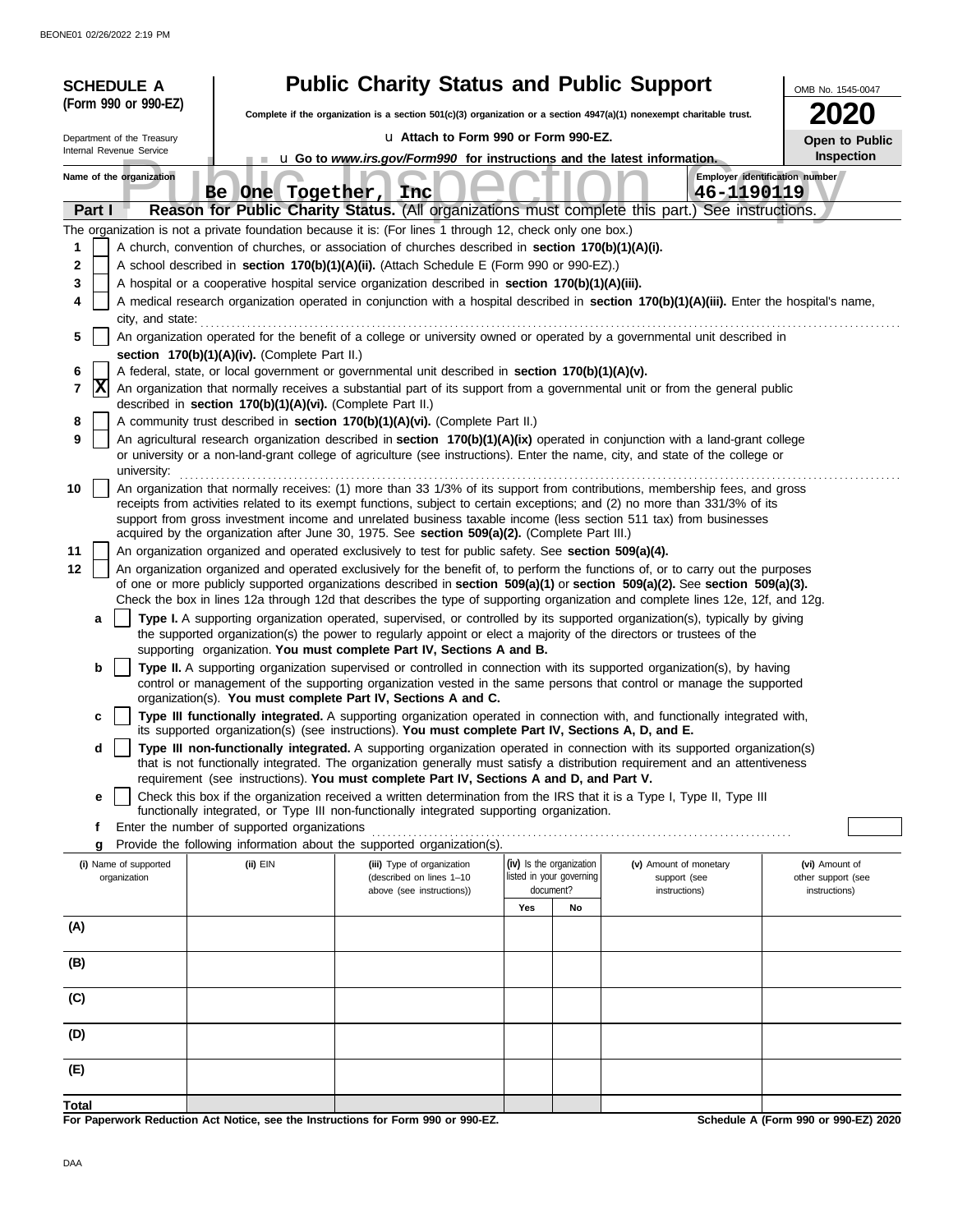|              | 46-1190119<br>Schedule A (Form 990 or 990-EZ) 2020 Be One Together, Inc<br>Page 2<br>Support Schedule for Organizations Described in Sections 170(b)(1)(A)(iv) and 170(b)(1)(A)(vi)<br>Part II<br>(Complete only if you checked the box on line 5, 7, or 8 of Part I or if the organization failed to qualify under<br>Part III. If the organization fails to qualify under the tests listed below, please complete Part III.) |          |          |                |                |                  |                                 |
|--------------|--------------------------------------------------------------------------------------------------------------------------------------------------------------------------------------------------------------------------------------------------------------------------------------------------------------------------------------------------------------------------------------------------------------------------------|----------|----------|----------------|----------------|------------------|---------------------------------|
|              | Section A. Public Support                                                                                                                                                                                                                                                                                                                                                                                                      |          |          |                |                |                  |                                 |
|              | Calendar year (or fiscal year beginning in) u                                                                                                                                                                                                                                                                                                                                                                                  | (a) 2016 | (b) 2017 | (c) 2018       | $(d)$ 2019     | (e) $2020$       | (f) Total                       |
| 1            | Gifts, grants, contributions, and<br>membership fees received. (Do not                                                                                                                                                                                                                                                                                                                                                         |          |          |                |                |                  |                                 |
|              | include any "unusual grants.")                                                                                                                                                                                                                                                                                                                                                                                                 | 644,495  | 738,614  | 914,178        | 894,088        | 825,871          | 4,017,246                       |
| $\mathbf{2}$ | Tax revenues levied for the<br>organization's benefit and either paid<br>to or expended on its behalf                                                                                                                                                                                                                                                                                                                          |          |          |                |                |                  |                                 |
| 3            | The value of services or facilities<br>furnished by a governmental unit to the<br>organization without charge                                                                                                                                                                                                                                                                                                                  |          |          |                |                |                  |                                 |
| 4            | Total. Add lines 1 through 3                                                                                                                                                                                                                                                                                                                                                                                                   | 644,495  | 738,614  | 914,178        | 894,088        | 825,871          | 4,017,246                       |
| 5            | The portion of total contributions by<br>each person (other than a<br>governmental unit or publicly<br>supported organization) included on<br>line 1 that exceeds 2% of the amount<br>shown on line 11, column (f)                                                                                                                                                                                                             |          |          |                |                |                  |                                 |
| 6            | Public support. Subtract line 5 from line 4.                                                                                                                                                                                                                                                                                                                                                                                   |          |          |                |                |                  | 4,017,246                       |
|              | <b>Section B. Total Support</b>                                                                                                                                                                                                                                                                                                                                                                                                |          |          |                |                |                  |                                 |
|              | Calendar year (or fiscal year beginning in) $\mathbf u$                                                                                                                                                                                                                                                                                                                                                                        | (a) 2016 | (b) 2017 | $(c)$ 2018     | $(d)$ 2019     | (e) 2020         | (f) Total                       |
| 7<br>8       | Amounts from line 4<br>Gross income from interest, dividends,<br>payments received on securities loans,<br>rents, royalties, and income from<br>similar sources                                                                                                                                                                                                                                                                | 644,495  | 738,614  | 914,178<br>279 | 894,088<br>540 | 825,871<br>1,030 | 4,017,246<br>1,849              |
| 9            | Net income from unrelated business<br>activities, whether or not the business<br>is regularly carried on                                                                                                                                                                                                                                                                                                                       |          |          |                |                |                  |                                 |
| 10           | Other income. Do not include gain or<br>loss from the sale of capital assets<br>(Explain in Part VI.)                                                                                                                                                                                                                                                                                                                          |          |          |                |                | 3,337            | 3,337                           |
| 11           | Total support. Add lines 7 through 10                                                                                                                                                                                                                                                                                                                                                                                          |          |          |                |                |                  | 4,022,432                       |
| 12           | Gross receipts from related activities, etc. (see instructions)                                                                                                                                                                                                                                                                                                                                                                |          |          |                |                | 12               |                                 |
| 13           | First 5 years. If the Form 990 is for the organization's first, second, third, fourth, or fifth tax year as a section 501(c)(3)                                                                                                                                                                                                                                                                                                |          |          |                |                |                  | $\overline{ }$                  |
|              | organization, check this box and stop here <b>construction and all and all and all and all and all and all and all and all and all and all and all and all and all and all and all and all and all and all and all and all and a</b>                                                                                                                                                                                           |          |          |                |                |                  |                                 |
|              | Section C. Computation of Public Support Percentage                                                                                                                                                                                                                                                                                                                                                                            |          |          |                |                |                  |                                 |
| 14           |                                                                                                                                                                                                                                                                                                                                                                                                                                |          |          |                |                | 14               | 99.87%                          |
| 15           | 33 1/3% support test-2020. If the organization did not check the box on line 13, and line 14 is 33 1/3% or more, check this                                                                                                                                                                                                                                                                                                    |          |          |                |                | 15               | 99.98%                          |
| 16a          |                                                                                                                                                                                                                                                                                                                                                                                                                                |          |          |                |                |                  | $\blacktriangleright$ $\vert$ X |
| b            | 33 1/3% support test-2019. If the organization did not check a box on line 13 or 16a, and line 15 is 33 1/3% or more, check                                                                                                                                                                                                                                                                                                    |          |          |                |                |                  |                                 |
|              | this box and stop here. The organization qualifies as a publicly supported organization                                                                                                                                                                                                                                                                                                                                        |          |          |                |                |                  |                                 |
|              | 17a 10%-facts-and-circumstances test-2020. If the organization did not check a box on line 13, 16a, or 16b, and line 14 is                                                                                                                                                                                                                                                                                                     |          |          |                |                |                  |                                 |
|              | 10% or more, and if the organization meets the "facts-and-circumstances" test, check this box and stop here. Explain in<br>Part VI how the organization meets the "facts-and-circumstances" test. The organization qualifies as a publicly supported                                                                                                                                                                           |          |          |                |                |                  |                                 |
|              | organization                                                                                                                                                                                                                                                                                                                                                                                                                   |          |          |                |                |                  |                                 |
| b            | 10%-facts-and-circumstances test-2019. If the organization did not check a box on line 13, 16a, 16b, or 17a, and line                                                                                                                                                                                                                                                                                                          |          |          |                |                |                  |                                 |
|              | 15 is 10% or more, and if the organization meets the "facts-and-circumstances" test, check this box and stop here. Explain                                                                                                                                                                                                                                                                                                     |          |          |                |                |                  |                                 |
|              | in Part VI how the organization meets the "facts-and-circumstances" test. The organization qualifies as a publicly supported                                                                                                                                                                                                                                                                                                   |          |          |                |                |                  |                                 |
|              |                                                                                                                                                                                                                                                                                                                                                                                                                                |          |          |                |                |                  |                                 |
| 18           | Private foundation. If the organization did not check a box on line 13, 16a, 16b, 17a, or 17b, check this box and see                                                                                                                                                                                                                                                                                                          |          |          |                |                |                  |                                 |
|              |                                                                                                                                                                                                                                                                                                                                                                                                                                |          |          |                |                |                  |                                 |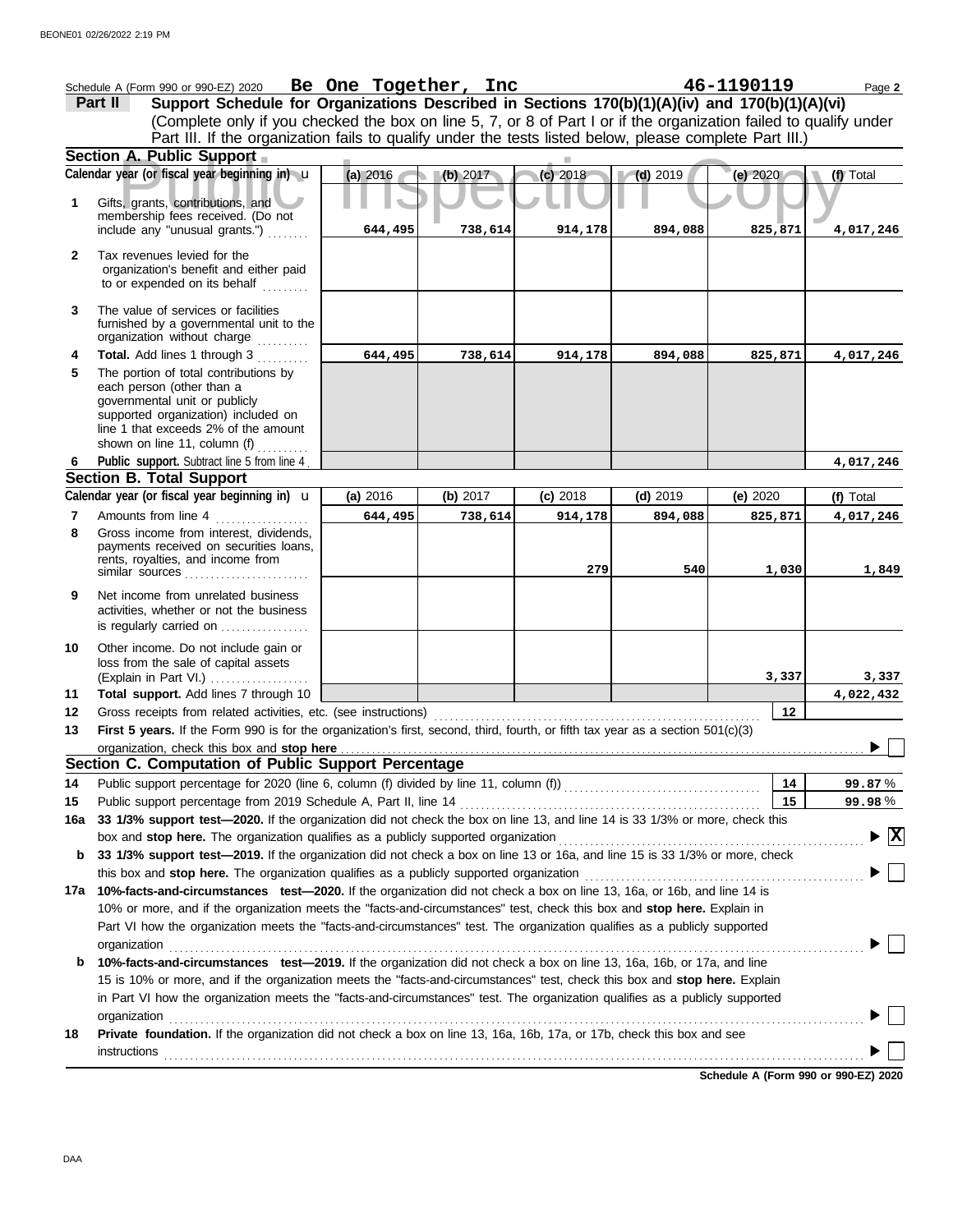|     | Schedule A (Form 990 or 990-EZ) 2020 Be One Together, Inc                                                                                                                                                                                                        |          |          |  |            |            | 46-1190119 |    |           | Page 3 |
|-----|------------------------------------------------------------------------------------------------------------------------------------------------------------------------------------------------------------------------------------------------------------------|----------|----------|--|------------|------------|------------|----|-----------|--------|
|     | Support Schedule for Organizations Described in Section 509(a)(2)<br>Part III                                                                                                                                                                                    |          |          |  |            |            |            |    |           |        |
|     | (Complete only if you checked the box on line 10 of Part I or if the organization failed to qualify under Part II.                                                                                                                                               |          |          |  |            |            |            |    |           |        |
|     | If the organization fails to qualify under the tests listed below, please complete Part II.)                                                                                                                                                                     |          |          |  |            |            |            |    |           |        |
|     | Section A. Public Support                                                                                                                                                                                                                                        |          |          |  |            |            |            |    |           |        |
|     | Calendar year (or fiscal year beginning in) u                                                                                                                                                                                                                    | (a) 2016 | (b) 2017 |  | $(c)$ 2018 | $(d)$ 2019 | (e) 2020   |    | (f) Total |        |
| 1   | Gifts, grants, contributions, and membership fees<br>received. (Do not include any "unusual grants.")                                                                                                                                                            |          |          |  |            |            |            |    |           |        |
| 2   | Gross receipts from admissions, merchandise<br>sold or services performed, or facilities<br>furnished in any activity that is related to the<br>organization's tax-exempt purpose                                                                                |          |          |  |            |            |            |    |           |        |
| 3   | Gross receipts from activities that are not an<br>unrelated trade or business under section 513                                                                                                                                                                  |          |          |  |            |            |            |    |           |        |
| 4   | Tax revenues levied for the<br>organization's benefit and either paid<br>to or expended on its behalf                                                                                                                                                            |          |          |  |            |            |            |    |           |        |
| 5   | The value of services or facilities<br>furnished by a governmental unit to the<br>organization without charge                                                                                                                                                    |          |          |  |            |            |            |    |           |        |
| 6   | Total. Add lines 1 through 5<br>in Saadaad                                                                                                                                                                                                                       |          |          |  |            |            |            |    |           |        |
|     | 7a Amounts included on lines 1, 2, and 3<br>received from disqualified persons                                                                                                                                                                                   |          |          |  |            |            |            |    |           |        |
| b   | Amounts included on lines 2 and 3<br>received from other than disqualified<br>persons that exceed the greater of \$5,000<br>or 1% of the amount on line 13 for the year                                                                                          |          |          |  |            |            |            |    |           |        |
| c   | Add lines 7a and 7b                                                                                                                                                                                                                                              |          |          |  |            |            |            |    |           |        |
| 8   | Public support. (Subtract line 7c from                                                                                                                                                                                                                           |          |          |  |            |            |            |    |           |        |
|     | <b>Section B. Total Support</b>                                                                                                                                                                                                                                  |          |          |  |            |            |            |    |           |        |
|     | Calendar year (or fiscal year beginning in) $\mathbf u$                                                                                                                                                                                                          | (a) 2016 | (b) 2017 |  | $(c)$ 2018 | $(d)$ 2019 | (e) 2020   |    | (f) Total |        |
| 9   | Amounts from line 6                                                                                                                                                                                                                                              |          |          |  |            |            |            |    |           |        |
| 10a | Gross income from interest, dividends,<br>payments received on securities loans, rents,<br>royalties, and income from similar sources.                                                                                                                           |          |          |  |            |            |            |    |           |        |
|     | Unrelated business taxable income (less<br>section 511 taxes) from businesses<br>acquired after June 30, 1975                                                                                                                                                    |          |          |  |            |            |            |    |           |        |
|     | c Add lines 10a and 10b                                                                                                                                                                                                                                          |          |          |  |            |            |            |    |           |        |
| 11  | Net income from unrelated business<br>activities not included in line 10b, whether<br>or not the business is regularly carried on                                                                                                                                |          |          |  |            |            |            |    |           |        |
| 12  | Other income. Do not include gain or<br>loss from the sale of capital assets<br>(Explain in Part VI.)<br>.                                                                                                                                                       |          |          |  |            |            |            |    |           |        |
| 13  | Total support. (Add lines 9, 10c, 11,<br>and 12.)                                                                                                                                                                                                                |          |          |  |            |            |            |    |           |        |
| 14  | First 5 years. If the Form 990 is for the organization's first, second, third, fourth, or fifth tax year as a section 501(c)(3)<br>organization, check this box and stop here                                                                                    |          |          |  |            |            |            |    |           |        |
|     | Section C. Computation of Public Support Percentage                                                                                                                                                                                                              |          |          |  |            |            |            |    |           |        |
| 15  |                                                                                                                                                                                                                                                                  |          |          |  |            |            |            | 15 |           | %      |
| 16  |                                                                                                                                                                                                                                                                  |          |          |  |            |            |            | 16 |           | %      |
|     | Section D. Computation of Investment Income Percentage                                                                                                                                                                                                           |          |          |  |            |            |            |    |           |        |
| 17  |                                                                                                                                                                                                                                                                  |          |          |  |            |            |            | 17 |           | %      |
|     | 18 Investment income percentage from 2019 Schedule A, Part III, line 17                                                                                                                                                                                          |          |          |  |            |            |            | 18 |           | %      |
|     | 19a 33 1/3% support tests-2020. If the organization did not check the box on line 14, and line 15 is more than 33 1/3%, and line                                                                                                                                 |          |          |  |            |            |            |    |           |        |
| b   | 17 is not more than 33 1/3%, check this box and stop here. The organization qualifies as a publicly supported organization.<br>33 1/3% support tests—2019. If the organization did not check a box on line 14 or line 19a, and line 16 is more than 33 1/3%, and |          |          |  |            |            |            |    |           |        |
|     | line 18 is not more than 33 1/3%, check this box and stop here. The organization qualifies as a publicly supported organization                                                                                                                                  |          |          |  |            |            |            |    |           |        |
| 20  |                                                                                                                                                                                                                                                                  |          |          |  |            |            |            |    |           |        |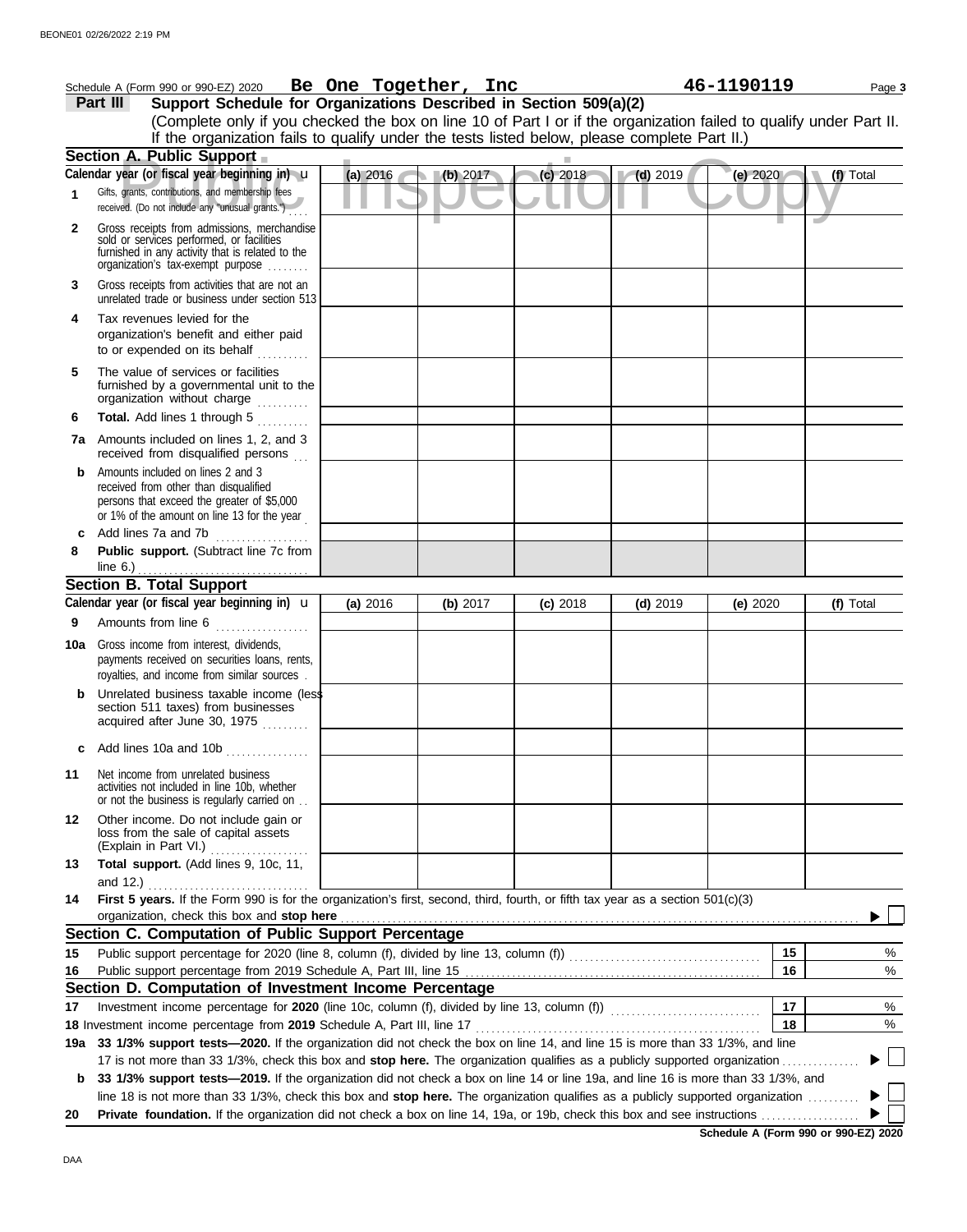|     | Schedule A (Form 990 or 990-EZ) 2020 Be One Together, Inc                                                           | 46-1190119                           | Page 4 |
|-----|---------------------------------------------------------------------------------------------------------------------|--------------------------------------|--------|
|     | <b>Supporting Organizations</b><br>Part IV                                                                          |                                      |        |
|     | (Complete only if you checked a box in line 12 on Part I. If you checked box 12a, Part I, complete Sections A       |                                      |        |
|     | and B. If you checked box 12b, Part I, complete Sections A and C. If you checked box 12c, Part I, complete          |                                      |        |
|     | Sections A, D, and E. If you checked box 12d, Part I, complete Sections A and D, and complete Part V.)              |                                      |        |
|     | Section A. All Supporting Organizations                                                                             |                                      |        |
|     |                                                                                                                     | Yes                                  | No     |
| 1   | Are all of the organization's supported organizations listed by name in the organization's governing                |                                      |        |
|     | documents? If "No," describe in Part VI how the supported organizations are designated. If designated by            |                                      |        |
|     | class or purpose, describe the designation. If historic and continuing relationship, explain.                       | 1                                    |        |
| 2   | Did the organization have any supported organization that does not have an IRS determination of status              |                                      |        |
|     | under section 509(a)(1) or (2)? If "Yes," explain in Part VI how the organization determined that the supported     |                                      |        |
|     | organization was described in section 509(a)(1) or (2).                                                             | $\mathbf{2}$                         |        |
| 3a  | Did the organization have a supported organization described in section $501(c)(4)$ , (5), or (6)? If "Yes," answer |                                      |        |
|     | lines 3b and 3c below.                                                                                              | 3a                                   |        |
| b   | Did the organization confirm that each supported organization qualified under section $501(c)(4)$ , (5), or (6) and |                                      |        |
|     | satisfied the public support tests under section 509(a)(2)? If "Yes," describe in Part VI when and how the          |                                      |        |
|     | organization made the determination.                                                                                | 3b                                   |        |
| c   | Did the organization ensure that all support to such organizations was used exclusively for section $170(c)(2)(B)$  |                                      |        |
|     | purposes? If "Yes," explain in Part VI what controls the organization put in place to ensure such use.              | 3c                                   |        |
| 4a  | Was any supported organization not organized in the United States ("foreign supported organization")? If            |                                      |        |
|     | "Yes," and if you checked 12a or 12b in Part I, answer (b) and (c) below.                                           | 4a                                   |        |
| b   | Did the organization have ultimate control and discretion in deciding whether to make grants to the foreign         |                                      |        |
|     | supported organization? If "Yes," describe in Part VI how the organization had such control and discretion          |                                      |        |
|     | despite being controlled or supervised by or in connection with its supported organizations.                        | 4b                                   |        |
| c   | Did the organization support any foreign supported organization that does not have an IRS determination             |                                      |        |
|     | under sections $501(c)(3)$ and $509(a)(1)$ or (2)? If "Yes," explain in Part VI what controls the organization used |                                      |        |
|     | to ensure that all support to the foreign supported organization was used exclusively for section $170(c)(2)(B)$    |                                      |        |
|     | purposes.                                                                                                           | 4с                                   |        |
| 5a  | Did the organization add, substitute, or remove any supported organizations during the tax year? If "Yes,"          |                                      |        |
|     | answer lines 5b and 5c below (if applicable). Also, provide detail in Part VI, including (i) the names and EIN      |                                      |        |
|     | numbers of the supported organizations added, substituted, or removed; (ii) the reasons for each such action;       |                                      |        |
|     | (iii) the authority under the organization's organizing document authorizing such action; and (iv) how the action   |                                      |        |
|     | was accomplished (such as by amendment to the organizing document).                                                 | 5a                                   |        |
| b   | Type I or Type II only. Was any added or substituted supported organization part of a class already                 |                                      |        |
|     | designated in the organization's organizing document?                                                               | 5b                                   |        |
|     | Substitutions only. Was the substitution the result of an event beyond the organization's control?                  | 5c                                   |        |
|     | Did the organization provide support (whether in the form of grants or the provision of services or facilities) to  |                                      |        |
|     | anyone other than (i) its supported organizations, (ii) individuals that are part of the charitable class benefited |                                      |        |
|     | by one or more of its supported organizations, or (iii) other supporting organizations that also support or         |                                      |        |
|     | benefit one or more of the filing organization's supported organizations? If "Yes," provide detail in Part VI.      | 6                                    |        |
| 7   | Did the organization provide a grant, loan, compensation, or other similar payment to a substantial contributor     |                                      |        |
|     | (as defined in section $4958(c)(3)(C)$ ), a family member of a substantial contributor, or a 35% controlled entity  |                                      |        |
|     | with regard to a substantial contributor? If "Yes," complete Part I of Schedule L (Form 990 or 990-EZ).             | 7                                    |        |
| 8   | Did the organization make a loan to a disqualified person (as defined in section 4958) not described in line 7?     |                                      |        |
|     | If "Yes," complete Part I of Schedule L (Form 990 or 990-EZ).                                                       | 8                                    |        |
| 9a  | Was the organization controlled directly or indirectly at any time during the tax year by one or more               |                                      |        |
|     | disqualified persons, as defined in section 4946 (other than foundation managers and organizations                  |                                      |        |
|     | described in section 509(a)(1) or (2))? If "Yes," provide detail in Part VI.                                        | 9а                                   |        |
| b   | Did one or more disqualified persons (as defined in line 9a) hold a controlling interest in any entity in which     |                                      |        |
|     | the supporting organization had an interest? If "Yes," provide detail in Part VI.                                   | 9b                                   |        |
| c   | Did a disqualified person (as defined in line 9a) have an ownership interest in, or derive any personal benefit     |                                      |        |
|     | from, assets in which the supporting organization also had an interest? If "Yes," provide detail in Part VI.        | 9c                                   |        |
| 10a | Was the organization subject to the excess business holdings rules of section 4943 because of section               |                                      |        |
|     | 4943(f) (regarding certain Type II supporting organizations, and all Type III non-functionally integrated           |                                      |        |
|     | supporting organizations)? If "Yes," answer line 10b below.                                                         | 10a                                  |        |
| b   | Did the organization have any excess business holdings in the tax year? (Use Schedule C, Form 4720, to              |                                      |        |
|     | determine whether the organization had excess business holdings.)                                                   | 10b                                  |        |
|     |                                                                                                                     | Schodule A (Form 990 or 990-F7) 2020 |        |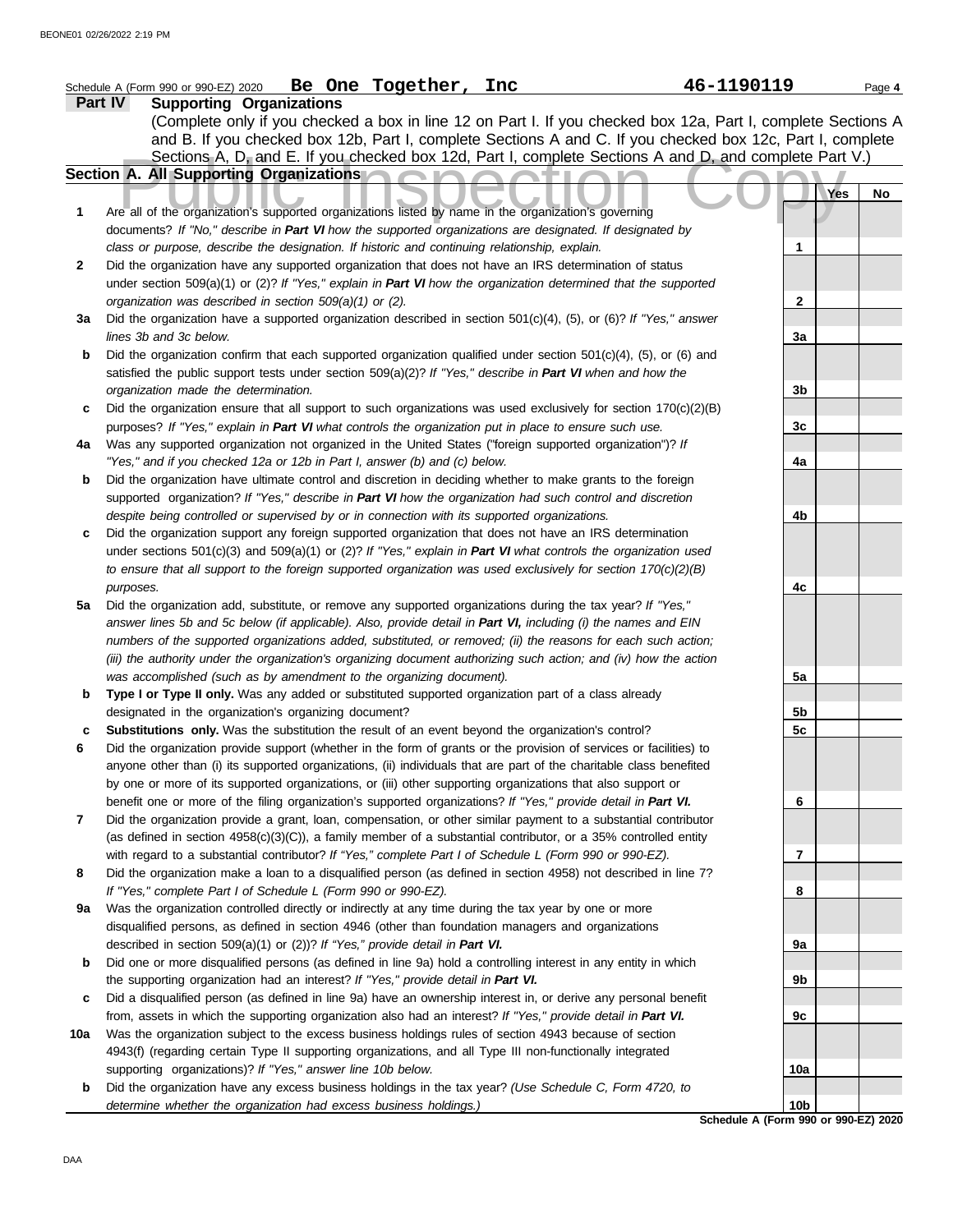|              | Be One Together,<br>Inc<br>Schedule A (Form 990 or 990-EZ) 2020                                                                                                                                                                              | 46-1190119      |     | Page 5 |
|--------------|----------------------------------------------------------------------------------------------------------------------------------------------------------------------------------------------------------------------------------------------|-----------------|-----|--------|
|              | <b>Part IV</b><br><b>Supporting Organizations (continued)</b>                                                                                                                                                                                |                 |     |        |
| 11           | Has the organization accepted a gift or contribution from any of the following persons?                                                                                                                                                      |                 | Yes | No     |
| a            | A person who directly or indirectly controls, either alone or together with persons described in lines 11b and                                                                                                                               |                 |     |        |
|              | 11c below, the governing body of a supported organization?                                                                                                                                                                                   | 11a             |     |        |
|              | <b>b</b> A family member of a person described in line 11a above?                                                                                                                                                                            | 11 <sub>b</sub> |     |        |
|              | c A 35% controlled entity of a person described in line 11a or 11b above? If "Yes" to line 11a, 11b, or 11c, provide                                                                                                                         |                 |     |        |
|              | detail in Part VI.                                                                                                                                                                                                                           | 11c             |     |        |
|              | <b>Section B. Type I Supporting Organizations</b>                                                                                                                                                                                            |                 |     |        |
|              |                                                                                                                                                                                                                                              |                 | Yes | No     |
| 1            | Did the governing body, members of the governing body, officers acting in their official capacity, or membership of one or                                                                                                                   |                 |     |        |
|              | more supported organizations have the power to regularly appoint or elect at least a majority of the organization's officers,                                                                                                                |                 |     |        |
|              | directors, or trustees at all times during the tax year? If "No," describe in Part VI how the supported organization(s)                                                                                                                      |                 |     |        |
|              | effectively operated, supervised, or controlled the organization's activities. If the organization had more than one supported                                                                                                               |                 |     |        |
|              | organization, describe how the powers to appoint and/or remove officers, directors, or trustees were allocated among the<br>supported organizations and what conditions or restrictions, if any, applied to such powers during the tax year. |                 |     |        |
| $\mathbf{2}$ | Did the organization operate for the benefit of any supported organization other than the supported                                                                                                                                          | 1               |     |        |
|              | organization(s) that operated, supervised, or controlled the supporting organization? If "Yes," explain in Part                                                                                                                              |                 |     |        |
|              | VI how providing such benefit carried out the purposes of the supported organization(s) that operated,                                                                                                                                       |                 |     |        |
|              | supervised, or controlled the supporting organization.                                                                                                                                                                                       | 2               |     |        |
|              | Section C. Type II Supporting Organizations                                                                                                                                                                                                  |                 |     |        |
|              |                                                                                                                                                                                                                                              |                 | Yes | No     |
| 1            | Were a majority of the organization's directors or trustees during the tax year also a majority of the directors                                                                                                                             |                 |     |        |
|              | or trustees of each of the organization's supported organization(s)? If "No," describe in Part VI how control                                                                                                                                |                 |     |        |
|              | or management of the supporting organization was vested in the same persons that controlled or managed                                                                                                                                       |                 |     |        |
|              | the supported organization(s).                                                                                                                                                                                                               | 1               |     |        |
|              | Section D. All Type III Supporting Organizations                                                                                                                                                                                             |                 |     |        |
|              |                                                                                                                                                                                                                                              |                 | Yes | No     |
| 1            | Did the organization provide to each of its supported organizations, by the last day of the fifth month of the                                                                                                                               |                 |     |        |
|              | organization's tax year, (i) a written notice describing the type and amount of support provided during the prior tax                                                                                                                        |                 |     |        |
|              | year, (ii) a copy of the Form 990 that was most recently filed as of the date of notification, and (iii) copies of the                                                                                                                       |                 |     |        |
|              | organization's governing documents in effect on the date of notification, to the extent not previously provided?                                                                                                                             | 1               |     |        |
| 2            | Were any of the organization's officers, directors, or trustees either (i) appointed or elected by the supported<br>organization(s) or (ii) serving on the governing body of a supported organization? If "No," explain in Part VI how       |                 |     |        |
|              | the organization maintained a close and continuous working relationship with the supported organization(s).                                                                                                                                  | 2               |     |        |
|              | By reason of the relationship described in line 2, above, did the organization's supported organizations have                                                                                                                                |                 |     |        |
|              | a significant voice in the organization's investment policies and in directing the use of the organization's                                                                                                                                 |                 |     |        |
|              | income or assets at all times during the tax year? If "Yes," describe in Part VI the role the organization's                                                                                                                                 |                 |     |        |
|              | supported organizations played in this regard.                                                                                                                                                                                               | 3               |     |        |
|              | Section E. Type III Functionally-Integrated Supporting Organizations                                                                                                                                                                         |                 |     |        |
| 1            | Check the box next to the method that the organization used to satisfy the Integral Part Test during the year (see instructions).                                                                                                            |                 |     |        |
| a            | The organization satisfied the Activities Test. Complete line 2 below.                                                                                                                                                                       |                 |     |        |
| b            | The organization is the parent of each of its supported organizations. Complete line 3 below.                                                                                                                                                |                 |     |        |
| с            | The organization supported a governmental entity. Describe in Part VI how you supported a governmental entity (see instructions).                                                                                                            |                 |     |        |
| 2            | Activities Test. Answer lines 2a and 2b below.                                                                                                                                                                                               |                 | Yes | No     |
| a            | Did substantially all of the organization's activities during the tax year directly further the exempt purposes of                                                                                                                           |                 |     |        |
|              | the supported organization(s) to which the organization was responsive? If "Yes," then in Part VI identify                                                                                                                                   |                 |     |        |
|              | those supported organizations and explain how these activities directly furthered their exempt purposes,                                                                                                                                     |                 |     |        |
|              | how the organization was responsive to those supported organizations, and how the organization determined                                                                                                                                    |                 |     |        |
|              | that these activities constituted substantially all of its activities.                                                                                                                                                                       | 2a              |     |        |
| b            | Did the activities described in line 2a, above, constitute activities that, but for the organization's involvement,                                                                                                                          |                 |     |        |
|              | one or more of the organization's supported organization(s) would have been engaged in? If "Yes," explain in                                                                                                                                 |                 |     |        |
|              | Part VI the reasons for the organization's position that its supported organization(s) would have engaged in<br>these activities but for the organization's involvement.                                                                     | 2b              |     |        |
| 3            | Parent of Supported Organizations. Answer lines 3a and 3b below.                                                                                                                                                                             |                 |     |        |
| а            | Did the organization have the power to regularly appoint or elect a majority of the officers, directors, or                                                                                                                                  |                 |     |        |
|              | trustees of each of the supported organizations? If "Yes" or "No," provide details in Part VI.                                                                                                                                               | 3a              |     |        |

**b** Did the organization exercise a substantial degree of direction over the policies, programs, and activities of each of its supported organizations? *If "Yes," describe in Part VI the role played by the organization in this regard.* **3b**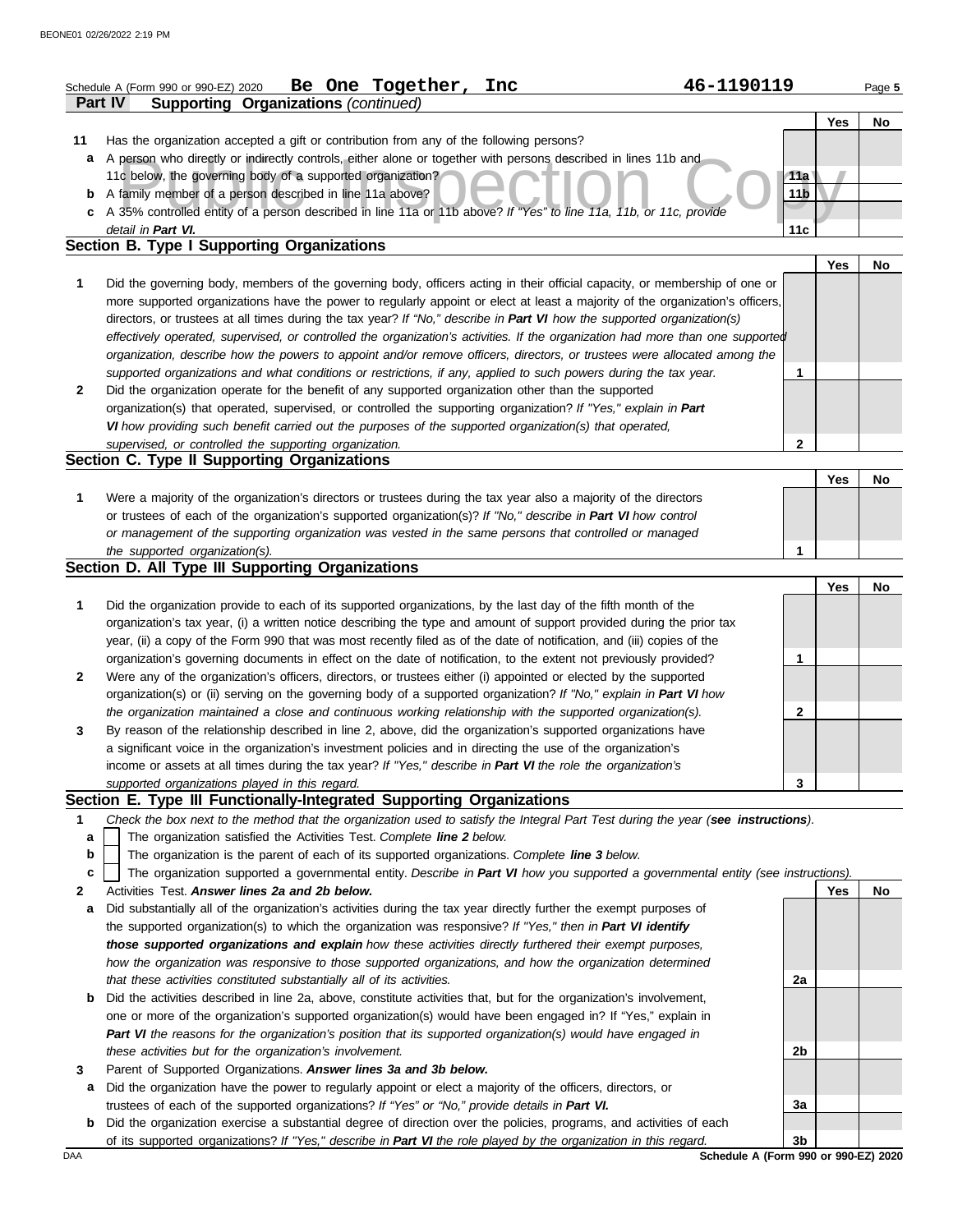|                   | Schedule A (Form 990 or 990-EZ) 2020 Be One Together, Inc                                                                        |                | 46-1190119     | Page 6                         |  |
|-------------------|----------------------------------------------------------------------------------------------------------------------------------|----------------|----------------|--------------------------------|--|
|                   | Type III Non-Functionally Integrated 509(a)(3) Supporting Organizations<br><b>Part V</b>                                         |                |                |                                |  |
| 1                 | Check here if the organization satisfied the Integral Part Test as a qualifying trust on Nov. 20, 1970 (explain in Part VI). See |                |                |                                |  |
|                   | instructions. All other Type III non-functionally integrated supporting organizations must complete Sections A through E.        |                |                |                                |  |
|                   | Section A - Adjusted Net Income                                                                                                  |                | (A) Prior Year | (B) Current Year<br>(optional) |  |
| 1.                | Net short-term capital gain                                                                                                      |                |                |                                |  |
| $\mathbf{2}$      | Recoveries of prior-year distributions                                                                                           | $\overline{2}$ |                |                                |  |
| 3                 | Other gross income (see instructions)                                                                                            | 3              |                |                                |  |
| 4                 | Add lines 1 through 3.                                                                                                           | 4              |                |                                |  |
| 5                 | Depreciation and depletion                                                                                                       | 5              |                |                                |  |
| 6                 | Portion of operating expenses paid or incurred for production or collection of                                                   |                |                |                                |  |
|                   | gross income or for management, conservation, or maintenance of property                                                         |                |                |                                |  |
|                   | held for production of income (see instructions)                                                                                 | 6              |                |                                |  |
| 7                 | Other expenses (see instructions)                                                                                                | $\overline{7}$ |                |                                |  |
| 8                 | Adjusted Net Income (subtract lines 5, 6, and 7 from line 4)                                                                     | 8              |                |                                |  |
|                   | Section B - Minimum Asset Amount                                                                                                 |                | (A) Prior Year | (B) Current Year<br>(optional) |  |
| 1                 | Aggregate fair market value of all non-exempt-use assets (see                                                                    |                |                |                                |  |
|                   | instructions for short tax year or assets held for part of year):                                                                |                |                |                                |  |
|                   | a Average monthly value of securities                                                                                            | 1a             |                |                                |  |
|                   | <b>b</b> Average monthly cash balances                                                                                           | 1b             |                |                                |  |
|                   | c Fair market value of other non-exempt-use assets                                                                               | 1c             |                |                                |  |
|                   | d Total (add lines 1a, 1b, and 1c)                                                                                               | 1d             |                |                                |  |
|                   | e Discount claimed for blockage or other factors                                                                                 |                |                |                                |  |
|                   | (explain in detail in Part VI):                                                                                                  | $\mathbf{2}$   |                |                                |  |
| $\mathbf{2}$<br>3 | Acquisition indebtedness applicable to non-exempt-use assets<br>Subtract line 2 from line 1d.                                    | 3              |                |                                |  |
| 4                 | Cash deemed held for exempt use. Enter 0.015 of line 3 (for greater amount,                                                      |                |                |                                |  |
|                   | see instructions).                                                                                                               | 4              |                |                                |  |
| 5                 | Net value of non-exempt-use assets (subtract line 4 from line 3)                                                                 | 5              |                |                                |  |
| 6                 | Multiply line 5 by 0.035.                                                                                                        | 6              |                |                                |  |
| 7                 | Recoveries of prior-year distributions                                                                                           | $\overline{7}$ |                |                                |  |
| 8                 | Minimum Asset Amount (add line 7 to line 6)                                                                                      | 8              |                |                                |  |
|                   | Section C - Distributable Amount                                                                                                 |                |                | <b>Current Year</b>            |  |
| 1                 | Adjusted net income for prior year (from Section A, line 8, column A)                                                            | 1              |                |                                |  |
|                   | Enter 0.85 of line 1.                                                                                                            | 2              |                |                                |  |
| 3                 | Minimum asset amount for prior year (from Section B, line 8, column A)                                                           | 3              |                |                                |  |
| 4                 | Enter greater of line 2 or line 3.                                                                                               | 4              |                |                                |  |
| 5                 | Income tax imposed in prior year                                                                                                 | 5              |                |                                |  |
| 6                 | Distributable Amount. Subtract line 5 from line 4, unless subject to                                                             |                |                |                                |  |
|                   | emergency temporary reduction (see instructions).                                                                                | 6              |                |                                |  |
| $\overline{7}$    | Check here if the current year is the organization's first as a non-functionally integrated Type III supporting organization     |                |                |                                |  |
|                   | (see instructions).                                                                                                              |                |                |                                |  |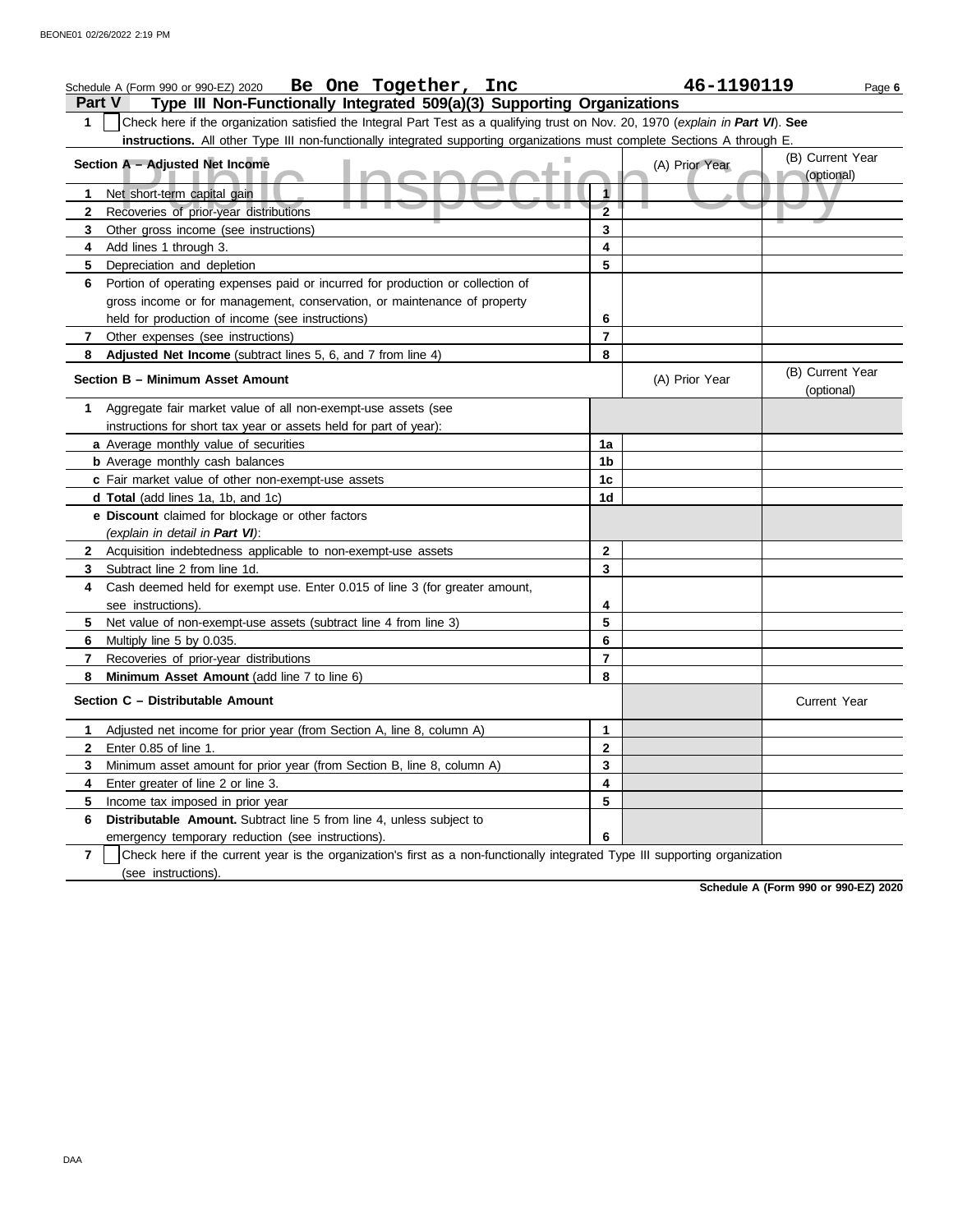|              | Be One Together, Inc<br>Schedule A (Form 990 or 990-EZ) 2020                                                                             |                             | 46-1190119                                   | Page 7                                  |
|--------------|------------------------------------------------------------------------------------------------------------------------------------------|-----------------------------|----------------------------------------------|-----------------------------------------|
| Part V       | Type III Non-Functionally Integrated 509(a)(3) Supporting Organizations (continued)                                                      |                             |                                              |                                         |
|              | Section D – Distributions                                                                                                                |                             |                                              | <b>Current Year</b>                     |
| 1            | Amounts paid to supported organizations to accomplish exempt purposes                                                                    |                             |                                              |                                         |
| 2            | Amounts paid to perform activity that directly furthers exempt purposes of supported<br>organizations, in excess of income from activity |                             |                                              |                                         |
| 3            | Administrative expenses paid to accomplish exempt purposes of supported organizations                                                    |                             |                                              |                                         |
| 4            | Amounts paid to acquire exempt-use assets                                                                                                |                             |                                              |                                         |
| 5            | Qualified set-aside amounts (prior IRS approval required— <i>provide details in Part VI</i> )                                            |                             |                                              |                                         |
| 6            | Other distributions ( <i>describe in Part VI</i> ). See instructions.                                                                    |                             |                                              |                                         |
| 7            | Total annual distributions. Add lines 1 through 6.                                                                                       |                             |                                              |                                         |
| 8            | Distributions to attentive supported organizations to which the organization is responsive                                               |                             |                                              |                                         |
|              | (provide details in Part VI). See instructions.                                                                                          |                             |                                              |                                         |
| 9            | Distributable amount for 2020 from Section C, line 6                                                                                     |                             |                                              |                                         |
| 10           | Line 8 amount divided by line 9 amount                                                                                                   |                             |                                              |                                         |
|              |                                                                                                                                          | (i)                         | (ii)                                         | (iii)                                   |
|              | <b>Section E – Distribution Allocations (see instructions)</b>                                                                           | <b>Excess Distributions</b> | <b>Underdistributions</b><br><b>Pre-2020</b> | <b>Distributable</b><br>Amount for 2020 |
| 1.           | Distributable amount for 2020 from Section C, line 6                                                                                     |                             |                                              |                                         |
| $\mathbf{2}$ | Underdistributions, if any, for years prior to 2020<br>(reasonable cause required-explain in Part VI). See                               |                             |                                              |                                         |
|              | instructions.                                                                                                                            |                             |                                              |                                         |
| 3            | Excess distributions carryover, if any, to 2020                                                                                          |                             |                                              |                                         |
|              |                                                                                                                                          |                             |                                              |                                         |
|              | <b>b</b> From 2016                                                                                                                       |                             |                                              |                                         |
|              | c From 2017                                                                                                                              |                             |                                              |                                         |
|              |                                                                                                                                          |                             |                                              |                                         |
|              |                                                                                                                                          |                             |                                              |                                         |
|              | f Total of lines 3a through 3e                                                                                                           |                             |                                              |                                         |
|              | g Applied to underdistributions of prior years                                                                                           |                             |                                              |                                         |
|              | h Applied to 2020 distributable amount                                                                                                   |                             |                                              |                                         |
|              | Carryover from 2015 not applied (see instructions)                                                                                       |                             |                                              |                                         |
|              | Remainder. Subtract lines 3g, 3h, and 3i from line 3f.                                                                                   |                             |                                              |                                         |
| 4            | Distributions for 2020 from                                                                                                              |                             |                                              |                                         |
|              | Section D, line 7:<br>\$                                                                                                                 |                             |                                              |                                         |
|              | a Applied to underdistributions of prior years                                                                                           |                             |                                              |                                         |
|              | <b>b</b> Applied to 2020 distributable amount                                                                                            |                             |                                              |                                         |
|              | c Remainder. Subtract lines 4a and 4b from line 4.                                                                                       |                             |                                              |                                         |
| 5            | Remaining underdistributions for years prior to 2020, if                                                                                 |                             |                                              |                                         |
|              | any. Subtract lines 3g and 4a from line 2. For result                                                                                    |                             |                                              |                                         |
|              | greater than zero, explain in Part VI. See instructions.                                                                                 |                             |                                              |                                         |
| 6            | Remaining underdistributions for 2020 Subtract lines 3h                                                                                  |                             |                                              |                                         |
|              | and 4b from line 1. For result greater than zero, explain in                                                                             |                             |                                              |                                         |
|              | Part VI. See instructions.                                                                                                               |                             |                                              |                                         |
| 7            | Excess distributions carryover to 2021. Add lines 3j                                                                                     |                             |                                              |                                         |
|              | and 4c.                                                                                                                                  |                             |                                              |                                         |
| 8            | Breakdown of line 7:                                                                                                                     |                             |                                              |                                         |
|              |                                                                                                                                          |                             |                                              |                                         |
|              |                                                                                                                                          |                             |                                              |                                         |
|              |                                                                                                                                          |                             |                                              |                                         |
|              |                                                                                                                                          |                             |                                              |                                         |
|              |                                                                                                                                          |                             |                                              |                                         |
|              |                                                                                                                                          |                             |                                              |                                         |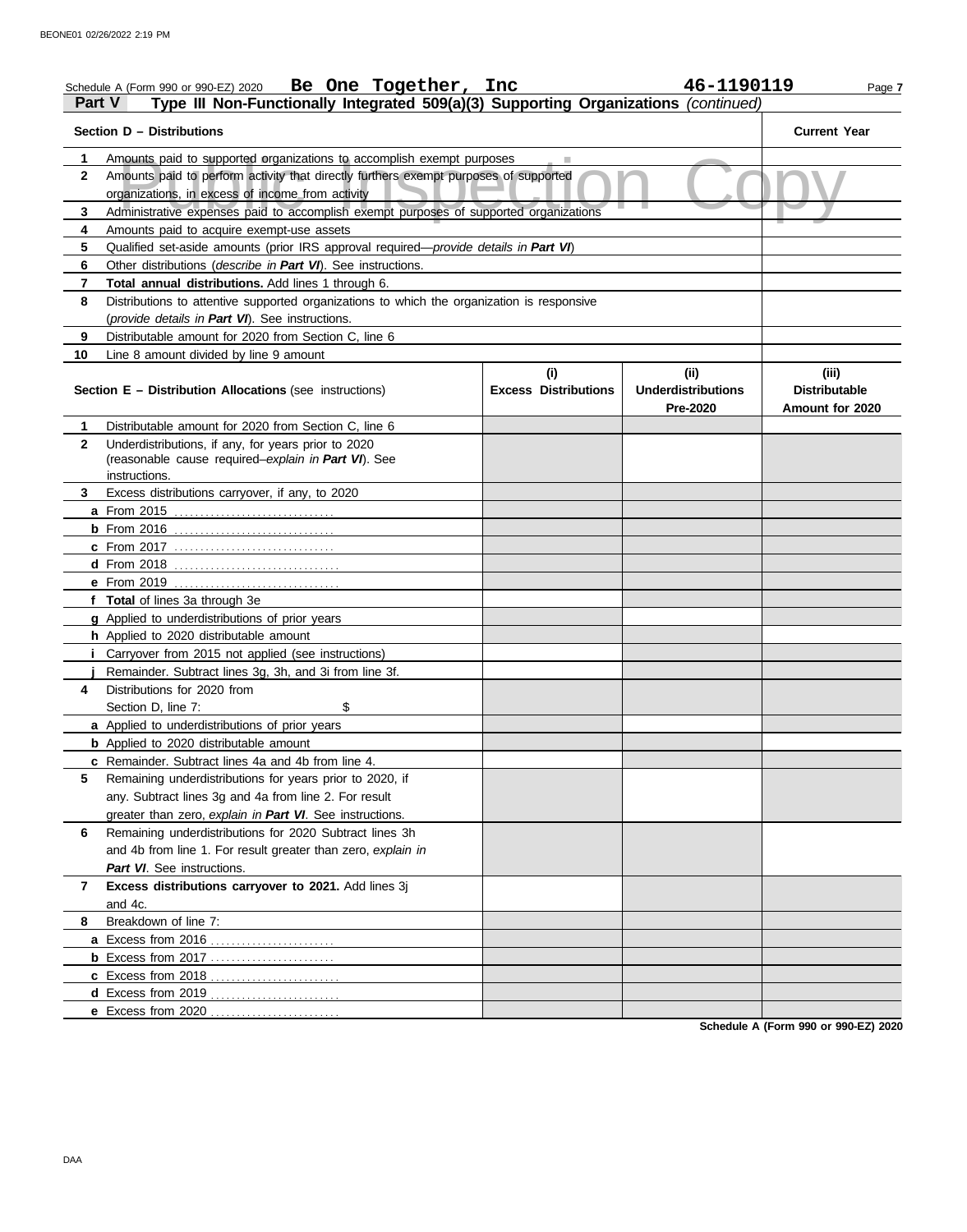| Schedule A (Form 990 or 990-EZ) 2020 |  |  | Be One Together, Inc                                                                                                 |  |  |  | 46-1190119 | Page 8                                                                                                                 |
|--------------------------------------|--|--|----------------------------------------------------------------------------------------------------------------------|--|--|--|------------|------------------------------------------------------------------------------------------------------------------------|
| Part VI                              |  |  | III, line 12; Part IV, Section A, lines 1, 2, 3b, 3c, 4b, 4c, 5a, 6, 9a, 9b, 9c, 11a, 11b, and 11c; Part IV, Section |  |  |  |            | Supplemental Information. Provide the explanations required by Part II, line 10; Part II, line 17a or 17b; Part        |
|                                      |  |  |                                                                                                                      |  |  |  |            | B, lines 1 and 2; Part IV, Section C, line 1; Part IV, Section D, lines 2 and 3; Part IV, Section E, lines 1c, 2a, 2b, |
|                                      |  |  | lines 2, 5, and 6. Also complete this part for any additional information. (See instructions.)                       |  |  |  |            | 3a, and 3b; Part V, line 1; Part V, Section B, line 1e; Part V, Section D, lines 5, 6, and 8; and Part V, Section E,   |
|                                      |  |  |                                                                                                                      |  |  |  |            |                                                                                                                        |
|                                      |  |  |                                                                                                                      |  |  |  |            |                                                                                                                        |
|                                      |  |  |                                                                                                                      |  |  |  |            |                                                                                                                        |
|                                      |  |  |                                                                                                                      |  |  |  |            |                                                                                                                        |
|                                      |  |  |                                                                                                                      |  |  |  |            |                                                                                                                        |
|                                      |  |  |                                                                                                                      |  |  |  |            |                                                                                                                        |
|                                      |  |  |                                                                                                                      |  |  |  |            |                                                                                                                        |
|                                      |  |  |                                                                                                                      |  |  |  |            |                                                                                                                        |
|                                      |  |  |                                                                                                                      |  |  |  |            |                                                                                                                        |
|                                      |  |  |                                                                                                                      |  |  |  |            |                                                                                                                        |
|                                      |  |  |                                                                                                                      |  |  |  |            |                                                                                                                        |
|                                      |  |  |                                                                                                                      |  |  |  |            |                                                                                                                        |
|                                      |  |  |                                                                                                                      |  |  |  |            |                                                                                                                        |
|                                      |  |  |                                                                                                                      |  |  |  |            |                                                                                                                        |
|                                      |  |  |                                                                                                                      |  |  |  |            |                                                                                                                        |
|                                      |  |  |                                                                                                                      |  |  |  |            |                                                                                                                        |
|                                      |  |  |                                                                                                                      |  |  |  |            |                                                                                                                        |
|                                      |  |  |                                                                                                                      |  |  |  |            |                                                                                                                        |
|                                      |  |  |                                                                                                                      |  |  |  |            |                                                                                                                        |
|                                      |  |  |                                                                                                                      |  |  |  |            |                                                                                                                        |
|                                      |  |  |                                                                                                                      |  |  |  |            |                                                                                                                        |
|                                      |  |  |                                                                                                                      |  |  |  |            |                                                                                                                        |
|                                      |  |  |                                                                                                                      |  |  |  |            |                                                                                                                        |
|                                      |  |  |                                                                                                                      |  |  |  |            |                                                                                                                        |
|                                      |  |  |                                                                                                                      |  |  |  |            |                                                                                                                        |
|                                      |  |  |                                                                                                                      |  |  |  |            |                                                                                                                        |
|                                      |  |  |                                                                                                                      |  |  |  |            |                                                                                                                        |
|                                      |  |  |                                                                                                                      |  |  |  |            |                                                                                                                        |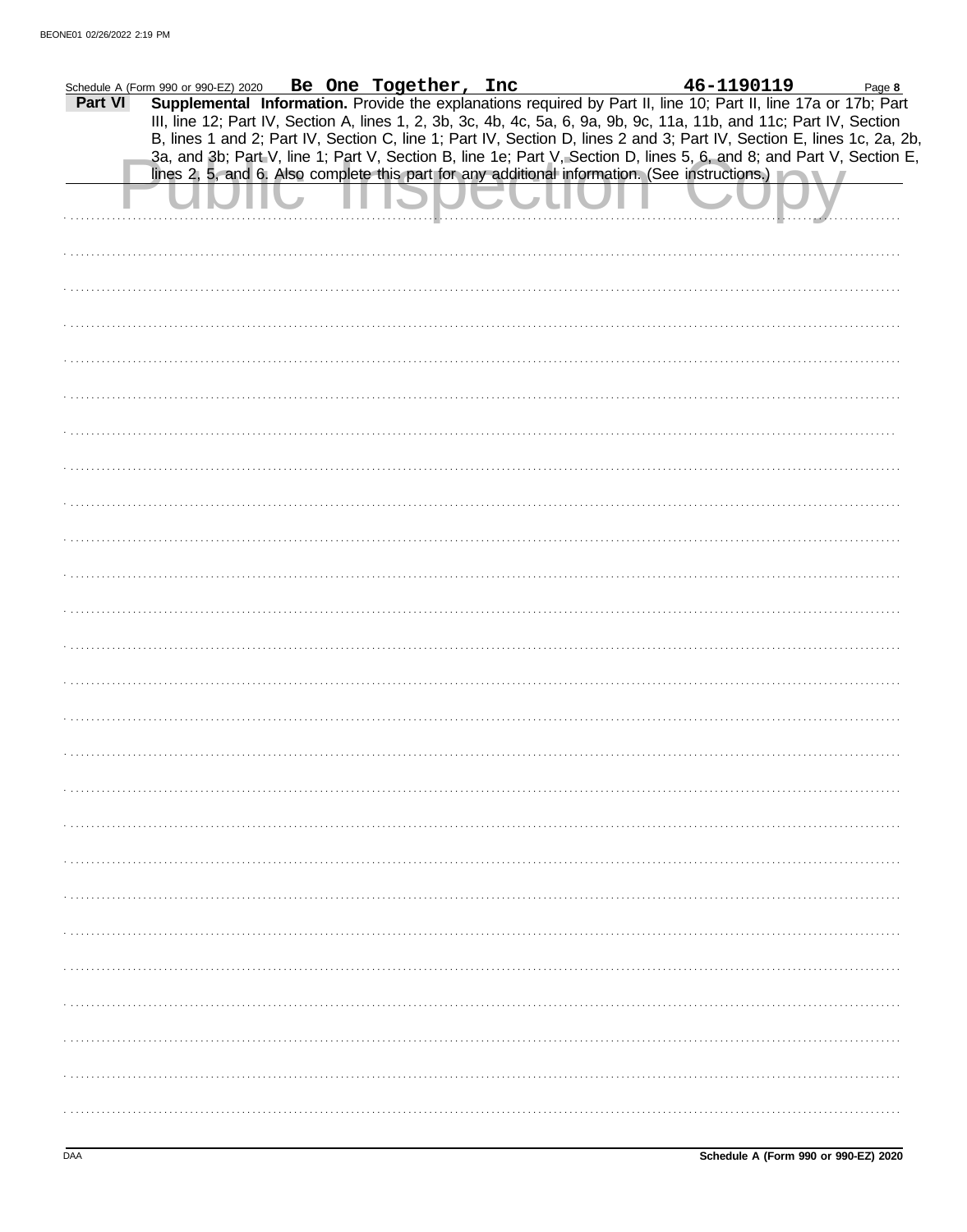| <b>Schedule B</b><br>(Form 990, 990-EZ,                                          | <b>Schedule of Contributors</b>                                                                                                                                                                             | OMB No. 1545-0047                     |  |  |
|----------------------------------------------------------------------------------|-------------------------------------------------------------------------------------------------------------------------------------------------------------------------------------------------------------|---------------------------------------|--|--|
| or 990-PF)<br>Department of the Treasury<br>Internal Revenue Service             | u Attach to Form 990, Form 990-EZ, or Form 990-PF.<br>u Go to www.irs.gov/Form990 for the latest information.                                                                                               |                                       |  |  |
| Name of the organization<br>Together<br>Be One<br>Organization type (check one): | 46-1190119<br><b>Inc</b>                                                                                                                                                                                    | <b>Employer identification number</b> |  |  |
| Filers of:                                                                       | Section:                                                                                                                                                                                                    |                                       |  |  |
| Form 990 or 990-EZ                                                               | X <br>501(c)<br>) (enter number) organization<br>3                                                                                                                                                          |                                       |  |  |
|                                                                                  | $4947(a)(1)$ nonexempt charitable trust not treated as a private foundation                                                                                                                                 |                                       |  |  |
|                                                                                  | 527 political organization                                                                                                                                                                                  |                                       |  |  |
| Form 990-PF                                                                      | 501(c)(3) exempt private foundation                                                                                                                                                                         |                                       |  |  |
|                                                                                  | $4947(a)(1)$ nonexempt charitable trust treated as a private foundation                                                                                                                                     |                                       |  |  |
|                                                                                  | $501(c)(3)$ taxable private foundation                                                                                                                                                                      |                                       |  |  |
|                                                                                  |                                                                                                                                                                                                             |                                       |  |  |
| instructions.                                                                    | Check if your organization is covered by the General Rule or a Special Rule.<br>Note: Only a section 501(c)(7), (8), or (10) organization can check boxes for both the General Rule and a Special Rule. See |                                       |  |  |
| <b>General Rule</b>                                                              |                                                                                                                                                                                                             |                                       |  |  |
|                                                                                  | For an organization filing Form 990, 990-EZ, or 990-PF that received, during the year, contributions totaling \$5,000                                                                                       |                                       |  |  |

or more (in money or property) from any one contributor. Complete Parts I and II. See instructions for determining a contributor's total contributions.

## **Special Rules**

 $\overline{X}$  For an organization described in section 501(c)(3) filing Form 990 or 990-EZ that met the 33<sup>1</sup>/3% support test of the regulations under sections 509(a)(1) and 170(b)(1)(A)(vi), that checked Schedule A (Form 990 or 990-EZ), Part II, line 13, 16a, or 16b, and that received from any one contributor, during the year, total contributions of the greater of **(1)** \$5,000; or **(2)** 2% of the amount on (i) Form 990, Part VIII, line 1h; or (ii) Form 990-EZ, line 1. Complete Parts I and II.

literary, or educational purposes, or for the prevention of cruelty to children or animals. Complete Parts I (entering For an organization described in section 501(c)(7), (8), or (10) filing Form 990 or 990-EZ that received from any one contributor, during the year, total contributions of more than \$1,000 *exclusively* for religious, charitable, scientific, "N/A" in column (b) instead of the contributor name and address), II, and III.

For an organization described in section 501(c)(7), (8), or (10) filing Form 990 or 990-EZ that received from any one contributor, during the year, contributions *exclusively* for religious, charitable, etc., purposes, but no such contributions totaled more than \$1,000. If this box is checked, enter here the total contributions that were received during the year for an *exclusively* religious, charitable, etc., purpose. Don't complete any of the parts unless the **General Rule** applies to this organization because it received *nonexclusively* religious, charitable, etc., contributions totaling \$5,000 or more during the year . . . . . . . . . . . . . . . . . . . . . . . . . . . . . . . . . . . . . . . . . . . . . . . . . . . . . . . . . . . . . . . . . . . . . . . . . . . .  $\blacktriangleright$  \$

990-EZ, or 990-PF), but it **must** answer "No" on Part IV, line 2, of its Form 990; or check the box on line H of its Form 990-EZ or on its Form 990-PF, Part I, line 2, to certify that it doesn't meet the filing requirements of Schedule B (Form 990, 990-EZ, or 990-PF). **Caution:** An organization that isn't covered by the General Rule and/or the Special Rules doesn't file Schedule B (Form 990,

**For Paperwork Reduction Act Notice, see the instructions for Form 990, 990-EZ, or 990-PF.**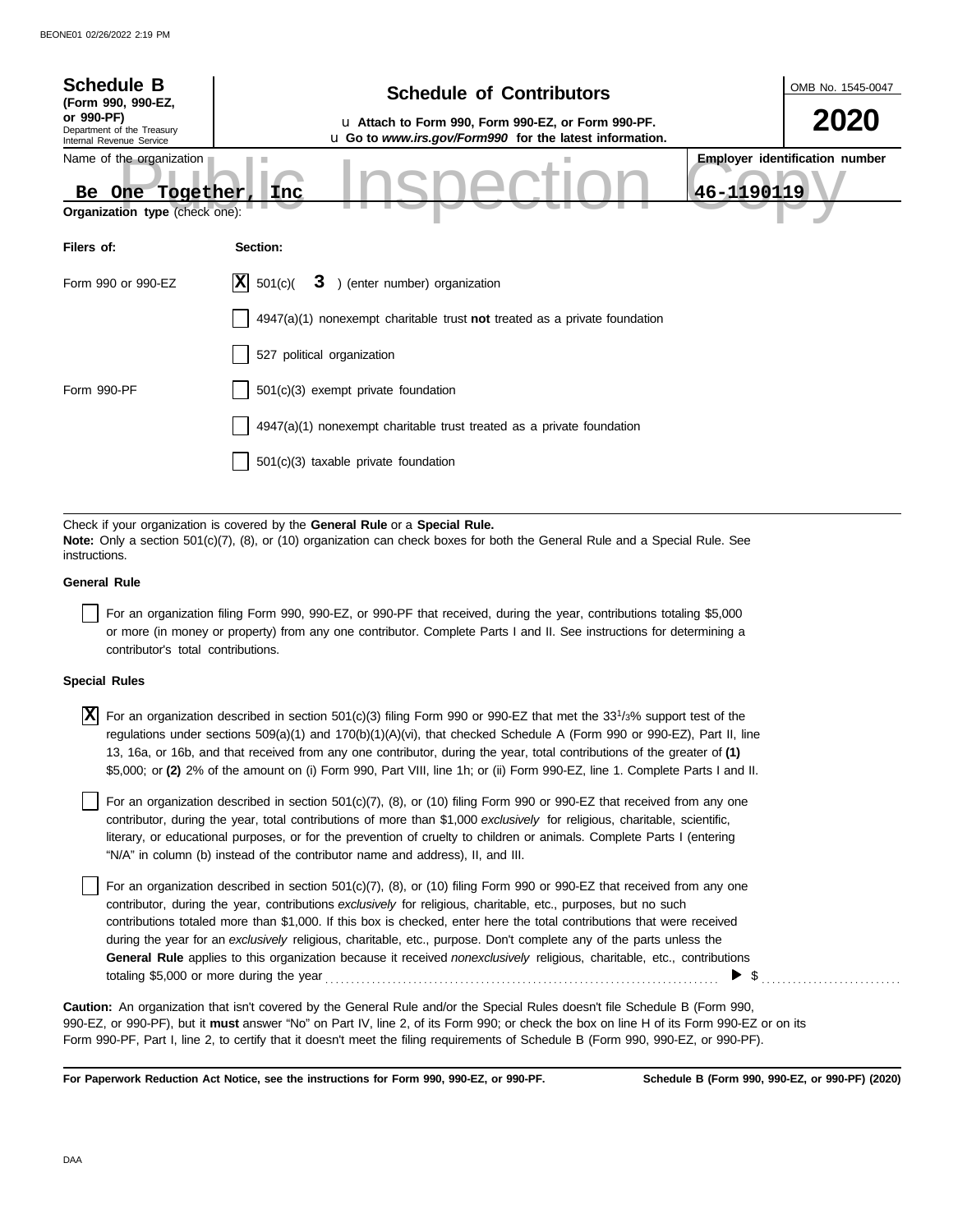|                      | Schedule B (Form 990, 990-EZ, or 990-PF) (2020)                                                |                                   | Page 1 of 1<br>Page 2                                                                        |
|----------------------|------------------------------------------------------------------------------------------------|-----------------------------------|----------------------------------------------------------------------------------------------|
| Name of organization | Be One Together, Inc                                                                           |                                   | Employer identification number<br>46-1190119                                                 |
| Part I               | Contributors (see instructions). Use duplicate copies of Part I if additional space is needed. |                                   |                                                                                              |
| (a)<br>No.           | (b)<br>Name, address, and ZIP + 4                                                              | (c)<br><b>Total contributions</b> | (d)<br>Type of contribution                                                                  |
| 1                    |                                                                                                | 20,965<br>\$                      | X<br>Person<br>Payroll<br><b>Noncash</b><br>(Complete Part II for<br>noncash contributions.) |
| (a)<br>No.           | (b)<br>Name, address, and ZIP + 4                                                              | (c)<br><b>Total contributions</b> | (d)<br>Type of contribution                                                                  |
| $\mathbf 2$          |                                                                                                | 20,485<br>\$                      | X<br>Person<br>Payroll<br><b>Noncash</b><br>(Complete Part II for<br>noncash contributions.) |
| (a)<br>No.           | (b)<br>Name, address, and ZIP + 4                                                              | (c)<br><b>Total contributions</b> | (d)<br>Type of contribution                                                                  |
| 3                    |                                                                                                | 17,000<br>\$                      | Х<br>Person<br>Payroll<br><b>Noncash</b><br>(Complete Part II for<br>noncash contributions.) |
| (a)<br>No.           | (b)<br>Name, address, and ZIP + 4                                                              | (c)<br><b>Total contributions</b> | (d)<br>Type of contribution                                                                  |
| 4                    |                                                                                                | 16,600<br>\$                      | X<br>Person<br>Payroll<br>Noncash<br>(Complete Part II for<br>noncash contributions.)        |
| (a)<br>No.           | (b)<br>Name, address, and ZIP + 4                                                              | (c)<br><b>Total contributions</b> | (d)<br>Type of contribution                                                                  |
|                      |                                                                                                | \$                                | Person<br>Payroll<br><b>Noncash</b><br>(Complete Part II for<br>noncash contributions.)      |
| (a)<br>No.           | (b)<br>Name, address, and ZIP + 4                                                              | (c)<br><b>Total contributions</b> | (d)<br>Type of contribution                                                                  |
|                      |                                                                                                | \$                                | Person<br>Payroll<br>Noncash<br>(Complete Part II for<br>noncash contributions.)             |

**Schedule B (Form 990, 990-EZ, or 990-PF) (2020)**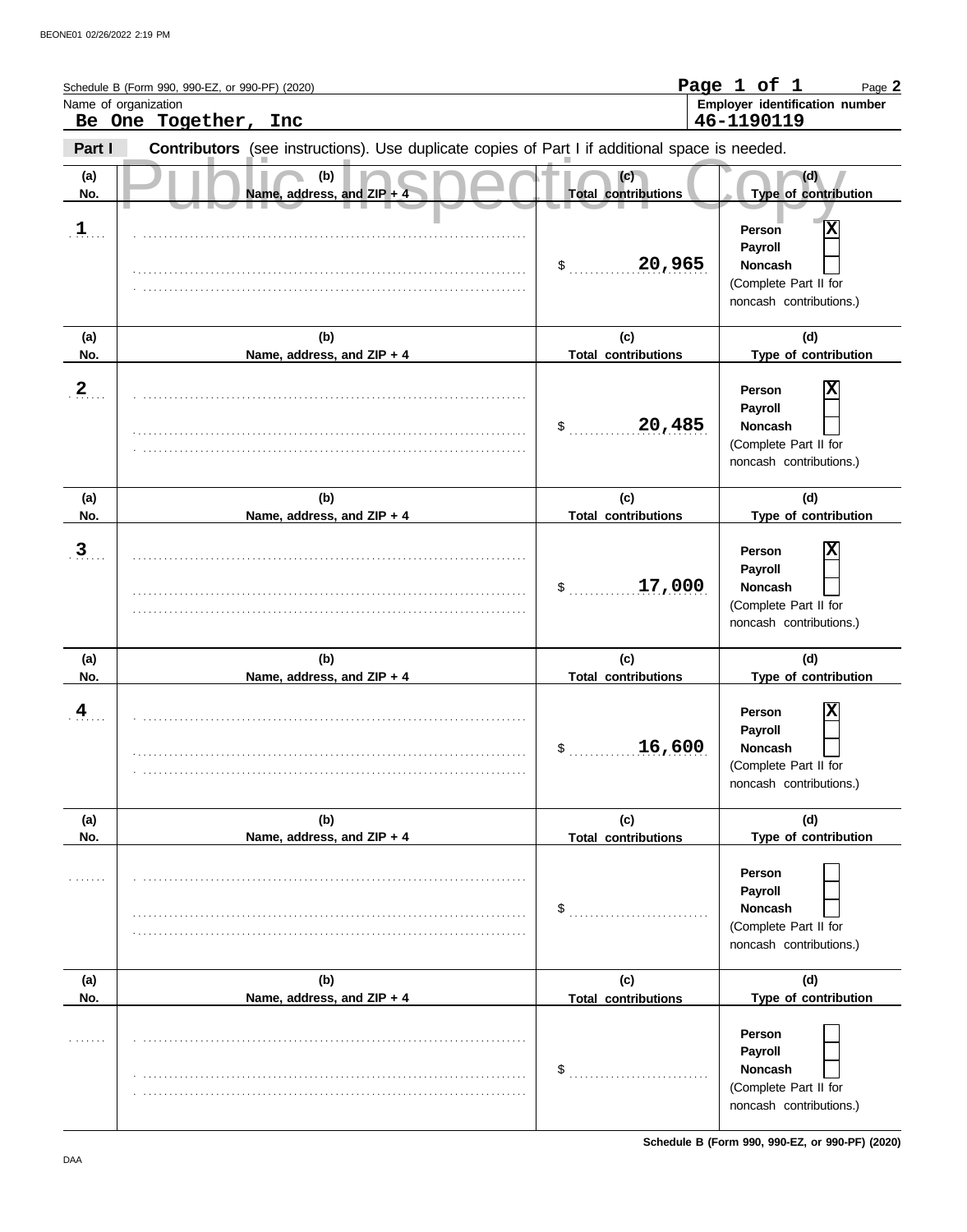|                                                                                                                                                                                                                              | <b>SCHEDULE D</b><br>(Form 990)<br>Department of the Treasury<br>Internal Revenue Service<br>Name of the organization | <b>Supplemental Financial Statements</b><br>u Complete if the organization answered "Yes" on Form 990,<br>Part IV, line 6, 7, 8, 9, 10, 11a, 11b, 11c, 11d, 11e, 11f, 12a, or 12b.<br>u Attach to Form 990.<br><b>u</b> Go to <i>www.irs.gov/Form990</i> for instructions and the latest information. |    | OMB No. 1545-0047<br><b>Open to Public</b><br><b>Inspection</b>                     |
|------------------------------------------------------------------------------------------------------------------------------------------------------------------------------------------------------------------------------|-----------------------------------------------------------------------------------------------------------------------|-------------------------------------------------------------------------------------------------------------------------------------------------------------------------------------------------------------------------------------------------------------------------------------------------------|----|-------------------------------------------------------------------------------------|
| Be One Together, Inc.<br>Organizations Maintaining Donor Advised Funds or Other Similar Funds or Accounts.<br>Part I<br>Complete if the organization answered "Yes" on Form 990, Part IV, line 6.<br>(a) Donor advised funds |                                                                                                                       |                                                                                                                                                                                                                                                                                                       |    | <b>Employer identification number</b><br>46-1190119<br>(b) Funds and other accounts |
|                                                                                                                                                                                                                              |                                                                                                                       |                                                                                                                                                                                                                                                                                                       |    |                                                                                     |
| 1<br>2                                                                                                                                                                                                                       | Total number at end of year                                                                                           | Aggregate value of contributions to (during year)                                                                                                                                                                                                                                                     |    |                                                                                     |
| 3                                                                                                                                                                                                                            |                                                                                                                       |                                                                                                                                                                                                                                                                                                       |    |                                                                                     |
| 4                                                                                                                                                                                                                            |                                                                                                                       |                                                                                                                                                                                                                                                                                                       |    |                                                                                     |
| 5                                                                                                                                                                                                                            |                                                                                                                       | Did the organization inform all donors and donor advisors in writing that the assets held in donor advised                                                                                                                                                                                            |    |                                                                                     |
|                                                                                                                                                                                                                              |                                                                                                                       |                                                                                                                                                                                                                                                                                                       |    | Yes<br>No                                                                           |
| 6                                                                                                                                                                                                                            |                                                                                                                       | Did the organization inform all grantees, donors, and donor advisors in writing that grant funds can be used                                                                                                                                                                                          |    |                                                                                     |
|                                                                                                                                                                                                                              |                                                                                                                       | only for charitable purposes and not for the benefit of the donor or donor advisor, or for any other purpose                                                                                                                                                                                          |    |                                                                                     |
|                                                                                                                                                                                                                              |                                                                                                                       |                                                                                                                                                                                                                                                                                                       |    | Yes<br>No                                                                           |
|                                                                                                                                                                                                                              | Part II                                                                                                               | <b>Conservation Easements.</b>                                                                                                                                                                                                                                                                        |    |                                                                                     |
|                                                                                                                                                                                                                              |                                                                                                                       | Complete if the organization answered "Yes" on Form 990, Part IV, line 7.                                                                                                                                                                                                                             |    |                                                                                     |
|                                                                                                                                                                                                                              |                                                                                                                       | 1 Purpose(s) of conservation easements held by the organization (check all that apply).                                                                                                                                                                                                               |    |                                                                                     |
|                                                                                                                                                                                                                              |                                                                                                                       | Preservation of land for public use (for example, recreation or education<br>Preservation of a historically important land area                                                                                                                                                                       |    |                                                                                     |
|                                                                                                                                                                                                                              |                                                                                                                       | Protection of natural habitat<br>Preservation of a certified historic structure                                                                                                                                                                                                                       |    |                                                                                     |
|                                                                                                                                                                                                                              |                                                                                                                       | Preservation of open space                                                                                                                                                                                                                                                                            |    |                                                                                     |
| 2                                                                                                                                                                                                                            |                                                                                                                       | Complete lines 2a through 2d if the organization held a qualified conservation contribution in the form of a conservation                                                                                                                                                                             |    |                                                                                     |
|                                                                                                                                                                                                                              |                                                                                                                       | easement on the last day of the tax year.                                                                                                                                                                                                                                                             |    | Held at the End of the Tax Year                                                     |
| а                                                                                                                                                                                                                            |                                                                                                                       | Total number of conservation easements                                                                                                                                                                                                                                                                | 2a |                                                                                     |
| b                                                                                                                                                                                                                            |                                                                                                                       |                                                                                                                                                                                                                                                                                                       | 2b |                                                                                     |
|                                                                                                                                                                                                                              |                                                                                                                       | Number of conservation easements on a certified historic structure included in (a)                                                                                                                                                                                                                    | 2c |                                                                                     |
|                                                                                                                                                                                                                              |                                                                                                                       | d Number of conservation easements included in (c) acquired after 7/25/06, and not on a                                                                                                                                                                                                               |    |                                                                                     |
|                                                                                                                                                                                                                              |                                                                                                                       |                                                                                                                                                                                                                                                                                                       | 2d |                                                                                     |
| 3                                                                                                                                                                                                                            |                                                                                                                       | Number of conservation easements modified, transferred, released, extinguished, or terminated by the organization during the                                                                                                                                                                          |    |                                                                                     |
|                                                                                                                                                                                                                              | tax year $\mathbf u$                                                                                                  |                                                                                                                                                                                                                                                                                                       |    |                                                                                     |
|                                                                                                                                                                                                                              |                                                                                                                       | Number of states where property subject to conservation easement is located $\mathbf{u}$                                                                                                                                                                                                              |    |                                                                                     |
| 5                                                                                                                                                                                                                            |                                                                                                                       | Does the organization have a written policy regarding the periodic monitoring, inspection, handling of                                                                                                                                                                                                |    |                                                                                     |
|                                                                                                                                                                                                                              |                                                                                                                       | violations, and enforcement of the conservation easements it holds?                                                                                                                                                                                                                                   |    | Yes  <br>No                                                                         |
| 6                                                                                                                                                                                                                            |                                                                                                                       | Staff and volunteer hours devoted to monitoring, inspecting, handling of violations, and enforcing conservation easements during the year                                                                                                                                                             |    |                                                                                     |
|                                                                                                                                                                                                                              | u <sub></sub>                                                                                                         |                                                                                                                                                                                                                                                                                                       |    |                                                                                     |
| 7                                                                                                                                                                                                                            |                                                                                                                       | Amount of expenses incurred in monitoring, inspecting, handling of violations, and enforcing conservation easements during the year                                                                                                                                                                   |    |                                                                                     |
|                                                                                                                                                                                                                              |                                                                                                                       |                                                                                                                                                                                                                                                                                                       |    |                                                                                     |
| 8                                                                                                                                                                                                                            |                                                                                                                       | Does each conservation easement reported on line 2(d) above satisfy the requirements of section 170(h)(4)(B)(i)                                                                                                                                                                                       |    |                                                                                     |
|                                                                                                                                                                                                                              |                                                                                                                       |                                                                                                                                                                                                                                                                                                       |    | Yes  <br>No                                                                         |
| 9                                                                                                                                                                                                                            |                                                                                                                       | In Part XIII, describe how the organization reports conservation easements in its revenue and expense statement and                                                                                                                                                                                   |    |                                                                                     |
|                                                                                                                                                                                                                              |                                                                                                                       | balance sheet, and include, if applicable, the text of the footnote to the organization's financial statements that describes the<br>organization's accounting for conservation easements.                                                                                                            |    |                                                                                     |
|                                                                                                                                                                                                                              | Part III                                                                                                              | Organizations Maintaining Collections of Art, Historical Treasures, or Other Similar Assets.                                                                                                                                                                                                          |    |                                                                                     |
|                                                                                                                                                                                                                              |                                                                                                                       | Complete if the organization answered "Yes" on Form 990, Part IV, line 8.                                                                                                                                                                                                                             |    |                                                                                     |
|                                                                                                                                                                                                                              |                                                                                                                       | 1a If the organization elected, as permitted under FASB ASC 958, not to report in its revenue statement and balance sheet works                                                                                                                                                                       |    |                                                                                     |
|                                                                                                                                                                                                                              |                                                                                                                       | of art, historical treasures, or other similar assets held for public exhibition, education, or research in furtherance of public                                                                                                                                                                     |    |                                                                                     |
|                                                                                                                                                                                                                              |                                                                                                                       | service, provide in Part XIII the text of the footnote to its financial statements that describes these items.                                                                                                                                                                                        |    |                                                                                     |
|                                                                                                                                                                                                                              |                                                                                                                       | <b>b</b> If the organization elected, as permitted under FASB ASC 958, to report in its revenue statement and balance sheet works of                                                                                                                                                                  |    |                                                                                     |
|                                                                                                                                                                                                                              |                                                                                                                       | art, historical treasures, or other similar assets held for public exhibition, education, or research in furtherance of public service,                                                                                                                                                               |    |                                                                                     |
|                                                                                                                                                                                                                              |                                                                                                                       | provide the following amounts relating to these items:                                                                                                                                                                                                                                                |    |                                                                                     |
|                                                                                                                                                                                                                              |                                                                                                                       | (i) Revenue included on Form 990, Part VIII, line 1 $\ldots$ $\ldots$ $\ldots$ $\ldots$ $\ldots$ $\ldots$ $\ldots$ $\ldots$ $\ldots$ $\ldots$                                                                                                                                                         |    |                                                                                     |
|                                                                                                                                                                                                                              |                                                                                                                       |                                                                                                                                                                                                                                                                                                       |    | $u \$                                                                               |
| 2                                                                                                                                                                                                                            |                                                                                                                       | If the organization received or held works of art, historical treasures, or other similar assets for financial gain, provide the                                                                                                                                                                      |    |                                                                                     |
|                                                                                                                                                                                                                              |                                                                                                                       | following amounts required to be reported under FASB ASC 958 relating to these items:                                                                                                                                                                                                                 |    |                                                                                     |
|                                                                                                                                                                                                                              |                                                                                                                       | <b>a</b> Revenue included on Form 990, Part VIII, line 1 $\ldots$ $\ldots$ $\ldots$ $\ldots$ $\ldots$ $\ldots$ $\ldots$ $\ldots$ $\ldots$ $\ldots$                                                                                                                                                    |    |                                                                                     |
|                                                                                                                                                                                                                              |                                                                                                                       |                                                                                                                                                                                                                                                                                                       |    |                                                                                     |
|                                                                                                                                                                                                                              |                                                                                                                       | For Paperwork Reduction Act Notice, see the Instructions for Form 990.                                                                                                                                                                                                                                |    | Schedule D (Form 990) 2020                                                          |
| DAA                                                                                                                                                                                                                          |                                                                                                                       |                                                                                                                                                                                                                                                                                                       |    |                                                                                     |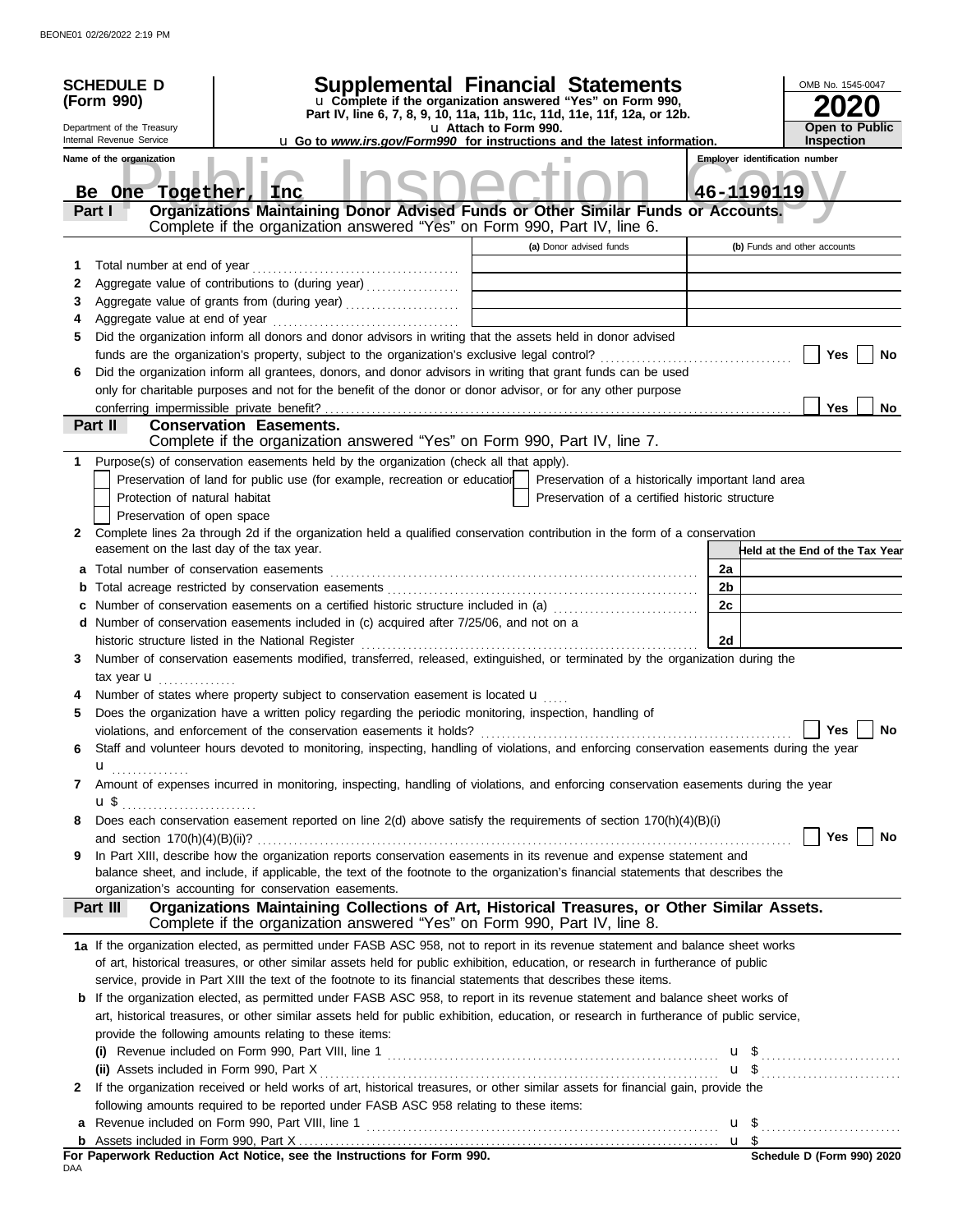| Schedule D (Form 990) 2020 Be One Together, Inc                                                                                                                               |  |                         |       |                          |                    | 46-1190119      |                      |   |                | Page 2              |
|-------------------------------------------------------------------------------------------------------------------------------------------------------------------------------|--|-------------------------|-------|--------------------------|--------------------|-----------------|----------------------|---|----------------|---------------------|
| Organizations Maintaining Collections of Art, Historical Treasures, or Other Similar Assets (continued)<br><b>Part III</b>                                                    |  |                         |       |                          |                    |                 |                      |   |                |                     |
| 3 Using the organization's acquisition, accession, and other records, check any of the following that make significant use of its<br>collection items (check all that apply): |  |                         |       |                          |                    |                 |                      |   |                |                     |
| Public exhibition<br>a                                                                                                                                                        |  | d                       |       | Loan or exchange program |                    |                 |                      |   |                |                     |
| Scholarly research<br>b                                                                                                                                                       |  | e                       | Other |                          |                    |                 |                      |   |                |                     |
| Preservation for future generations<br>c                                                                                                                                      |  |                         |       |                          |                    |                 |                      |   |                |                     |
| Provide a description of the organization's collections and explain how they further the organization's exempt purpose in Part<br>XIII.                                       |  |                         |       |                          |                    |                 |                      |   |                |                     |
| During the year, did the organization solicit or receive donations of art, historical treasures, or other similar<br>5.                                                       |  |                         |       |                          |                    |                 |                      |   |                |                     |
| assets to be sold to raise funds rather than to be maintained as part of the organization's collection?                                                                       |  |                         |       |                          |                    |                 |                      |   | <b>Yes</b>     | No                  |
| Part IV<br><b>Escrow and Custodial Arrangements.</b>                                                                                                                          |  |                         |       |                          |                    |                 |                      |   |                |                     |
| Complete if the organization answered "Yes" on Form 990, Part IV, line 9, or reported an amount on Form                                                                       |  |                         |       |                          |                    |                 |                      |   |                |                     |
| 990, Part X, line 21.                                                                                                                                                         |  |                         |       |                          |                    |                 |                      |   |                |                     |
| 1a Is the organization an agent, trustee, custodian or other intermediary for contributions or other assets not                                                               |  |                         |       |                          |                    |                 |                      |   |                |                     |
| included on Form 990, Part X?                                                                                                                                                 |  |                         |       |                          |                    |                 |                      |   | Yes            | No                  |
| <b>b</b> If "Yes," explain the arrangement in Part XIII and complete the following table:                                                                                     |  |                         |       |                          |                    |                 |                      |   | Amount         |                     |
| c Beginning balance                                                                                                                                                           |  |                         |       |                          |                    |                 | 1c                   |   |                |                     |
|                                                                                                                                                                               |  |                         |       |                          |                    |                 | 1d                   |   |                |                     |
| e Distributions during the year manufactured contains and the year manufactured with the set of the set of the                                                                |  |                         |       |                          |                    |                 | 1е                   |   |                |                     |
|                                                                                                                                                                               |  |                         |       |                          |                    |                 | 1f                   |   |                |                     |
| 2a Did the organization include an amount on Form 990, Part X, line 21, for escrow or custodial account liability?                                                            |  |                         |       |                          |                    |                 |                      |   | <b>Yes</b>     | <b>No</b>           |
|                                                                                                                                                                               |  |                         |       |                          |                    |                 |                      |   |                |                     |
| Part V<br><b>Endowment Funds.</b>                                                                                                                                             |  |                         |       |                          |                    |                 |                      |   |                |                     |
| Complete if the organization answered "Yes" on Form 990, Part IV, line 10.                                                                                                    |  | (a) Current year        |       | (b) Prior year           | (c) Two years back |                 | (d) Three years back |   |                | (e) Four years back |
| 1a Beginning of year balance                                                                                                                                                  |  |                         |       |                          |                    |                 |                      |   |                |                     |
| <b>b</b> Contributions <b>contributions</b>                                                                                                                                   |  |                         |       |                          |                    |                 |                      |   |                |                     |
| c Net investment earnings, gains, and                                                                                                                                         |  |                         |       |                          |                    |                 |                      |   |                |                     |
| losses                                                                                                                                                                        |  |                         |       |                          |                    |                 |                      |   |                |                     |
| <b>d</b> Grants or scholarships<br>.                                                                                                                                          |  |                         |       |                          |                    |                 |                      |   |                |                     |
| e Other expenditures for facilities and                                                                                                                                       |  |                         |       |                          |                    |                 |                      |   |                |                     |
|                                                                                                                                                                               |  |                         |       |                          |                    |                 |                      |   |                |                     |
| f Administrative expenses                                                                                                                                                     |  |                         |       |                          |                    |                 |                      |   |                |                     |
| 2 Provide the estimated percentage of the current year end balance (line 1g, column (a)) held as:                                                                             |  |                         |       |                          |                    |                 |                      |   |                |                     |
| a Board designated or quasi-endowment u                                                                                                                                       |  |                         |       |                          |                    |                 |                      |   |                |                     |
| <b>b</b> Permanent endowment $\mathbf{u}$ %                                                                                                                                   |  |                         |       |                          |                    |                 |                      |   |                |                     |
| c Term endowment <b>u</b>                                                                                                                                                     |  |                         |       |                          |                    |                 |                      |   |                |                     |
| The percentages on lines 2a, 2b, and 2c should equal 100%.                                                                                                                    |  |                         |       |                          |                    |                 |                      |   |                |                     |
| 3a Are there endowment funds not in the possession of the organization that are held and administered for the                                                                 |  |                         |       |                          |                    |                 |                      |   |                |                     |
| organization by:                                                                                                                                                              |  |                         |       |                          |                    |                 |                      |   |                | Yes<br>No.          |
|                                                                                                                                                                               |  |                         |       |                          |                    |                 |                      |   | 3a(i)          |                     |
|                                                                                                                                                                               |  |                         |       |                          |                    |                 |                      |   | 3a(ii)         |                     |
| 3b<br>Describe in Part XIII the intended uses of the organization's endowment funds.<br>4                                                                                     |  |                         |       |                          |                    |                 |                      |   |                |                     |
| <b>Part VI</b><br>Land, Buildings, and Equipment.                                                                                                                             |  |                         |       |                          |                    |                 |                      |   |                |                     |
| Complete if the organization answered "Yes" on Form 990, Part IV, line 11a. See Form 990, Part X, line 10.                                                                    |  |                         |       |                          |                    |                 |                      |   |                |                     |
| Description of property                                                                                                                                                       |  | (a) Cost or other basis |       | (b) Cost or other basis  |                    | (c) Accumulated |                      |   | (d) Book value |                     |
|                                                                                                                                                                               |  | (investment)            |       | (other)                  |                    | depreciation    |                      |   |                |                     |
|                                                                                                                                                                               |  |                         |       |                          |                    |                 |                      |   |                |                     |
|                                                                                                                                                                               |  |                         |       |                          |                    |                 |                      |   |                |                     |
| c Leasehold improvements                                                                                                                                                      |  |                         |       |                          |                    |                 |                      |   |                |                     |
|                                                                                                                                                                               |  |                         |       |                          |                    |                 |                      |   |                |                     |
|                                                                                                                                                                               |  |                         |       |                          |                    |                 |                      | u |                |                     |

**Schedule D (Form 990) 2020**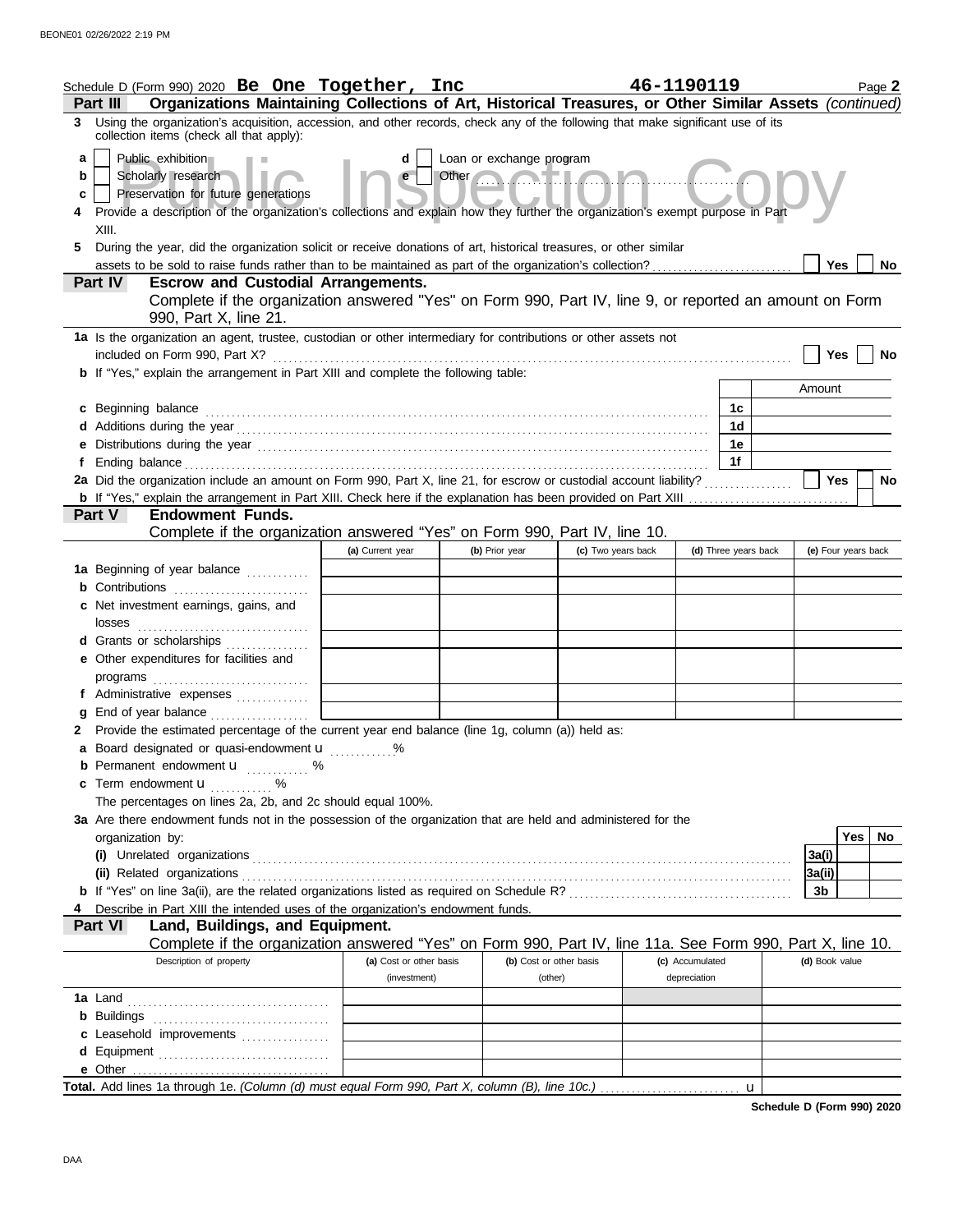. . . . . . . . . . . . . . . . . . . . . . . . . . . . . . . . . . . . . . . . . . . . . . . . . . . . . . . . . . . . . . . . . . . . . . . . . . . . (A) . . . . . . . . . . . . . . . . . . . . . . . . . . . . . . . . . . . . . . . . . . . . . . . . . . . . . . . . . . . . . . . . . . . . . . . . . . . . (B) . . . . . . . . . . . . . . . . . . . . . . . . . . . . . . . . . . . . . . . . . . . . . . . . . . . . . . . . . . . . . . . . . . . . . . . . . . . . (C)

| Schedule D (Form 990) 2020 Be One Together,<br>Inc                                                         |                | 46-1190119                       | Page 3 |
|------------------------------------------------------------------------------------------------------------|----------------|----------------------------------|--------|
| <b>Part VII</b><br><b>Investments - Other Securities.</b>                                                  |                |                                  |        |
| Complete if the organization answered "Yes" on Form 990, Part IV, line 11b. See Form 990, Part X, line 12. |                |                                  |        |
| (a) Description of security or category                                                                    | (b) Book value | (c) Method of valuation:         |        |
| (including name of security)                                                                               |                | Cost or end-of-year market value |        |
| (1) Financial derivatives                                                                                  |                |                                  |        |
| (2) Closely held equity interests                                                                          |                |                                  |        |
| (3) Other                                                                                                  |                |                                  |        |

| (D)              |                                                                                                                             |                |                                                              |                             |
|------------------|-----------------------------------------------------------------------------------------------------------------------------|----------------|--------------------------------------------------------------|-----------------------------|
| $(E)$ .          |                                                                                                                             |                |                                                              |                             |
|                  |                                                                                                                             |                |                                                              |                             |
| (G)              |                                                                                                                             |                |                                                              |                             |
| (H)              |                                                                                                                             |                |                                                              |                             |
|                  | Total. (Column (b) must equal Form 990, Part X, col. (B) line 12.)<br>u                                                     |                |                                                              |                             |
| <b>Part VIII</b> | Investments - Program Related.                                                                                              |                |                                                              |                             |
|                  | Complete if the organization answered "Yes" on Form 990, Part IV, line 11c. See Form 990, Part X, line 13.                  |                |                                                              |                             |
|                  | (a) Description of investment                                                                                               | (b) Book value | (c) Method of valuation:<br>Cost or end-of-year market value |                             |
| (1)              |                                                                                                                             |                |                                                              |                             |
| (2)              |                                                                                                                             |                |                                                              |                             |
| (3)              |                                                                                                                             |                |                                                              |                             |
| (4)              |                                                                                                                             |                |                                                              |                             |
| (5)              |                                                                                                                             |                |                                                              |                             |
| (6)              |                                                                                                                             |                |                                                              |                             |
| (7)              |                                                                                                                             |                |                                                              |                             |
| (8)              |                                                                                                                             |                |                                                              |                             |
| (9)              |                                                                                                                             |                |                                                              |                             |
|                  | Total. (Column (b) must equal Form 990, Part X, col. (B) line 13.)<br>$\mathbf u$                                           |                |                                                              |                             |
| Part IX          | Other Assets.<br>Complete if the organization answered "Yes" on Form 990, Part IV, line 11d. See Form 990, Part X, line 15. |                |                                                              |                             |
|                  | (a) Description                                                                                                             |                |                                                              | (b) Book value              |
| (1)              |                                                                                                                             |                |                                                              |                             |
| (2)              |                                                                                                                             |                |                                                              |                             |
| (3)              |                                                                                                                             |                |                                                              |                             |
| (4)              |                                                                                                                             |                |                                                              |                             |
| (5)              |                                                                                                                             |                |                                                              |                             |
| (6)              |                                                                                                                             |                |                                                              |                             |
| (7)              |                                                                                                                             |                |                                                              |                             |
| (8)              |                                                                                                                             |                |                                                              |                             |
| (9)              |                                                                                                                             |                |                                                              |                             |
|                  |                                                                                                                             |                | $\mathbf u$                                                  |                             |
| Part X           | Other Liabilities.                                                                                                          |                |                                                              |                             |
|                  | Complete if the organization answered "Yes" on Form 990, Part IV, line 11e or 11f. See Form 990, Part X,<br>line 25.        |                |                                                              |                             |
|                  | (a) Deparintion of lightlifts                                                                                               |                |                                                              | $\left  \right $ Dook volve |

| 1.  | (a) Description of liability                                       | (b) Book value |
|-----|--------------------------------------------------------------------|----------------|
| (1) | Federal income taxes                                               |                |
| (2) | PPP Loan                                                           | 4,130          |
| (3) |                                                                    |                |
| (4) |                                                                    |                |
| (5) |                                                                    |                |
| (6) |                                                                    |                |
| (7) |                                                                    |                |
| (8) |                                                                    |                |
| (9) |                                                                    |                |
|     | Total. (Column (b) must equal Form 990, Part X, col. (B) line 25.) | L30            |

Liability for uncertain tax positions. In Part XIII, provide the text of the footnote to the organization's financial statements that reports the **2.**

organization's liability for uncertain tax positions under FASB ASC 740. Check here if the text of the footnote has been provided in Part XIII..

 $\Box$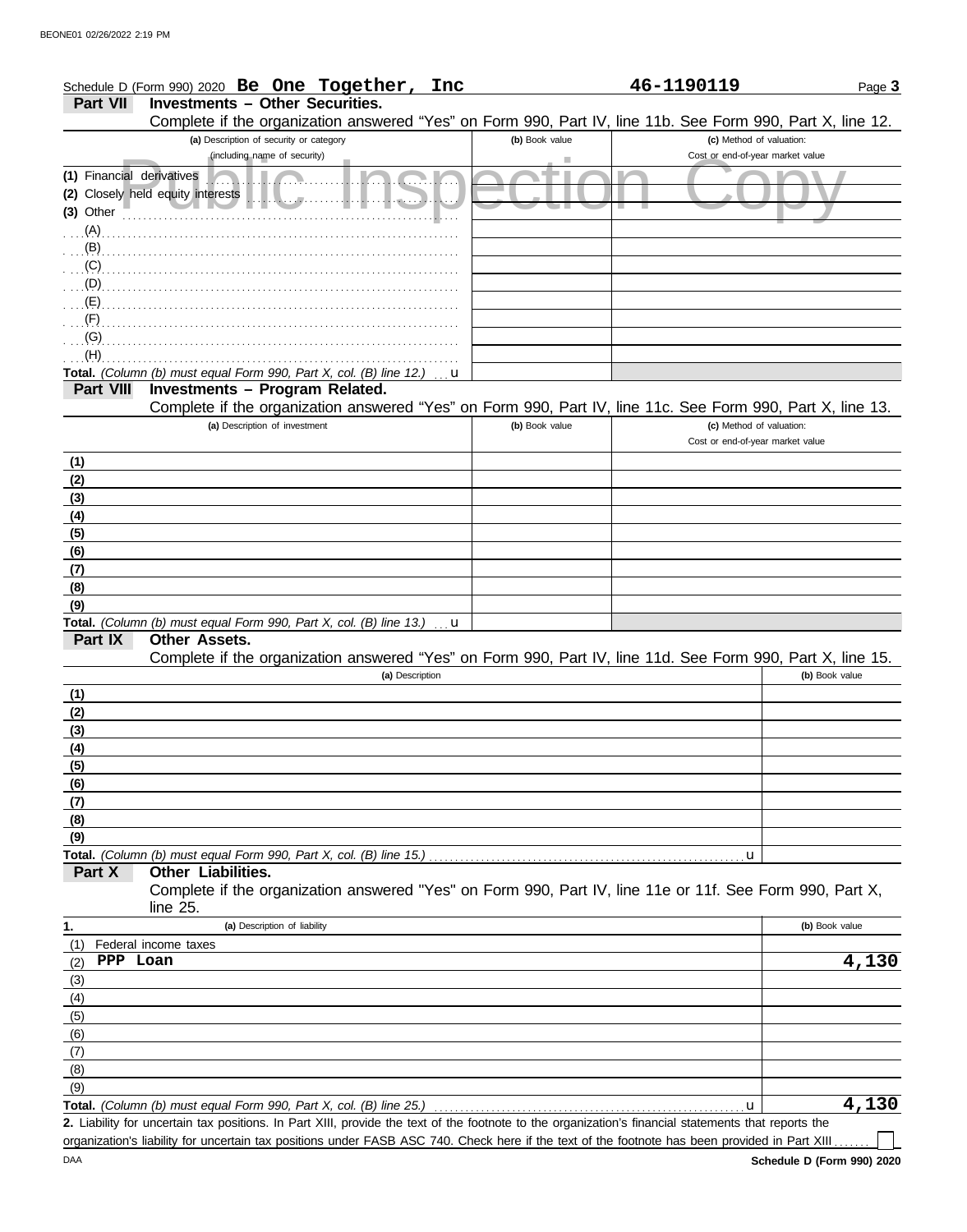|    | Schedule D (Form 990) 2020 Be One Together, Inc                                                                                                                                                                                          | 46-1190119           |         | Page 4 |
|----|------------------------------------------------------------------------------------------------------------------------------------------------------------------------------------------------------------------------------------------|----------------------|---------|--------|
|    | Reconciliation of Revenue per Audited Financial Statements With Revenue per Return.<br>Part XI                                                                                                                                           |                      |         |        |
|    | Complete if the organization answered "Yes" on Form 990, Part IV, line 12a.                                                                                                                                                              |                      |         |        |
| 1. | Total revenue, gains, and other support per audited financial statements [111][11][11][11][11][11][11][11][11]                                                                                                                           |                      | 1.      |        |
| 2  | Amounts included on line 1 but not on Form 990, Part VIII, line 12:                                                                                                                                                                      |                      |         |        |
|    | Net unrealized gains (losses) on investments <b>the contract of the contract of the contract of the contract of the contract of the contract of the contract of the contract of the contract of the contract of the contract of </b>     | 2a                   |         |        |
|    |                                                                                                                                                                                                                                          | 2 <sub>b</sub>       |         |        |
|    |                                                                                                                                                                                                                                          | 2c                   |         |        |
|    |                                                                                                                                                                                                                                          | 2d                   |         |        |
| е  |                                                                                                                                                                                                                                          |                      | 2e      |        |
| 3  |                                                                                                                                                                                                                                          |                      | 3       |        |
|    | Amounts included on Form 990, Part VIII, line 12, but not on line 1:                                                                                                                                                                     |                      |         |        |
|    |                                                                                                                                                                                                                                          | 4a                   |         |        |
|    |                                                                                                                                                                                                                                          | 4 <sub>b</sub>       |         |        |
|    | c Add lines 4a and 4b                                                                                                                                                                                                                    |                      | 4с      |        |
|    |                                                                                                                                                                                                                                          |                      | 5       |        |
|    | Reconciliation of Expenses per Audited Financial Statements With Expenses per Return.<br>Part XII                                                                                                                                        |                      |         |        |
|    | Complete if the organization answered "Yes" on Form 990, Part IV, line 12a.                                                                                                                                                              |                      |         |        |
| 1  | Total expenses and losses per audited financial statements                                                                                                                                                                               |                      | 1       |        |
| 2  | Amounts included on line 1 but not on Form 990, Part IX, line 25:                                                                                                                                                                        |                      |         |        |
|    |                                                                                                                                                                                                                                          | 2a<br>2 <sub>b</sub> |         |        |
|    |                                                                                                                                                                                                                                          | 2c                   |         |        |
|    |                                                                                                                                                                                                                                          | 2d                   |         |        |
|    |                                                                                                                                                                                                                                          |                      |         |        |
|    |                                                                                                                                                                                                                                          |                      | 2e      |        |
| 3  |                                                                                                                                                                                                                                          |                      | 3       |        |
|    | Amounts included on Form 990, Part IX, line 25, but not on line 1:                                                                                                                                                                       |                      |         |        |
|    | Investment expenses not included on Form 990, Part VIII, line 7b                                                                                                                                                                         | 4a<br>4 <sub>b</sub> |         |        |
|    | <b>b</b> Other (Describe in Part XIII.) <b>CONSIDENT DESCRIPTION DESCRIPTION DESCRIPTION DESCRIPTION DESCRIPTION DESCRIPTION DESCRIPTION DESCRIPTION DESCRIPTION DESCRIPTION DESCRIPTION DESCRIPTION DESCRI</b><br>c Add lines 4a and 4b |                      |         |        |
|    |                                                                                                                                                                                                                                          |                      | 4c<br>5 |        |
|    | Part XIII Supplemental Information.                                                                                                                                                                                                      |                      |         |        |
|    | Provide the descriptions required for Part II, lines 3, 5, and 9; Part III, lines 1a and 4; Part IV, lines 1b and 2b; Part V, line 4; Part X, line                                                                                       |                      |         |        |
|    | 2; Part XI, lines 2d and 4b; and Part XII, lines 2d and 4b. Also complete this part to provide any additional information.                                                                                                               |                      |         |        |
|    |                                                                                                                                                                                                                                          |                      |         |        |
|    |                                                                                                                                                                                                                                          |                      |         |        |
|    |                                                                                                                                                                                                                                          |                      |         |        |
|    |                                                                                                                                                                                                                                          |                      |         |        |
|    |                                                                                                                                                                                                                                          |                      |         |        |
|    |                                                                                                                                                                                                                                          |                      |         |        |
|    |                                                                                                                                                                                                                                          |                      |         |        |
|    |                                                                                                                                                                                                                                          |                      |         |        |
|    |                                                                                                                                                                                                                                          |                      |         |        |
|    |                                                                                                                                                                                                                                          |                      |         |        |
|    |                                                                                                                                                                                                                                          |                      |         |        |
|    |                                                                                                                                                                                                                                          |                      |         |        |
|    |                                                                                                                                                                                                                                          |                      |         |        |
|    |                                                                                                                                                                                                                                          |                      |         |        |
|    |                                                                                                                                                                                                                                          |                      |         |        |
|    |                                                                                                                                                                                                                                          |                      |         |        |
|    |                                                                                                                                                                                                                                          |                      |         |        |
|    |                                                                                                                                                                                                                                          |                      |         |        |
|    |                                                                                                                                                                                                                                          |                      |         |        |
|    |                                                                                                                                                                                                                                          |                      |         |        |
|    |                                                                                                                                                                                                                                          |                      |         |        |
|    |                                                                                                                                                                                                                                          |                      |         |        |
|    |                                                                                                                                                                                                                                          |                      |         |        |
|    |                                                                                                                                                                                                                                          |                      |         |        |
|    |                                                                                                                                                                                                                                          |                      |         |        |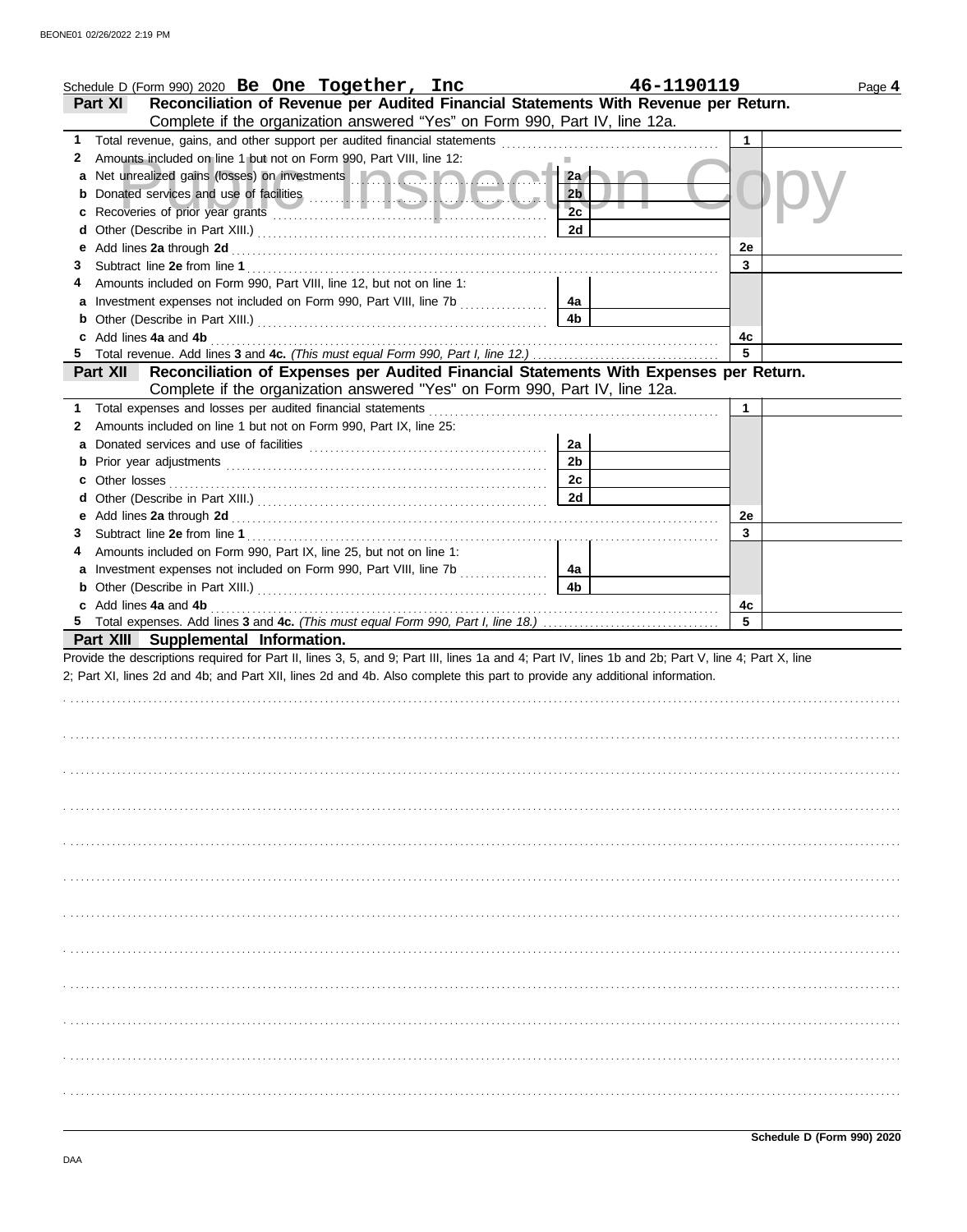| Schedule D (Form 990) 2020 Be One Together, Inc<br>Part XIII Supplemental Information (continued) |        | 46-1190119<br>Page 5 |
|---------------------------------------------------------------------------------------------------|--------|----------------------|
|                                                                                                   |        |                      |
| Public Insp                                                                                       | ection |                      |
|                                                                                                   |        |                      |
|                                                                                                   |        |                      |
|                                                                                                   |        |                      |
|                                                                                                   |        |                      |
|                                                                                                   |        |                      |
|                                                                                                   |        |                      |
|                                                                                                   |        |                      |
|                                                                                                   |        |                      |
|                                                                                                   |        |                      |
|                                                                                                   |        |                      |
|                                                                                                   |        |                      |
|                                                                                                   |        |                      |
|                                                                                                   |        |                      |
|                                                                                                   |        |                      |
|                                                                                                   |        |                      |
|                                                                                                   |        |                      |
|                                                                                                   |        |                      |
|                                                                                                   |        |                      |
|                                                                                                   |        | . <b>.</b> .         |
|                                                                                                   |        |                      |
|                                                                                                   |        | .                    |
|                                                                                                   |        |                      |
|                                                                                                   |        | .                    |
|                                                                                                   |        |                      |
|                                                                                                   |        |                      |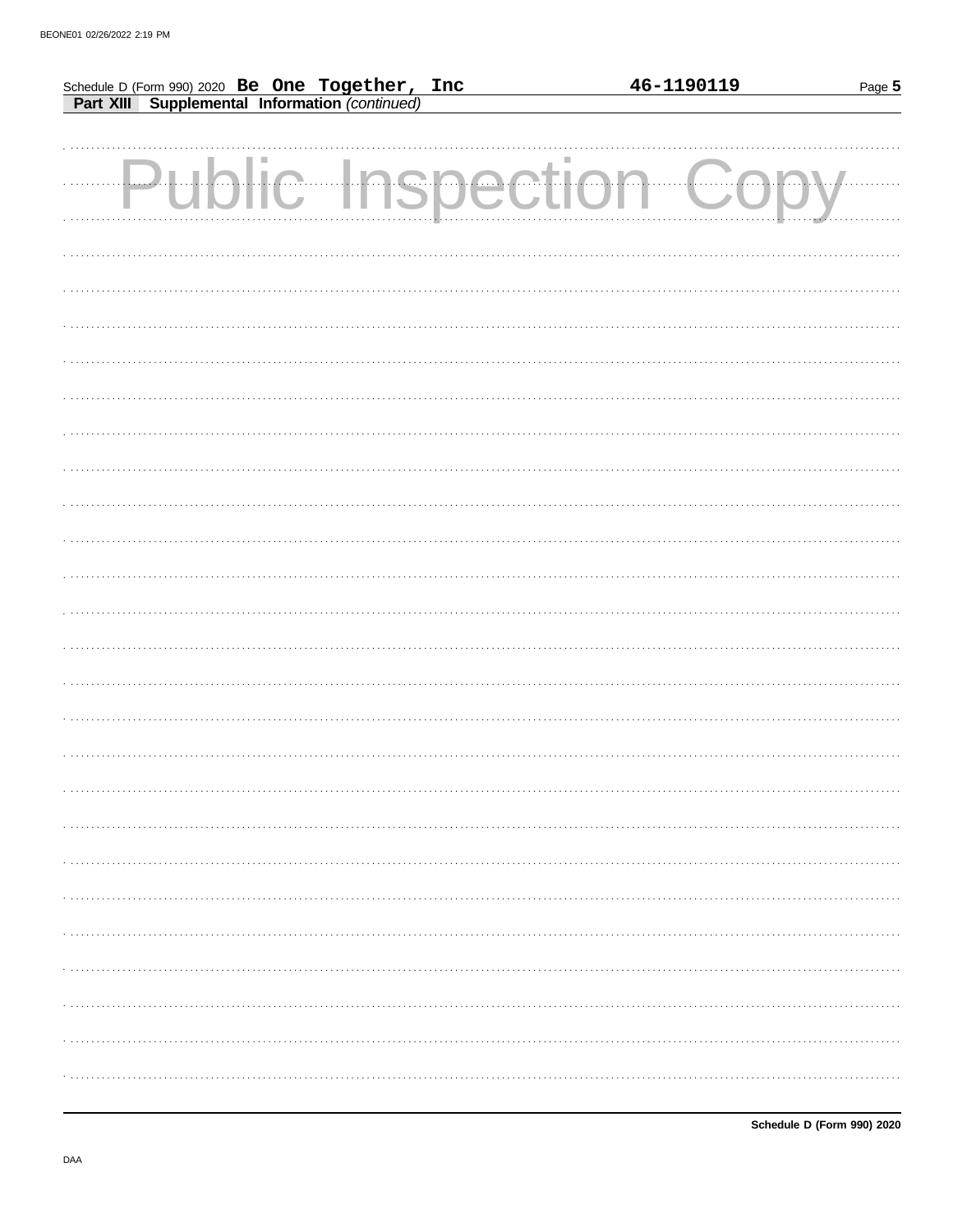| Supplemental Information to Form 990 or 990-EZ<br><b>SCHEDULE O</b><br>(Form 990 or 990-EZ)<br>Complete to provide information for responses to specific questions on<br>Form 990 or 990-EZ or to provide any additional information.<br>u Attach to Form 990 or 990-EZ.<br>Department of the Treasury<br>Internal Revenue Service<br>u Go to www.irs.gov/Form990 for the latest information.<br>Name of the organization<br>46-1190119<br>Be One Together, Inc.<br>Form 990, Part VI, Line 2 - Related Party Information Among Officers<br>Mike Pinkerton<br>Mary Pinkerton<br>Chief Executive Officer<br>Secretary/Treasurer<br>Married | OMB No. 1545-0047<br>2020<br><b>Open to Public</b><br>Inspection<br><b>Employer identification number</b> |
|-------------------------------------------------------------------------------------------------------------------------------------------------------------------------------------------------------------------------------------------------------------------------------------------------------------------------------------------------------------------------------------------------------------------------------------------------------------------------------------------------------------------------------------------------------------------------------------------------------------------------------------------|-----------------------------------------------------------------------------------------------------------|
| Form 990, Part VI, Line 3 - Management Delegated<br>The position of ministry leader is held by a sub-contracted individual.<br>Form 990, Part VI, Line 11b - Organization's Process to Review Form 990<br>The form 990 was provided to the board, where it was reviewed and approved,<br>prior to filing.                                                                                                                                                                                                                                                                                                                                 |                                                                                                           |
| Form 990, Part VI, Line 12c - Enforcement of Conflicts Policy<br>The board reviews contracts and major transactions for conflicts of<br>interest prior to approval in regular meetings.                                                                                                                                                                                                                                                                                                                                                                                                                                                   |                                                                                                           |
| Form 990, Part VI, Line 15b - Compensation Process for Officers<br>Compensation is approved by independent persons on the board and is<br>compared to general salary ranges in the marketplace for the work<br>performed. Documentation is kept of the process and decision reached.                                                                                                                                                                                                                                                                                                                                                      |                                                                                                           |
| Form 990, Part VI, Line 19 - Governing Documents Disclosure Explanation<br>The organization provides its governing documents, policies, and financial<br>statements upon direct request. These items are generally mailed, emailed,<br>or faxed.                                                                                                                                                                                                                                                                                                                                                                                          |                                                                                                           |